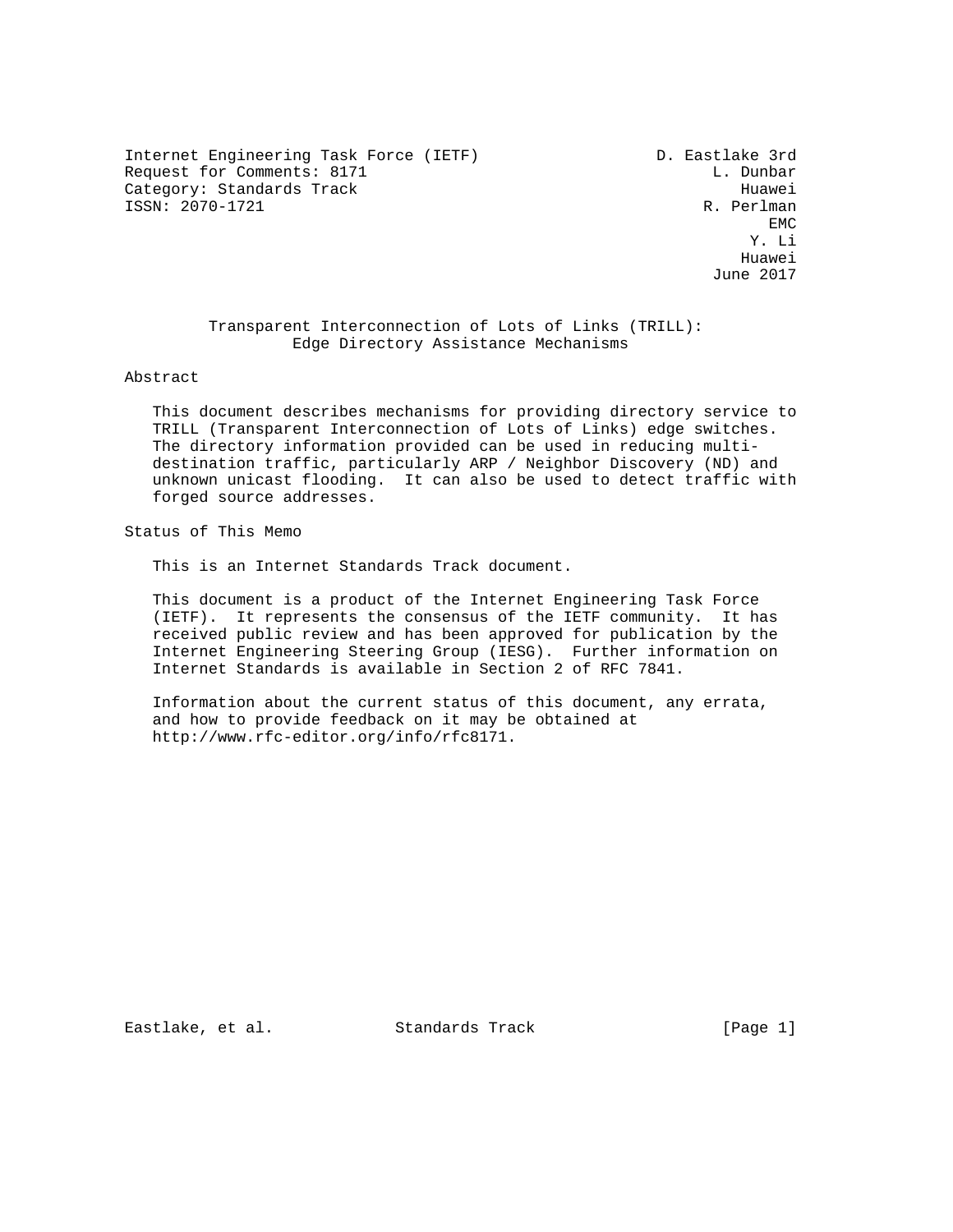# Copyright Notice

 Copyright (c) 2017 IETF Trust and the persons identified as the document authors. All rights reserved.

 This document is subject to BCP 78 and the IETF Trust's Legal Provisions Relating to IETF Documents

 (http://trustee.ietf.org/license-info) in effect on the date of publication of this document. Please review these documents carefully, as they describe your rights and restrictions with respect to this document. Code Components extracted from this document must include Simplified BSD License text as described in Section 4.e of the Trust Legal Provisions and are provided without warranty as described in the Simplified BSD License.

Table of Contents

|  | 2. Push Model Directory Assistance Mechanisms 7    |
|--|----------------------------------------------------|
|  |                                                    |
|  |                                                    |
|  |                                                    |
|  |                                                    |
|  | 2.3.2. Push Directory Events and Conditions 11     |
|  | 2.3.3. State Transition Diagram and Table 13       |
|  | 2.4. End Stations and Push Directories 15          |
|  |                                                    |
|  | 2.6. Providing Secondary Servers with Data from a  |
|  |                                                    |
|  | 2.7. Push Directory Configuration 17               |
|  | 3. Pull Model Directory Assistance Mechanisms 17   |
|  | 3.1. Pull Directory Message: Common Format 19      |
|  |                                                    |
|  | 3.2. Pull Directory Query and Response Messages 21 |
|  | 3.2.1. Pull Directory Query Message Format 21      |
|  | 3.2.2. Pull Directory Responses 24                 |
|  | 3.2.2.1. Pull Directory Response Message Format 24 |
|  | 3.2.2.2. Pull Directory Forwarding 27              |
|  |                                                    |
|  | 3.3.1. Update Message Format 32                    |
|  | 3.3.2. Acknowledge Message Format 33               |
|  | 3.4. Summary of Record Formats in Messages 34      |
|  |                                                    |

Eastlake, et al. Standards Track [Page 2]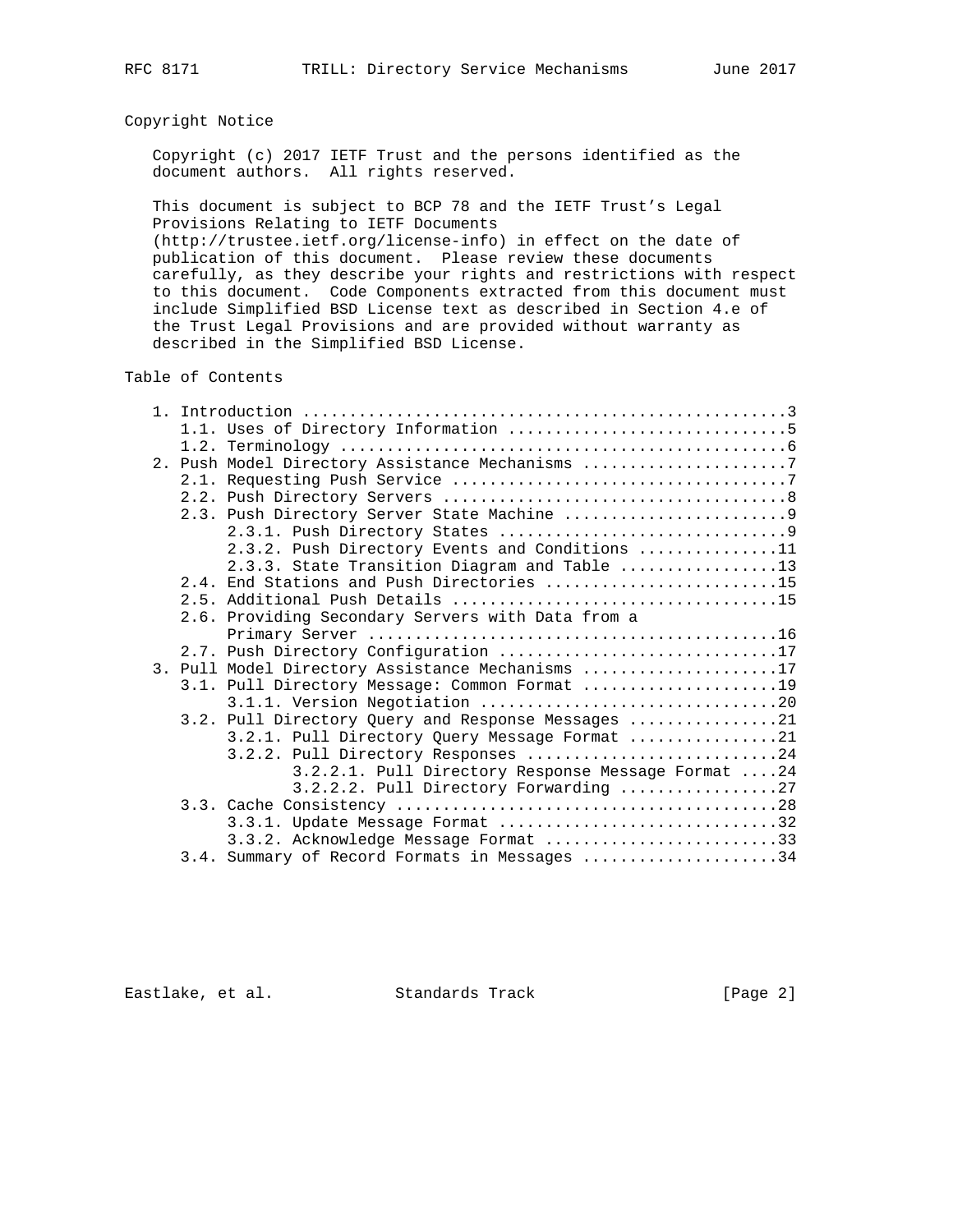|  | 3.5. End Stations and Pull Directories 34                   |  |
|--|-------------------------------------------------------------|--|
|  | 3.5.1. Pull Directory Hosted on an End Station 35           |  |
|  | 3.5.2. Use of Pull Directory by End Stations 36             |  |
|  | 3.5.3. Native Pull Directory Messages 37                    |  |
|  | 3.6. Pull Directory Message Errors 38                       |  |
|  |                                                             |  |
|  | 3.6.2. Sub-errors under Error Codes 1 and 3 39              |  |
|  | 3.6.3. Sub-errors under Error Codes 128 and 131 40          |  |
|  |                                                             |  |
|  |                                                             |  |
|  | 3.9. Pull Directory Service Configuration 42                |  |
|  | 4. Directory Use Strategies and Push-Pull Hybrids 42        |  |
|  |                                                             |  |
|  |                                                             |  |
|  | 5.2. Adjacency, DRB Election, Port IDs, Hellos, and TLVs 46 |  |
|  |                                                             |  |
|  |                                                             |  |
|  | 6.1. Directory Information Security 47                      |  |
|  | 6.2. Directory Confidentiality and Privacy 47               |  |
|  | 6.3. Directory Message Security Considerations 48           |  |
|  |                                                             |  |
|  | 7.1. ESADI-Parameter Data Extensions 48                     |  |
|  | 7.2. RBridge Channel Protocol Numbers 49                    |  |
|  | 7.3. The Pull Directory (PUL) and No Data (NOD) Bits 49     |  |
|  | 7.4. TRILL Pull Directory QTYPEs 50                         |  |
|  | 7.5. Pull Directory Error Code Registries 50                |  |
|  |                                                             |  |
|  |                                                             |  |
|  |                                                             |  |
|  |                                                             |  |
|  |                                                             |  |
|  |                                                             |  |

Eastlake, et al. Standards Track [Page 3]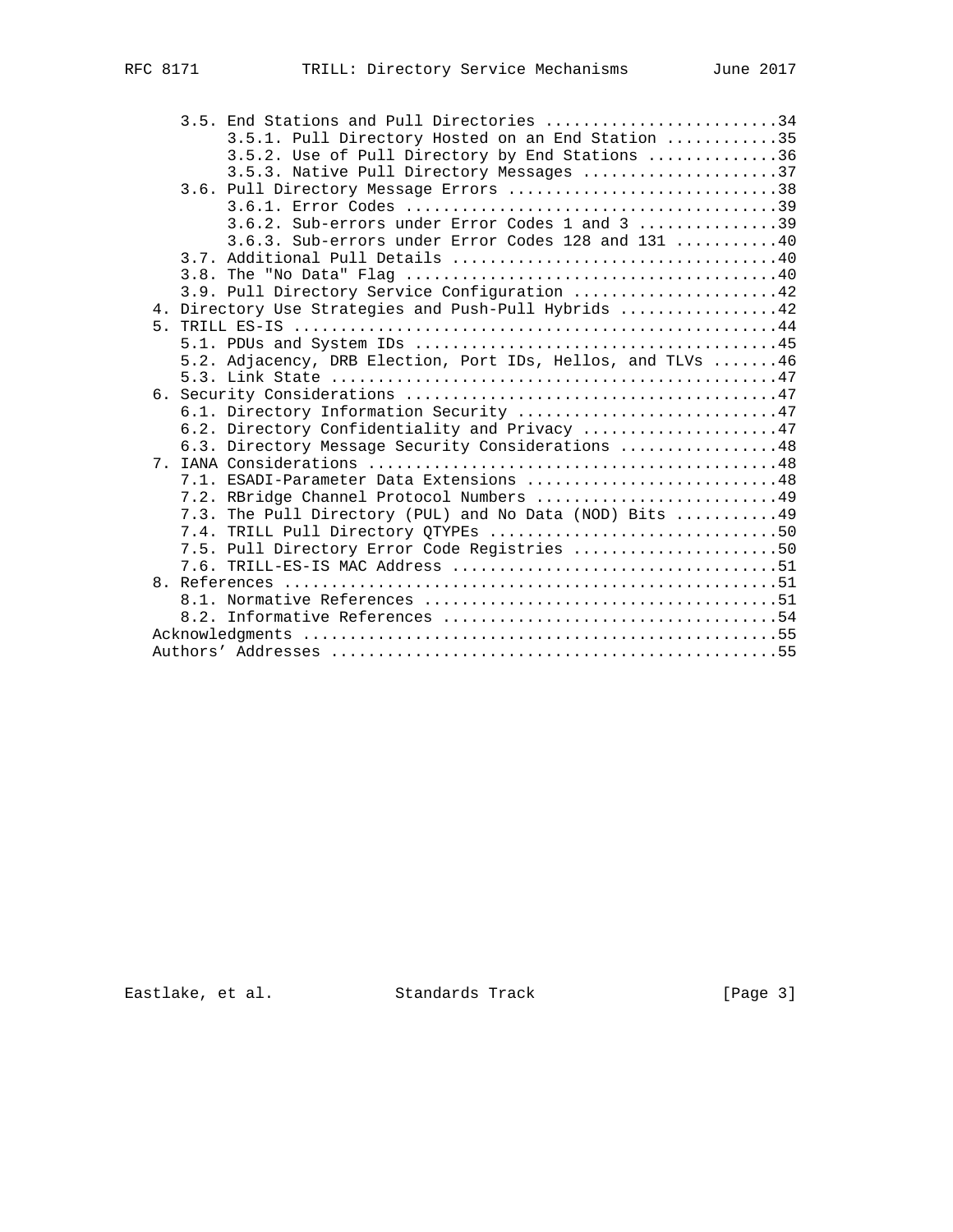# 1. Introduction

 [RFC7067] gives a problem statement and high-level design for using directory servers to assist TRILL [RFC6325] [RFC7780] edge nodes in reducing multi-destination ARP / Neighbor Discovery (ND) [ARPND], reducing unknown unicast flooding traffic, and improving security against address spoofing within a TRILL campus. Because multi-destination traffic becomes an increasing burden as a network scales up in number of nodes, reducing ARP/ND and unknown unicast flooding improves TRILL network scalability. This document describes specific mechanisms for TRILL directory servers.

 The information held by the directory or directories is address mapping and reachability information -- most commonly, what MAC (Media Access Control) address [RFC7042] corresponds to an IP address within a Data Label (VLAN or FGL (Fine-Grained Label) [RFC7172]) and the egress TRILL switch (RBridge), and, optionally, what specific port on that TRILL switch, from which that MAC address is reachable. But it could be what IP address corresponds to a MAC address or possibly other address mapping or reachability information.

 The mechanism used to initially populate directory data in primary servers is beyond the scope of this document. A primary server can use the Push Directory service to provide directory data to secondary servers, as described in Section 2.6. In the data-center environment, it is common for orchestration software to know and control where all the IP addresses, MAC addresses, and VLANs/tenants are in a data center. Thus, such orchestration software can be appropriate for providing the directory function or for supplying the directory or directories with directory information.

 Efficient routing of unicast traffic in a TRILL campus assumes that the mapping of destination MAC addresses to edge RBridges is stable enough that the default data-plane learning of TRILL and/or the use of directories reduces to an acceptable level the need to flood packets where the location of the destination is unknown. Although not prohibited, "ephemeral" MAC addresses are unlikely to be used in such an environment. Directories need not be complete, and in the case that any ephemeral MAC addresses were in use, they would probably not be included in directory information.

 Directory services can be offered in a Push Mode, Pull Mode, or both [RFC7067] at the discretion of the server. Push Mode, in which a directory server pushes information to TRILL switches indicating interest, is specified in Section 2. Pull Mode, in which a TRILL switch queries a server for the information it wants, is specified in Section 3. More detail on modes of operation, including hybrid Push/Pull, are provided in Section 4.

Eastlake, et al. Standards Track [Page 4]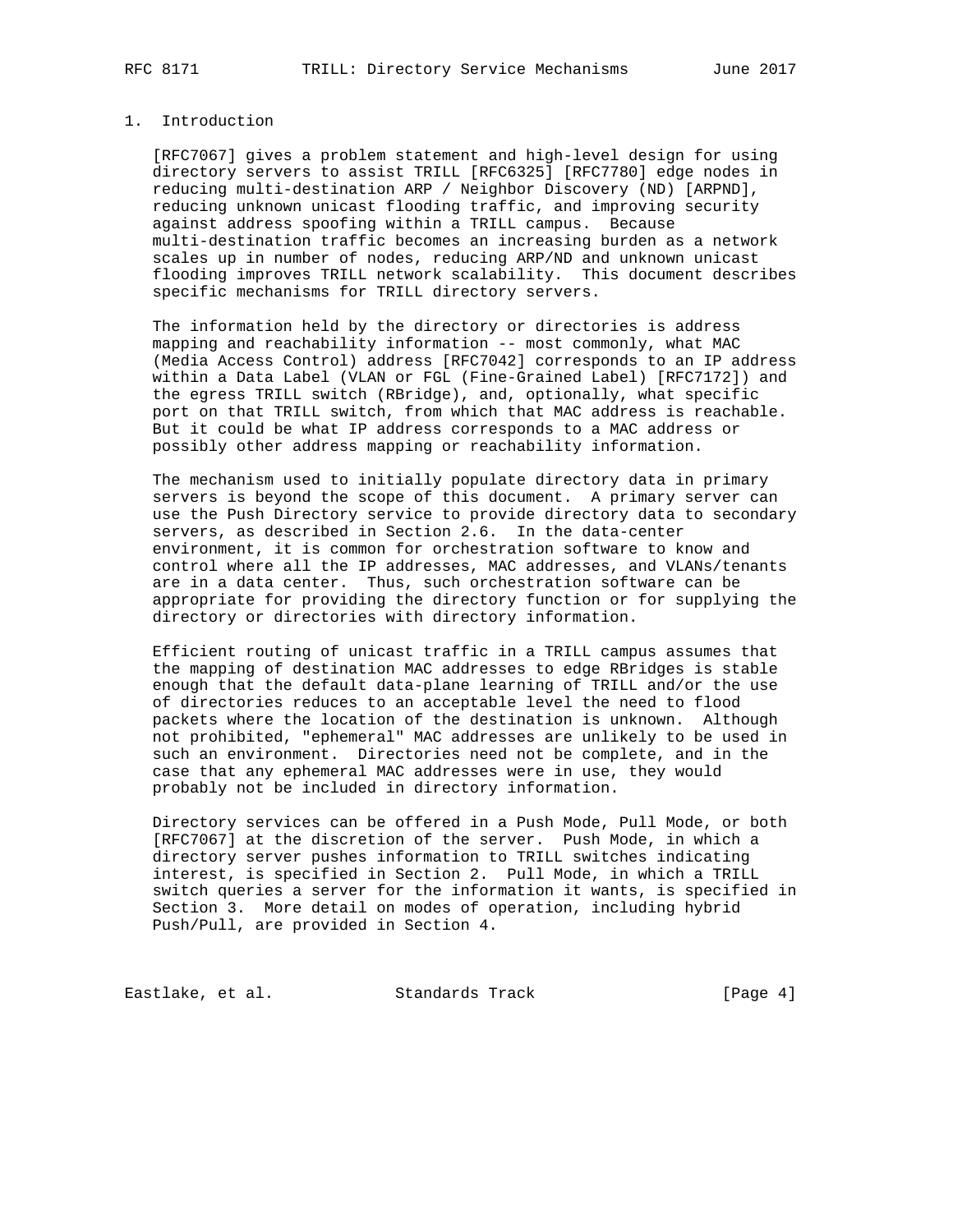1.1. Uses of Directory Information

 A TRILL switch can consult directory information whenever it wants by (1) searching through information that has been retained after being pushed to it or pulled by it or (2) requesting information from a Pull Directory. However, the following are expected to be the most common circumstances leading to the use of directory information. All of these are cases of ingressing (or originating) a native frame.

- 1. ARP requests and replies [RFC826] are normally broadcast. But a directory-assisted edge TRILL switch could intercept ARP messages and reply if the TRILL switch has the relevant information [ARPND].
- 2. IPv6 ND [RFC4861] requests and replies are normally multicast. Except in the case of Secure Neighbor Discovery (SEND) [RFC3971], where possession of the right keying material might be required, a directory-assisted edge TRILL switch could intercept ND messages and reply if the TRILL switch has the relevant information [ARPND].
- 3. Unknown destination MAC addresses normally cause a native frame to be flooded. An edge TRILL switch ingressing a native frame necessarily has to determine if it knows the egress RBridge from which the destination MAC address of the frame (in the frame's VLAN or FGL) is reachable. It might have learned that information from the directory or could query the directory if it does not know it. Furthermore, if the edge TRILL switch has complete directory information, it can detect a forged source MAC or IP address in any native frame and discard the frame if it finds such a forged address.
	- 4. RARP [RFC903] (Reverse ARP) is similar to ARP (item 1 above).

Eastlake, et al. Standards Track [Page 5]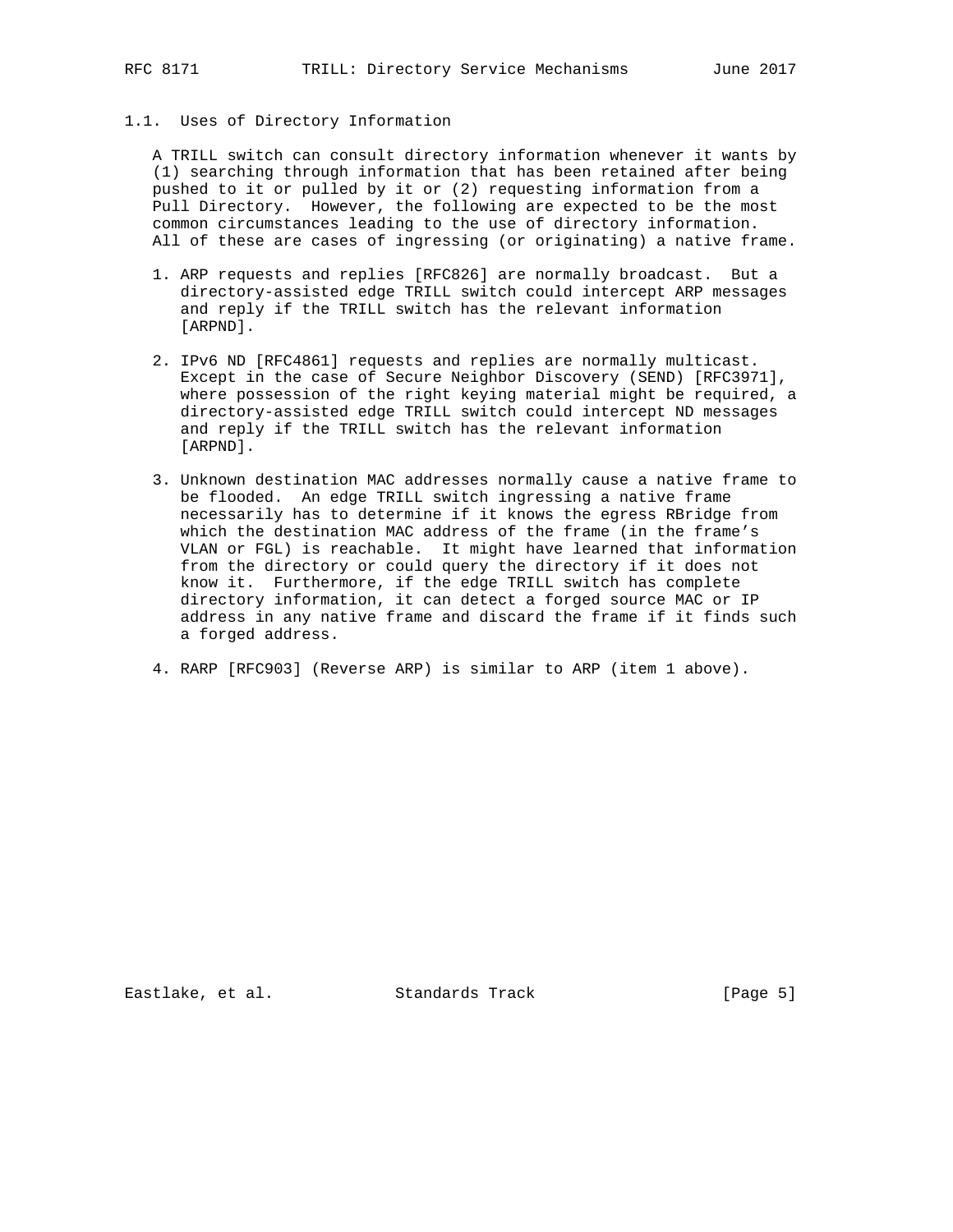#### 1.2. Terminology

 The key words "MUST", "MUST NOT", "REQUIRED", "SHALL", "SHALL NOT", "SHOULD", "SHOULD NOT", "RECOMMENDED", "NOT RECOMMENDED", "MAY", and "OPTIONAL" in this document are to be interpreted as described in BCP 14 [RFC2119] [RFC8174] when, and only when, they appear in all capitals, as shown here.

 The terminology and abbreviations of [RFC6325] are used herein, along with the following:

- AFN: Address Family Number (http://www.iana.org/assignments/address-family-numbers/).
- CSNP Time: Complete Sequence Number Protocol Data Unit (PDU) time. See ESADI [RFC7357] and Section 7.1 below.

Data Label: VLAN or FGL.

- ESADI: End Station Address Distribution Information [RFC7357].
- FGL: Fine-Grained Label [RFC7172].

FR: Flood Record flag bit. See Section 3.2.1.

- Host: A physical server or a virtual machine. A host must have a MAC address and usually has at least one IP address.
- Interested Labels sub-TLV: Short for "Interested Labels and Spanning Tree Roots sub-TLV" [RFC7176].
- Interested VLANs sub-TLV: Short for "Interested VLANs and Spanning Tree Roots sub-TLV" [RFC7176].
- IP: Internet Protocol. In this document, IP includes both IPv4 and IPv6.
- MAC address: Media Access Control address [RFC7042].

MacDA: Destination MAC address.

MacSA: Source MAC address.

OV: Overflow flag bit. See Section 3.2.2.1.

PDSS: Push Directory Server Status. See Sections 2 and 7.1.

Eastlake, et al. Standards Track [Page 6]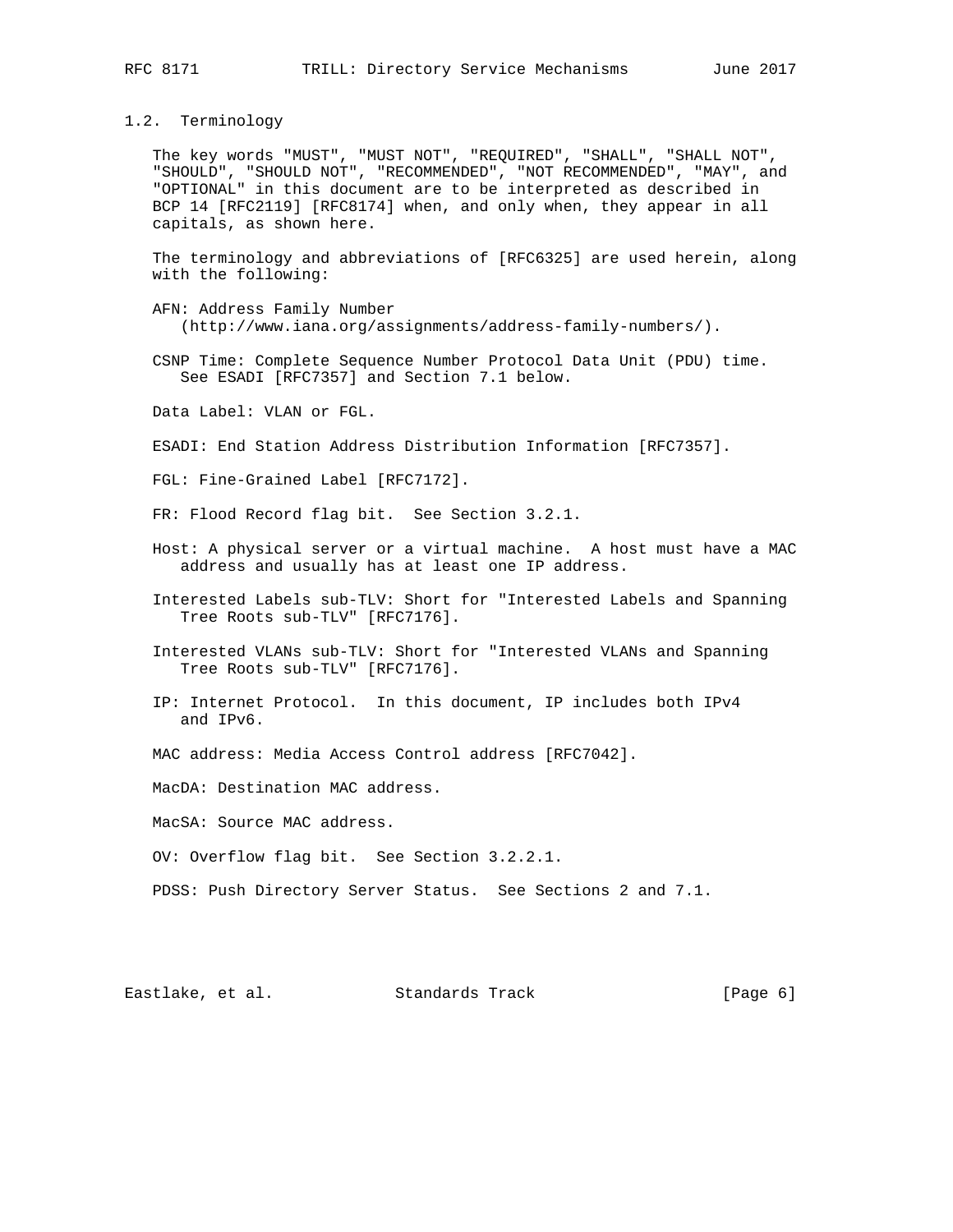Primary server: A directory server that obtains the information it is providing by a reliable mechanism designed to assure the freshness of that information. This mechanism is outside the scope of this document. (See "Secondary server" below.)

PUL: Pull Directory flag bit. See Sections 3 and 7.3.

RBridge: An alternative name for a TRILL switch.

 Secondary server: A directory server that obtains the information it is providing from one or more primary servers.

TLV: Type, Length, Value.

 TRILL: Transparent Interconnection of Lots of Links or Tunneled Routing in the Link Layer.

TRILL switch: A device that implements the TRILL protocol.

2. Push Model Directory Assistance Mechanisms

 In the Push Model [RFC7067], one or more Push Directory servers reside at TRILL switches and "push down" the address mapping information for the various addresses associated with end-station interfaces and the TRILL switches from which those interfaces are reachable [RFC7961]. This service is scoped by Data Label (VLAN or FGL [RFC7172]). A Push Directory advertises when, for a Data Label, it is configured to be a directory having complete information and also has actually pushed all the information it has. It might be pushing only a subset of the mapping and/or reachability information for a Data Label. The Push Model uses the ESADI [RFC7357] protocol as its distribution mechanism.

 With the Push Model, if complete address mapping information for a Data Label is being pushed, a TRILL switch (RBridge) that has that complete information and is ingressing a native frame can simply drop the frame if the destination unicast MAC address can't be found in the mapping information available, instead of flooding the frame (ingressing it as an unknown MAC destination TRILL Data frame). But this will result in lost traffic if the ingress TRILL switch's directory information is incomplete.

2.1. Requesting Push Service

 In the Push Model, it is necessary to have a way for a TRILL switch to subscribe to information from the directory server(s). TRILL switches simply use the ESADI [RFC7357] protocol mechanism to announce, in their core IS-IS Link State PDUs (LSPs), the Data Labels

Eastlake, et al. Standards Track [Page 7]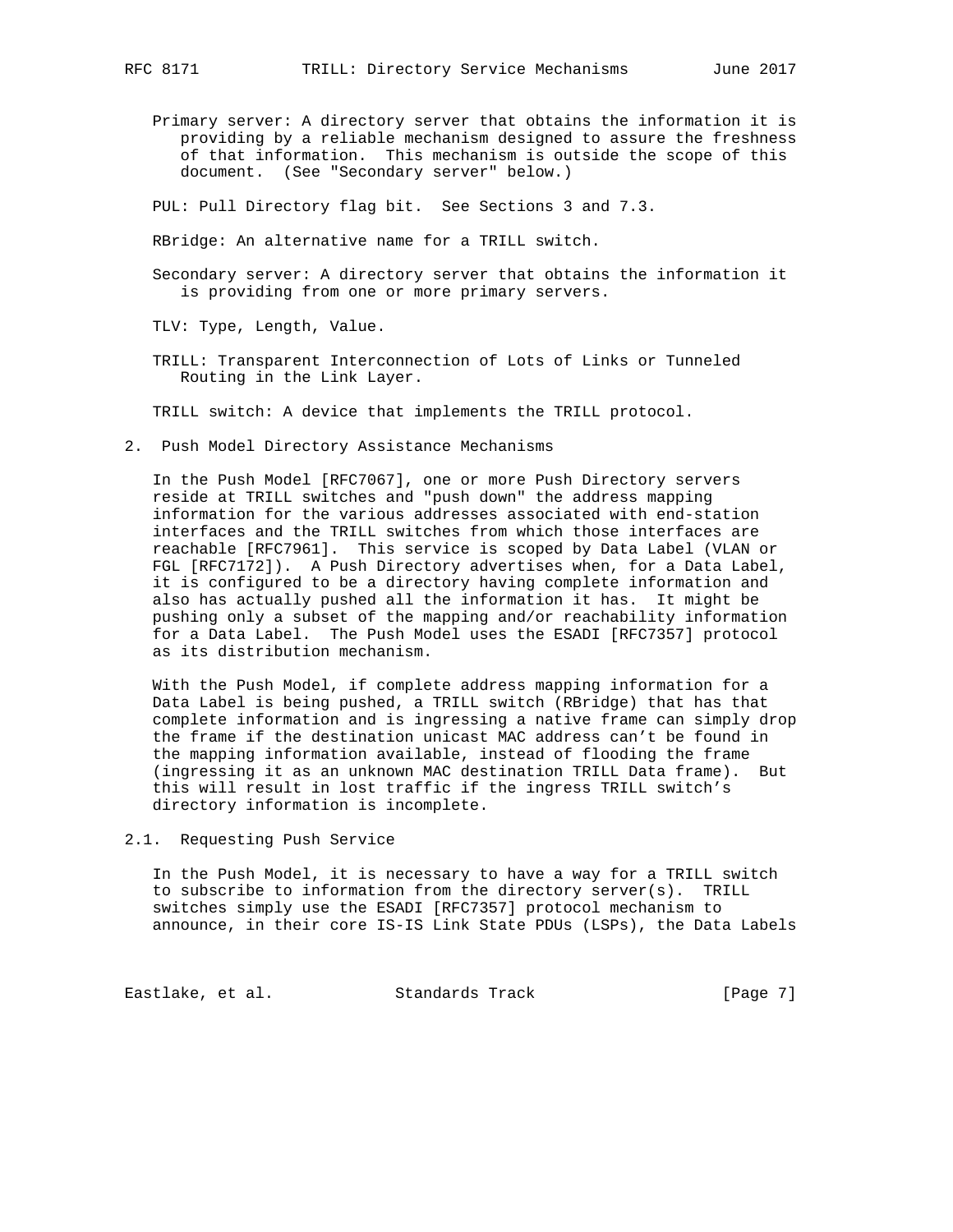for which they are participating in ESADI by using the Interested VLANs sub-TLV [RFC7176] and/or the Interested Labels sub-TLV [RFC7176]. This will cause the directory information to be pushed to them for all such Data Labels that are being served by the one or more Push Directory servers.

#### 2.2. Push Directory Servers

 Push Directory servers advertise, through ESADI, their availability to push the mapping information for a particular Data Label by setting the PDSS in their ESADI-Parameter APPsub-TLV for that ESADI instance (see [RFC7357] and Section 7.1) to a non-zero value. This PDSS field setting is visible to other ESADI participants, including other Push Directory servers, for that Data Label. Each Push Directory server MUST participate in ESADI for the Data Labels for which it will push mappings and set the PDSS field in its ESADI-Parameter APPsub-TLV for that Data Label. For increased robustness, increased bandwidth capability, and improved locality, it is useful to have multiple Push Directory servers for each Data Label. Each Push Directory server is configured with a number N, which is in the range 1 through 8 and defaults to 2, for each Data Label for which it can push directory information (see "PushDirServers" in Section 2.7). If the Push Directory servers for a Data Label are configured consistently with the same N and at least N servers are available, then N copies of that directory will be pushed.

 Each Push Directory server also has a configurable 8-bit priority (PushDirPriority) to be Active, which defaults to 0x3F (see Section 2.7). This priority is treated as an unsigned integer, where the larger magnitude means higher priority. This priority appears in its ESADI-Parameter APPsub-TLV (see Section 7.1). In the case of a tie in this configurable priority, the System ID of the TRILL switch acting as the server is used as a tiebreaker and is treated as an unsigned 6-byte integer, where the larger magnitude indicates higher priority.

 For each Data Label it can serve, each Push Directory server checks to see if there appear to be enough higher-priority servers to push the desired number of copies. It does this by ordering, by priority, the Push Directory servers whose advertisements are present in the ESADI link-state database for that Data Label and that are data reachable [RFC7780] as indicated by its IS-IS link-state database. The Push Directory server then determines its own position in that order. If a Push Directory server's configuration indicates that N copies of the mappings for a Data Label should be pushed and the server finds that it is number K in the priority ordering (where number 1 in the ordered list is highest priority and the last is

Eastlake, et al. Standards Track [Page 8]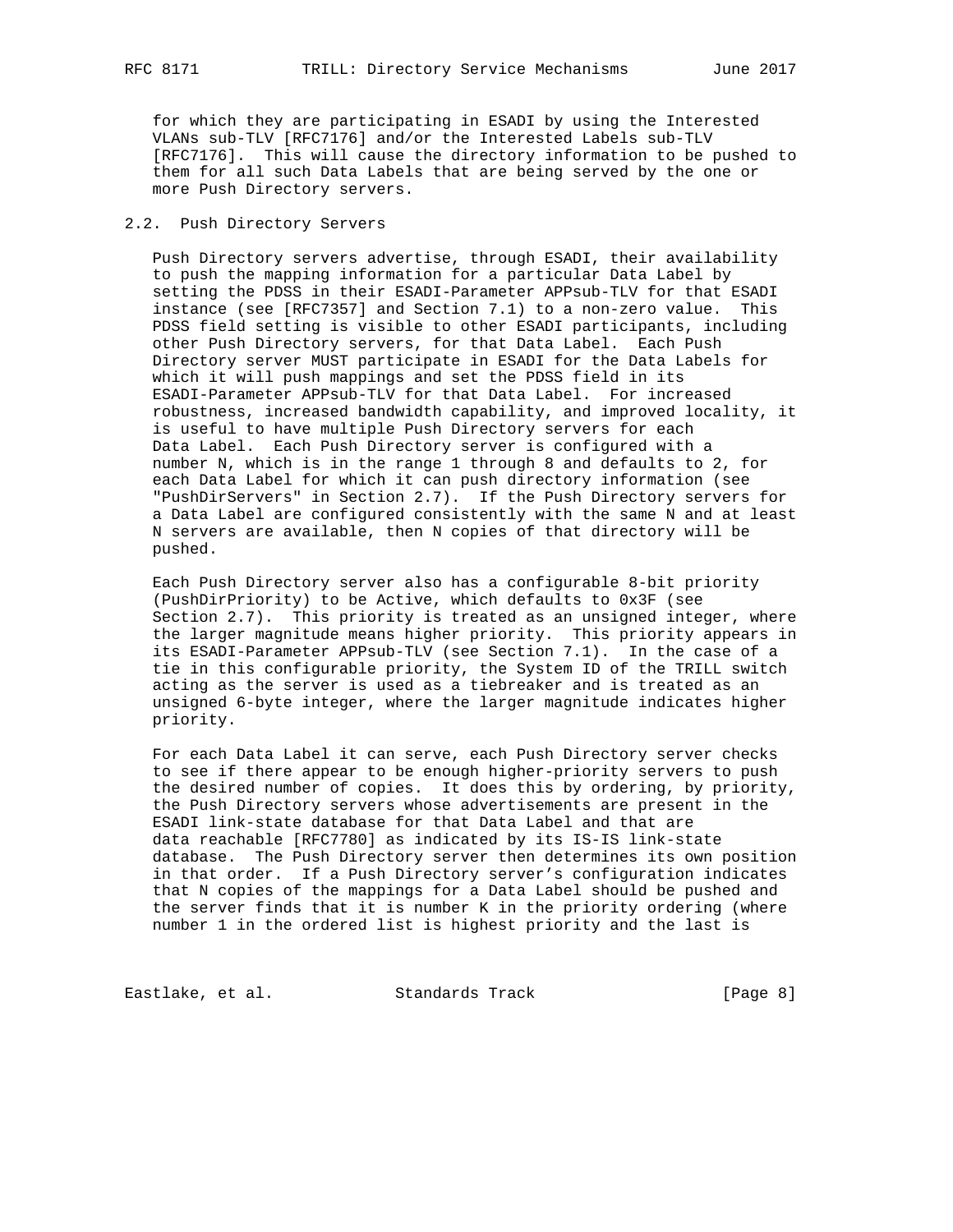lowest priority), then if K is less than or equal to N, the Push Directory server is Active. If K is greater than N, it is Stand-By. Active and Stand-By behavior are specified below in Section 2.3.

 For a Push Directory to reside on an end station, one or more TRILL switches locally connected to that end station must proxy for the Push Directory server and advertise themselves in ESADI as Push Directory servers. It appears to the rest of the TRILL campus that these TRILL switches (that are proxying for the end station) are the Push Directory server(s). The protocol between such a Push Directory end station and the one or more proxying TRILL switches acting as Push Directory servers is beyond the scope of this document.

#### 2.3. Push Directory Server State Machine

 The subsections below describe the states, events, and corresponding actions for Push Directory servers.

 The meanings of possible values of the PDSS field in a Push Directory's ESADI-Parameter APPsub-TLV are summarized in the table below.

| PDSS | Meaning                                               |
|------|-------------------------------------------------------|
|      |                                                       |
| 0    | Not a Push Directory server                           |
|      | Push Directory server in Stand-By Mode                |
| 2    | Push Directory server in Active Mode but not complete |
| 3    | Push Directory server in Active Mode that has pushed  |
|      | complete data                                         |

#### 2.3.1. Push Directory States

 A Push Directory server is in one of seven states, as listed below, for each Data Label it can serve. The name of each state is followed by a symbol that starts and ends with an angle bracket (for example, "<S1>") and represents the state. The value that the Push Directory server advertises in the PDSS is determined by the state. In addition, it has an internal State-Transition-Time variable for each Data Label it serves that is set at each state transition and that enables it to determine how long it has been in its current state for that Data Label.

Eastlake, et al. Standards Track [Page 9]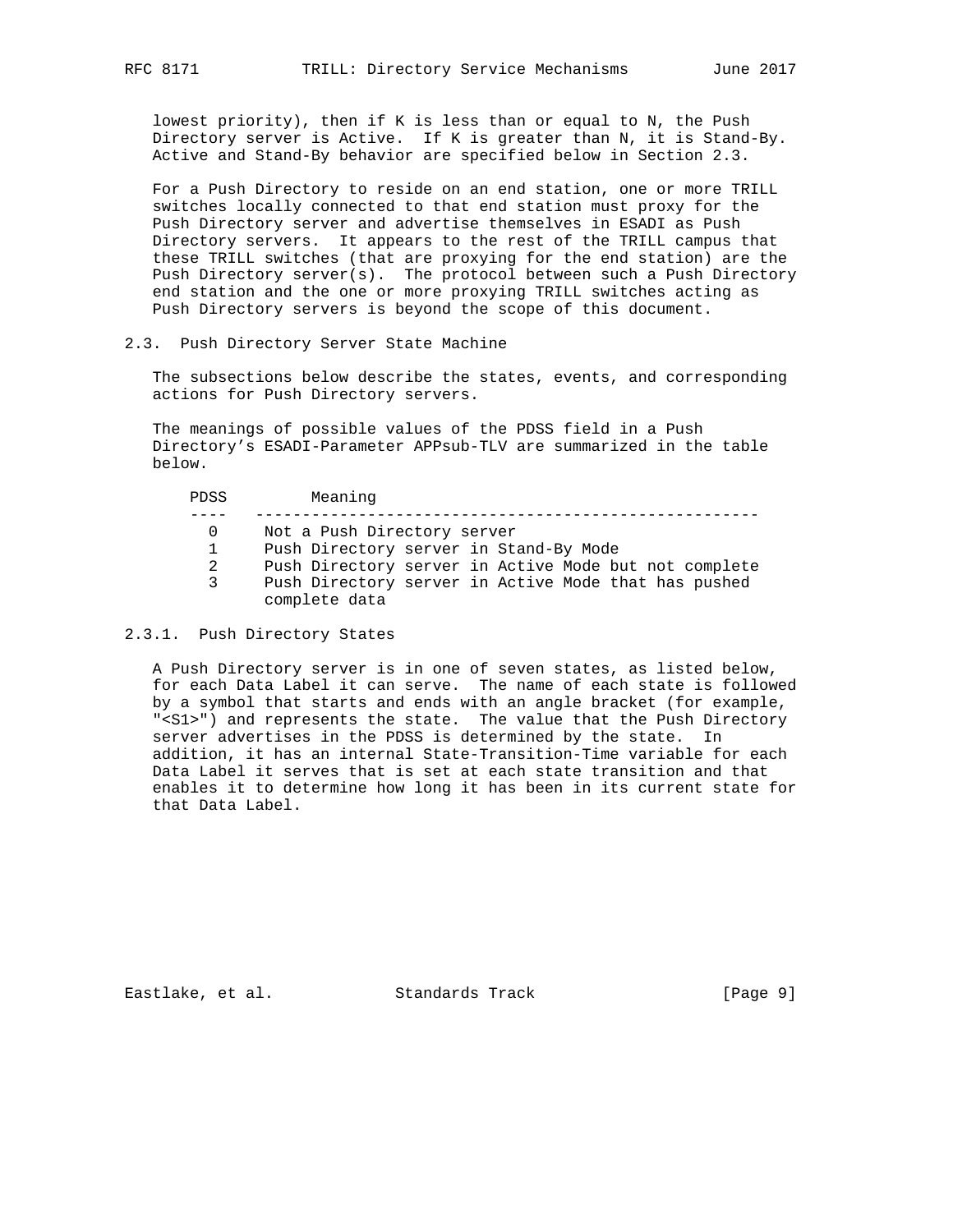- Down <S1>: A completely shut down virtual state, defined for convenience in specifying state diagrams. A Push Directory server in this state does not advertise any Push Directory data. It may be participating in ESADI [RFC7357] with the PDSS field set to 0 in its ESADI-Parameter APPsub-TLV, or it might not be participating in ESADI at all. All states other than the Down state are considered to be Up states and imply a non-zero PDSS field.
- Stand-By <S2>: No Push Directory data is advertised. Any outstanding ESADI-LSP fragments containing directory data are updated to remove that data, and if the result is an empty fragment (contains nothing except possibly an Authentication TLV), the fragment is purged. The Push Directory participates in ESADI [RFC7357] and advertises its ESADI fragment zero that includes an ESADI-Parameter APPsub-TLV with the PDSS field set to 1.
- Active <S3>: The Push Directory participates in ESADI [RFC7357] and advertises its ESADI fragment zero that includes an ESADI-Parameter APPsub-TLV with the PDSS field set to 2. It also advertises its directory data and any changes through ESADI [RFC7357] in its ESADI-LSPs, using the Interface Addresses APPsub-TLV [RFC7961], and updates that information as it changes.
- Active Completing <S4>: The same behavior as the Active state, except that the server responds differently to events. The purpose of this state is to be sure that there has been enough time for directory information to propagate to subscribing edge TRILL switches (see "Time Condition", as defined in Section 2.3.2) before the directory server advertises that the information is complete.
- Active Complete <S5>: The same behavior as Active, except that the PDSS field in the ESADI-Parameter APPsub-TLV is set to 3 and the server responds differently to events.
- Going Stand-By Was Complete <S6>: The same behavior as Active, except that the server responds differently to events. The purpose of this state is to be sure that the information indicating that the directory will no longer be complete has enough time to propagate to edge TRILL switches (see "Time Condition" in Section 2.3.2) before the directory server stops advertising updates to the information. (See note below.)
- Active Uncompleting <S7>: The same behavior as Active, except that it responds differently to events. The purpose of this state is to be sure that the information indicating that the directory will no longer be complete has enough time to propagate to edge TRILL

Eastlake, et al. Standards Track [Page 10]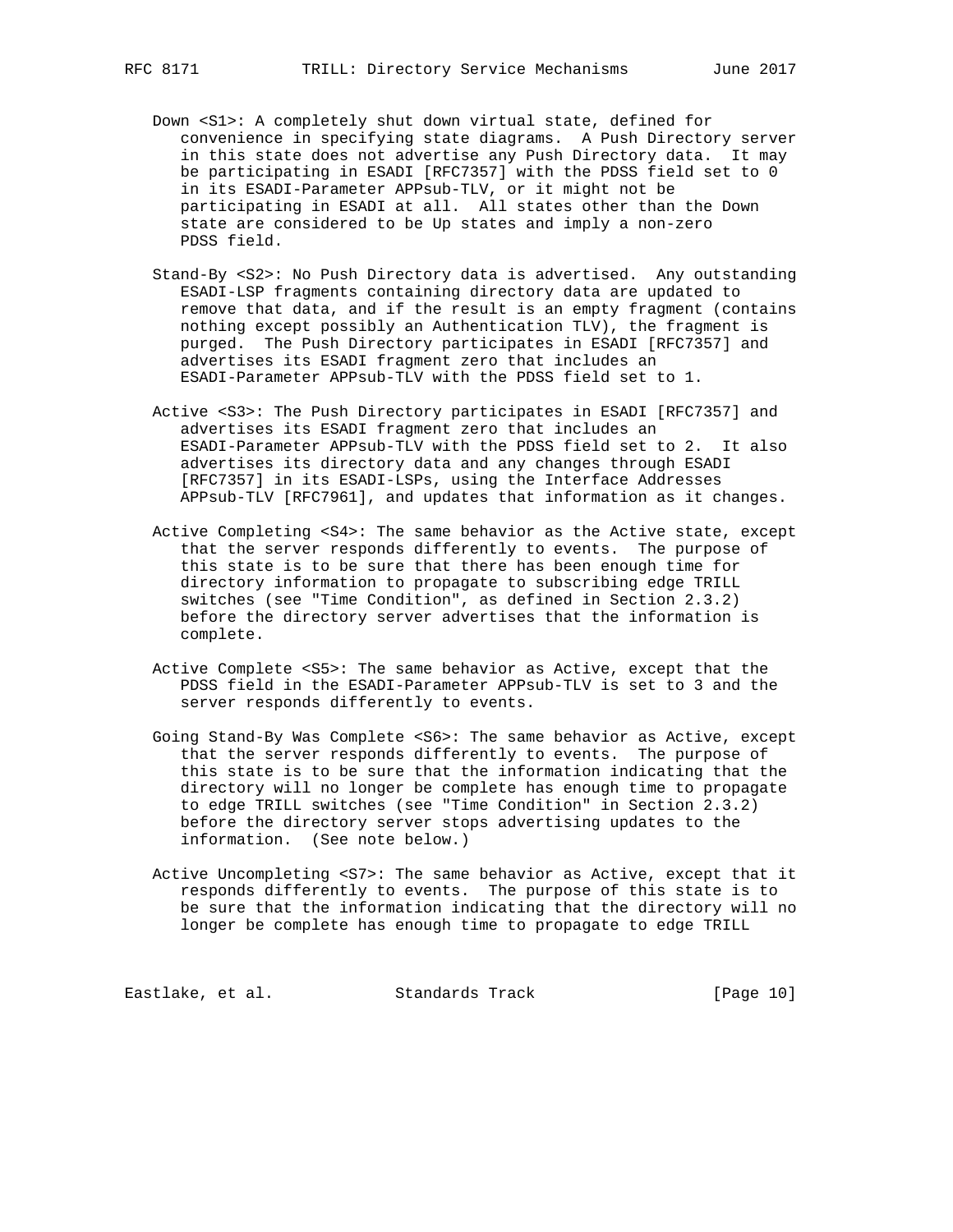switches (see "Time Condition" in Section 2.3.2) before the directory server might stop advertising updates to the information. (See note below.)

 Note: It might appear that a Push Directory could transition directly from Active Complete to Active, since the Active state continues to advertise updates, eliminating the need for the Active Uncompleting transition state. But consider the case of the Push Directory that was complete being configured to be incomplete and then the Stand-By Condition (see Section 2.3.2) occurring shortly thereafter. If the first of these two events caused the server to transition directly to the Active state, then later, when the Stand-By Condition occurred, it would immediately transition to Stand-By and stop advertising updates even though there might not have been enough time for knowledge of its incompleteness to have propagated to all edge TRILL switches.

 The following table lists each state and its corresponding PDSS value:

| State                                 | PDSS           |
|---------------------------------------|----------------|
| Down $< S1>$                          |                |
| $Stand-By < S2$                       | 1              |
| Active <s3></s3>                      | $\mathfrak{D}$ |
| Active Completing <s4></s4>           | $\mathfrak{D}$ |
| Active Complete <s5></s5>             | 3              |
| Going Stand-By Was Complete <s6></s6> | 2              |
| Active Uncompleting <s7></s7>         | っ              |

2.3.2. Push Directory Events and Conditions

 Three auxiliary conditions, referenced later in this subsection, are defined as follows:

 The Activate Condition: In order to have the desired number of Push Directory servers pushing data for Data Label X, this Push Directory server should be active. This is determined by the server finding that (a) it is priority K among the data-reachable Push Directory servers (where the highest-priority server is 1) for Data Label X, (b) it is configured that there should be N copies pushed for Data Label X, and (c) K is less than or equal to N. For example, the Push Directory server is configured so that two copies should be pushed and finds that it is priority 1 or 2 among the Push Directory servers that are visible in its ESADI link-state database and that are data reachable, as indicated by its IS-IS link-state database.

Eastlake, et al. Standards Track [Page 11]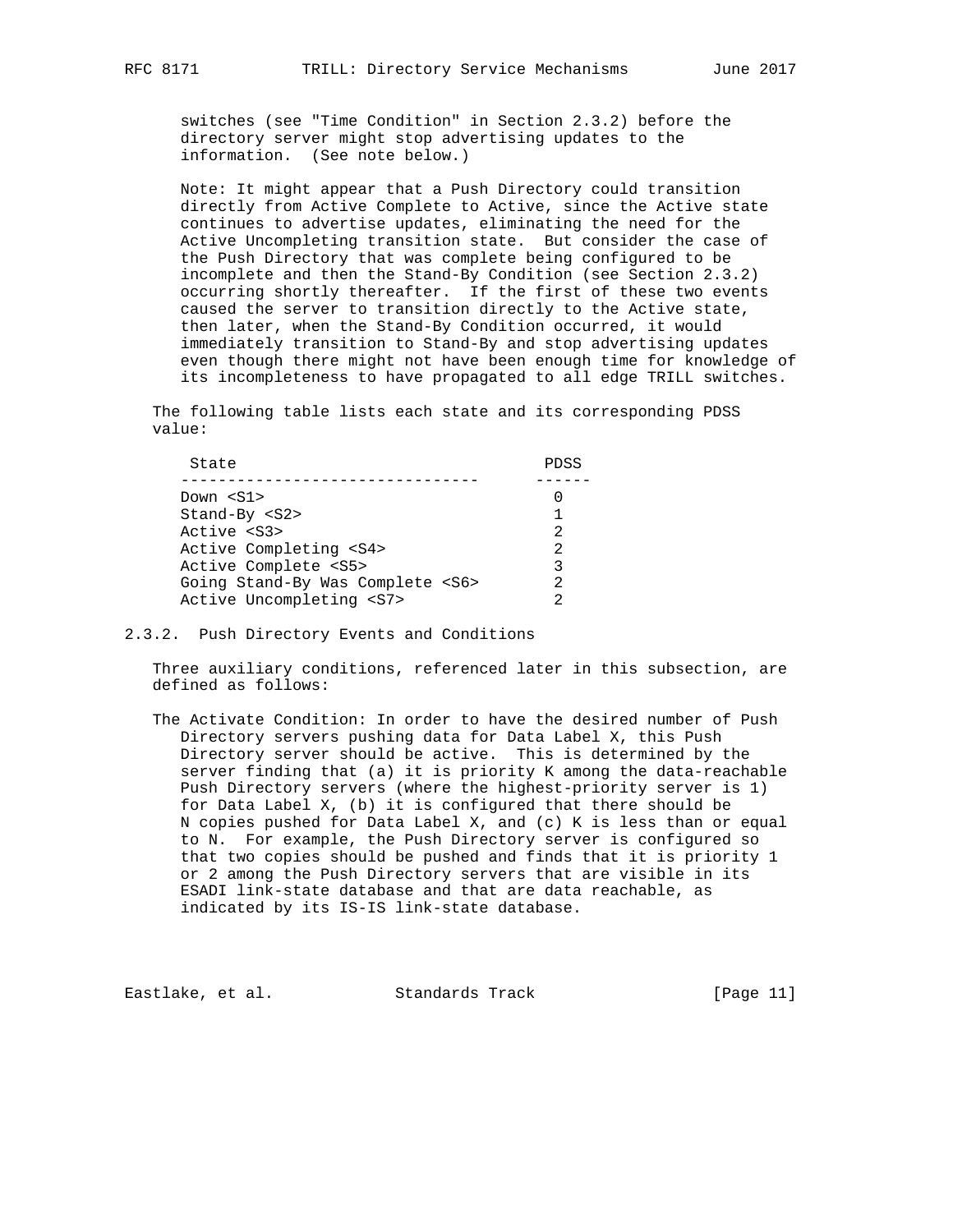- The Stand-By Condition: In order to have the desired number of Push Directory servers pushing data for Data Label X, this Push Directory server should be Stand-By (not Active). This is determined by the server finding that (a) it is priority K among the data-reachable Push Directory servers (where the highest-priority server is 1) for Data Label X, (b) it is configured that there should be N copies pushed for Data Label X, and (c) K is greater than N. For example, the Push Directory server is configured so that two copies should be pushed and finds that it is priority 3 or lower priority (higher number) among the available Push Directory servers.
- The Time Condition: The Push Directory server has been in its current state for a configurable amount of time (PushDirTimer) that defaults to twice its CSNP (Complete Sequence Number PDU) time (see Sections 2.7 and 7.1).

 The events and conditions listed below cause state transitions in Push Directory servers.

- 1. The Push Directory server comes up.
- 2. The Push Directory server or the TRILL switch on which it resides is being shut down. This is a persistent condition, unless the shutdown is canceled. So, for example, a Push Directory server in the Going Stand-By Was Complete state does not transition out of that state due to this condition but, after (1) the Time Condition is met and (2) the directory transitions to Stand-By and then performs the actions required there (such as purging LSPs), continues to the Down state if this condition is still true. Similar comments apply to events/conditions 3, 4, and 5.
- 3. The Activate Condition is met, and the server's configuration indicates that it does not have complete data.
- 4. The Stand-By Condition is met.
- 5. The Activate Condition is met, and the server's configuration indicates that it has complete data.
- 6. The server's configuration is changed to indicate that it does not have complete data.
- 7. The Time Condition is met.

Eastlake, et al. Standards Track [Page 12]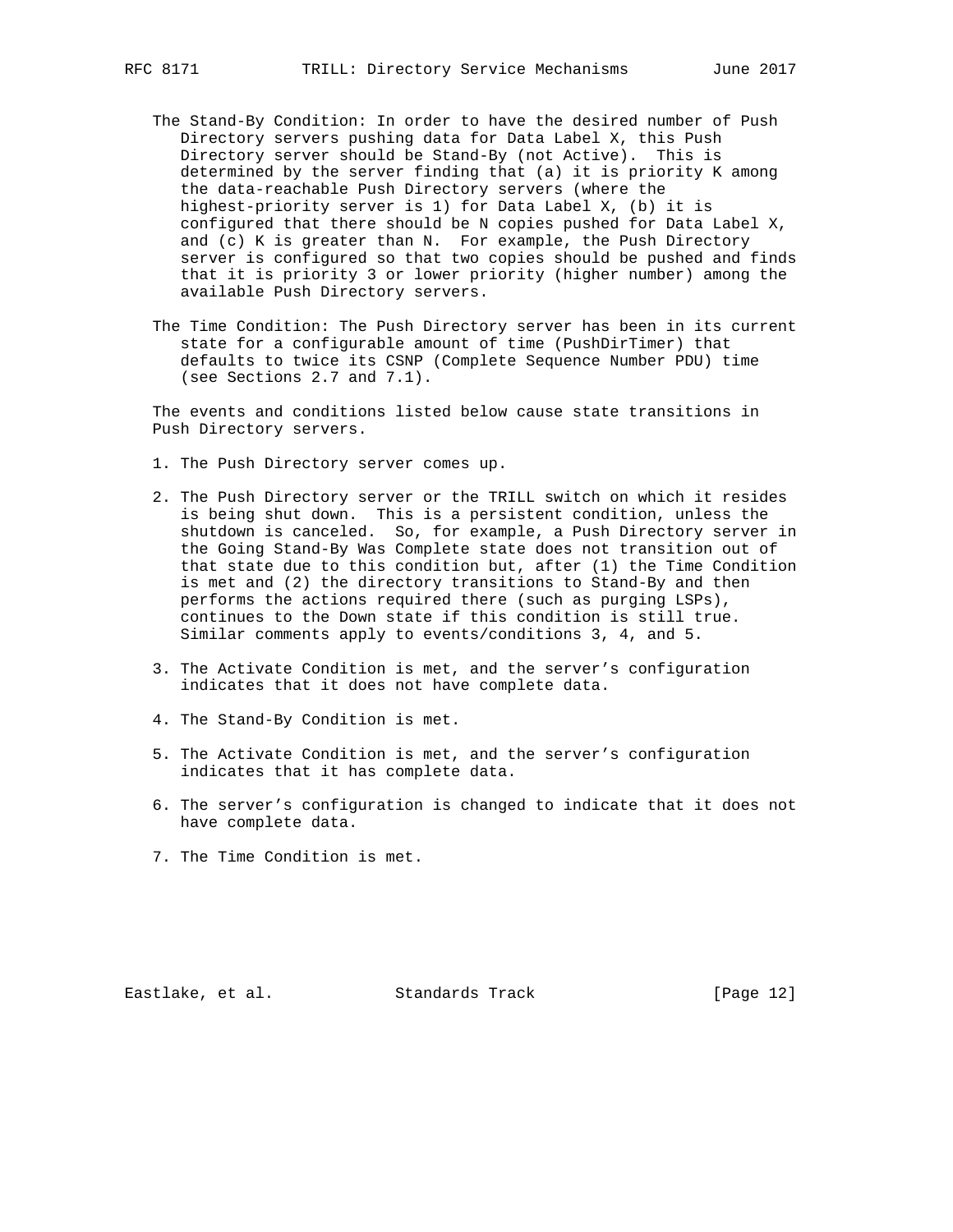# 2.3.3. State Transition Diagram and Table

The state transition table is as follows:

|                          |         |         |         | Active                                         | Active  | Going        | Active       |
|--------------------------|---------|---------|---------|------------------------------------------------|---------|--------------|--------------|
|                          |         |         |         | State Down Stand-By Active Completing Complete |         | Stand-By     | Uncompleting |
|                          |         |         |         |                                                |         | Was Complete |              |
| $Event$ $ $ < $S1$ > $ $ |         | $<$ S2> | $<$ S3> | $<$ S4>                                        | $<$ S5> | $<$ S6>      | $<$ S7>      |
|                          |         |         |         |                                                |         |              |              |
|                          | $<$ S2> | N/A     | N/A     | N/A                                            | N/A     | N/A          | N/A          |
| 2                        | $<$ S1> | $<$ S1> | $<$ S2> | $<$ S2>                                        | $<$ S6> | $<$ S6>      | $<$ S7>      |
| 3                        | $<$ S1> | $<$ S3> | $<$ S3> | $<$ S3>                                        | $<$ S7> | $<$ S3>      | $<$ S7>      |
| 4                        | $<$ S1> | $<$ S2> | $<$ S2> | $<$ S2>                                        | $<$ S6> | $<$ S6>      | $<$ S6>      |
| 5                        | $<$ S1> | $<$ S4> | $<$ S4> | $<$ S4>                                        | $<$ S5> | $<$ S5>      | $<$ S5>      |
| 6                        | $<$ S1> | $<$ S2> | $<$ S3> | $<$ S3>                                        | $<$ S7> | $<$ S6>      | $<$ S7>      |
| 7                        | $<$ S1> | $<$ S2> | $<$ S3> | $<$ S5>                                        | $<$ S5> | $<$ S2>      | $<$ S3>      |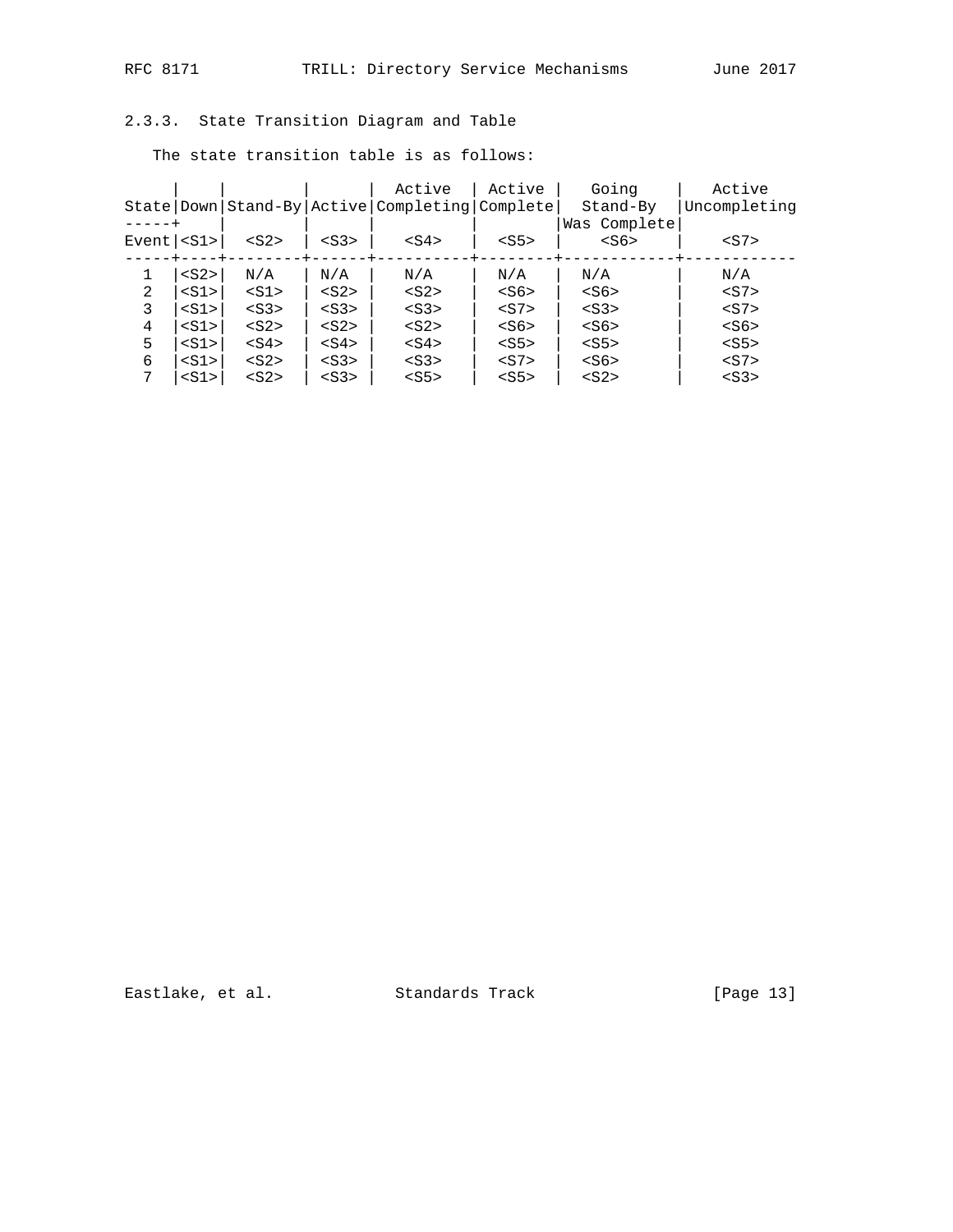The above state table is equivalent to the following transition diagram:



Figure 1: Push Server State Diagram

Eastlake, et al. Standards Track [Page 14]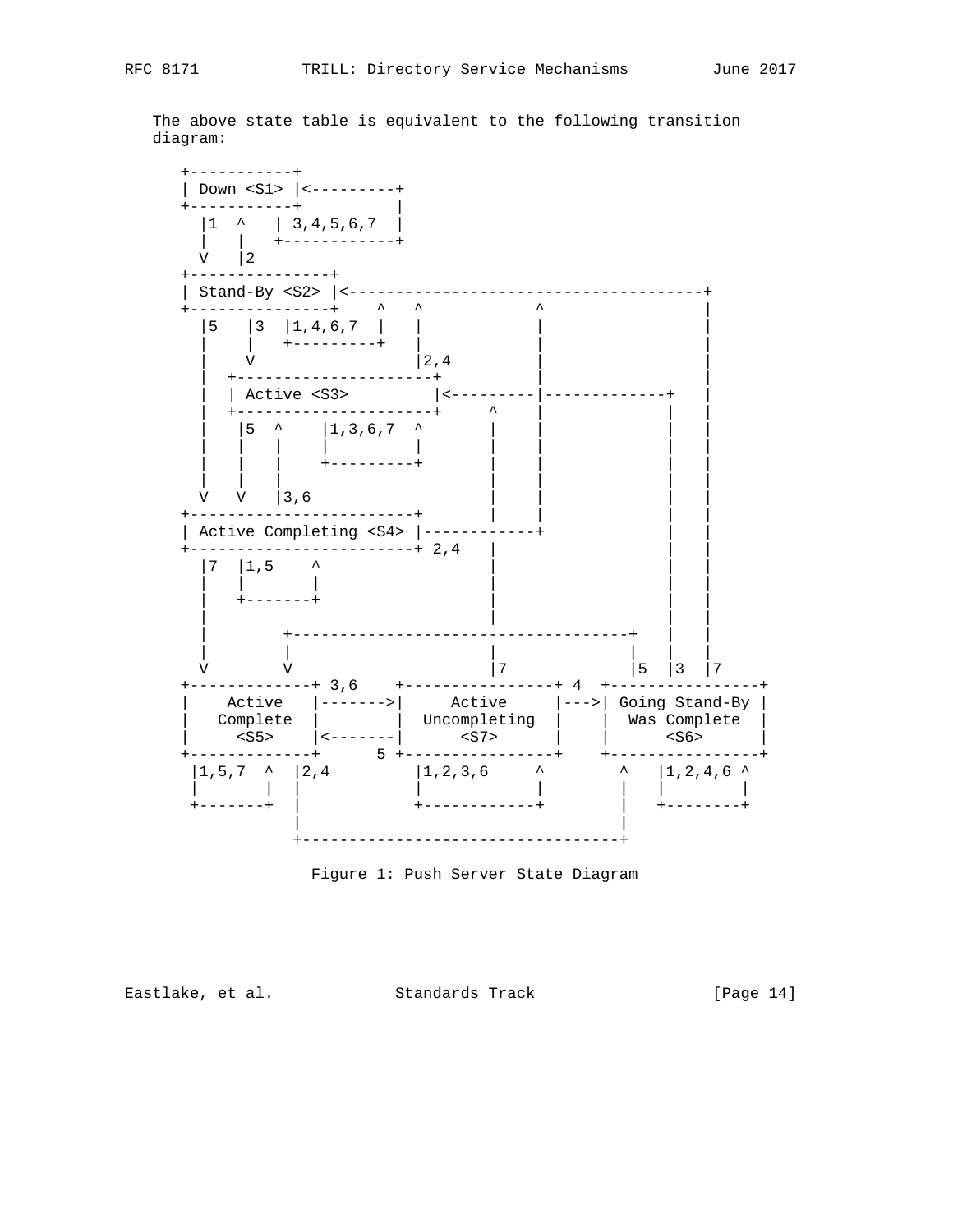### 2.4. End Stations and Push Directories

 End-station hosting and end-station use of Push Directories are outside the scope of this document. Push Directory information distribution is accomplished using ESADI [RFC7357], which does not operate to end stations. In the future, ESADI might be extended to operate to end stations, or some other method, such as BGP, might be specified as a way to support end-station hosting or end-station use of Push Directories.

#### 2.5. Additional Push Details

 Push Directory mappings can be distinguished from other data distributed through ESADI, because mappings are distributed only with the Interface Addresses APPsub-TLV [RFC7961] and are flagged in that APPsub-TLV as being Push Directory data.

 TRILL switches, whether or not they are Push Directory servers, MAY continue to advertise any locally learned MAC attachment information in ESADI [RFC7357] using the MAC-Reachability TLV [RFC6165]. However, if a Data Label is being served by complete Push Directory servers, advertising such a locally learned MAC attachment generally SHOULD NOT be done, as it would not add anything and would just waste bandwidth and ESADI link-state space. An exception might be when a TRILL switch learns local MAC connectivity and that information appears to be missing from the directory mapping.

 Because a Push Directory server needs to advertise interest in one or more Data Labels even though it might not want to receive multi-destination TRILL Data packets in those Data Labels, the "No Data" (NOD) flag bit is provided, as discussed in Section 3.8.

 When a Push Directory server is no longer data reachable [RFC7780], as indicated by the IS-IS link-state database, other TRILL switches MUST ignore any Push Directory data from that server, because it is no longer being updated and may be stale.

 The nature of dynamic distributed asynchronous systems is such that it is impossible for a TRILL switch receiving Push Directory information to be absolutely certain that it has complete information. However, it can obtain a reasonable assurance of complete information by requiring that two conditions be met:

Eastlake, et al. Standards Track [Page 15]

 <sup>1.</sup> The PDSS field is 3 in the ESADI fragment zero from the server for the relevant Data Label.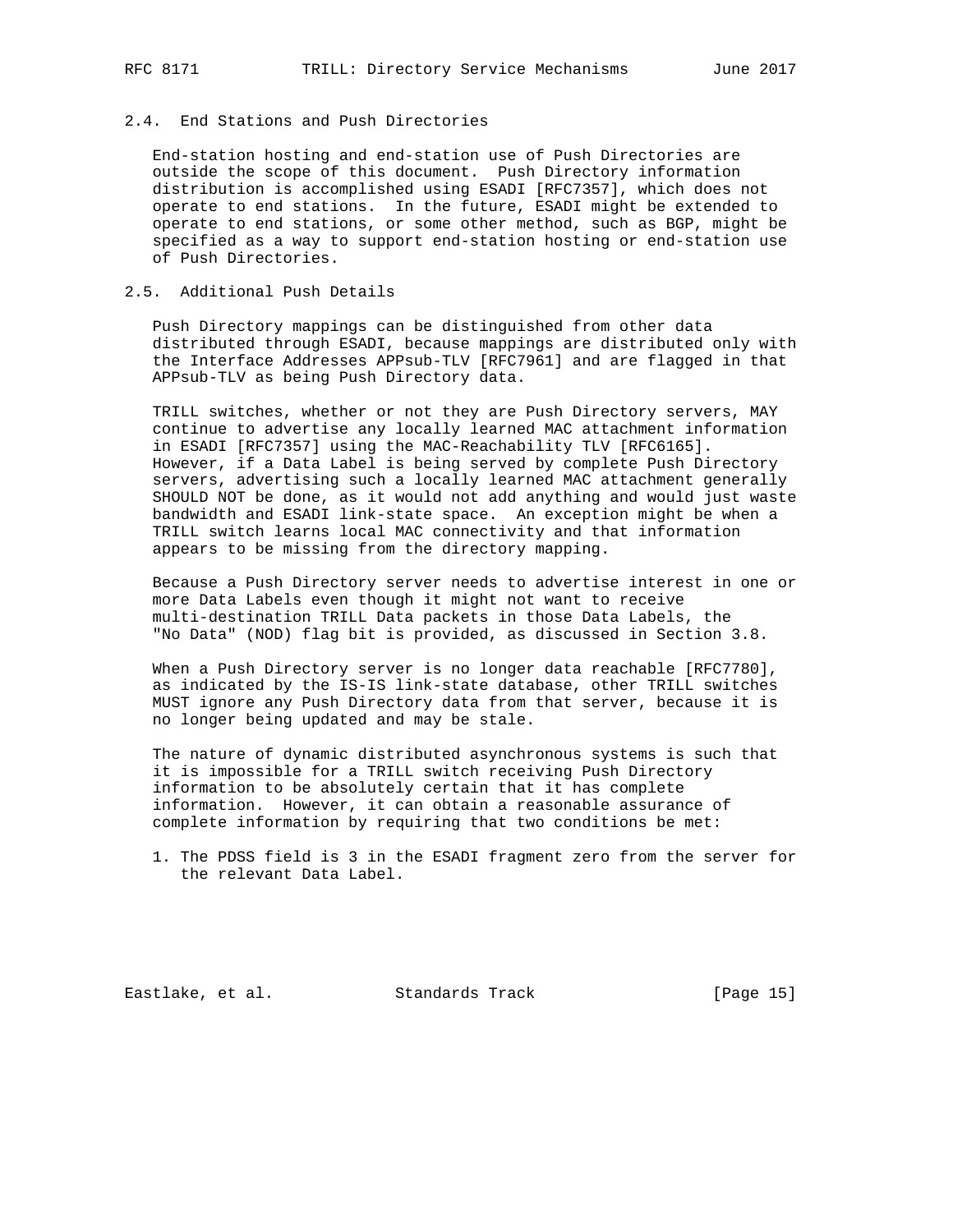2. As far as it can tell, it has had continuous data connectivity to the server for a configurable amount of time that defaults to twice the server's CSNP time (see "PushDirTimer" in Section 2.7).

 Condition 2 is necessary because a client TRILL switch might be just coming up and receive an ESADI-LSP meeting the requirement in condition 1 above but has not yet received all of the ESADI-LSP fragments from the Push Directory server.

 Likewise, due to various delays, when an end station connects to or disconnects from the campus, there are timing differences between such a connection or disconnection, the update of directory information at the directory, and the update of directory information at any particular RBridge in the TRILL campus. Thus, there is commonly a small window during which an RBridge using directory information might either (1) drop or unnecessarily flood a frame as having an unknown unicast destination or (2) encapsulate a frame to an edge RBridge where the end station is no longer connected when the frame arrives at that edge RBridge.

 There may be conflicts between mapping information from different Push Directory servers or conflicts between locally learned information and information received from a Push Directory server. In cases of such conflicts, information with a higher confidence value [RFC6325] [RFC7961] is preferred over information with a lower confidence value. In cases of equal confidence values, Push Directory information is preferred to locally learned information, and if information from Push Directory servers conflicts, the information from the higher-priority Push Directory server is preferred.

2.6. Providing Secondary Servers with Data from a Primary Server

 A secondary Push or Pull Directory server is one that obtains its data from a primary directory server. Such systems, where some directory servers can be populated from others, have been found useful for multiple-server directory applications -- for example, in the DNS, where it is the normal case that some authoritative servers (secondary servers) are populated with data from other authoritative servers (primary servers).

 Other techniques MAY be used, but by default, this data transfer occurs through the primary server acting as a Push Directory server for the Data Labels involved, while the secondary directory server takes the pushed data it receives from the highest-priority Push Directory server and re-originates it. Such a secondary server may be a Push Directory server, a Pull Directory server, or both for any particular Data Label. Because the data from a secondary server

Eastlake, et al. Standards Track [Page 16]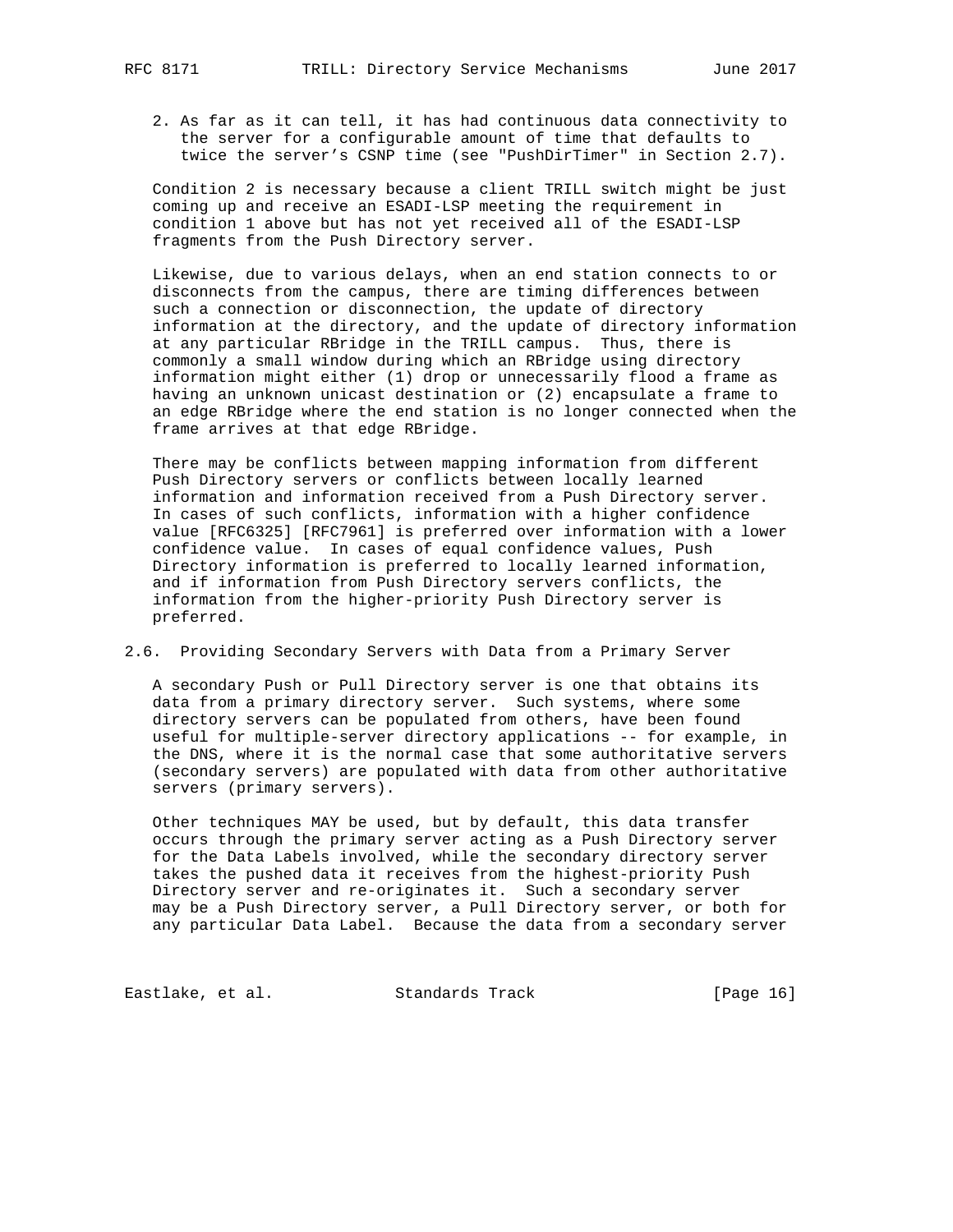will necessarily be at least a little less fresh than that from a primary server, it is RECOMMENDED that the re-originated secondary server's data be given a confidence level at least one less than that of the data as received from the primary server (or unchanged if it is already of minimum confidence).

# 2.7. Push Directory Configuration

 The following configuration parameters, per Data Label, are available for controlling Push Directory behavior:

|              | Name            | Range/Setting | Default       | Section      |
|--------------|-----------------|---------------|---------------|--------------|
|              |                 |               |               |              |
|              | PushDirService  | true/false    | false         | 2.2          |
|              | PushDirServers  | $1 - 8$       |               | 2.2          |
|              | PushDirPriority | $0 - 255$     | $0 \times 3F$ | 2.2          |
|              | PushDirComplete | true/false    | false         | 2.3.1, 2.3.2 |
| PushDirTimer |                 | $1 - 511$     | CSNP<br>*     | 2.3.2, 2.5   |

 PushDirService is a boolean. When false, Push Directory service is not provided; when true, it is.

 PushDirComplete is a boolean. When false, the server never indicates that the information it has pushed is complete; when true, it does so indicate after pushing all the information it knows.

 PushDirTimer defaults to two times the ESADI-CSNP configuration value but not less than 1 second.

3. Pull Model Directory Assistance Mechanisms

 In the Pull Model [RFC7067], a TRILL switch (RBridge) pulls directory information from an appropriate directory server when needed.

 A TRILL switch that makes use of Pull Directory services must implement appropriate connections between its directory utilization and its link-state database and link-state updating. For example, Pull Directory servers for a particular Data Label X are found by looking in the core TRILL IS-IS link-state database for data-reachable [RFC7780] TRILL switches that advertise themselves by setting the Pull Directory flag (PUL) to 1 in their Interested VLANs sub-TLV or Interested Labels sub-TLV (see Section 7.3) for that Data Label. The set of such switches can change with configuration changes by network management, such as the following:

o the startup or shutdown of Pull Directory servers

Eastlake, et al. Standards Track [Page 17]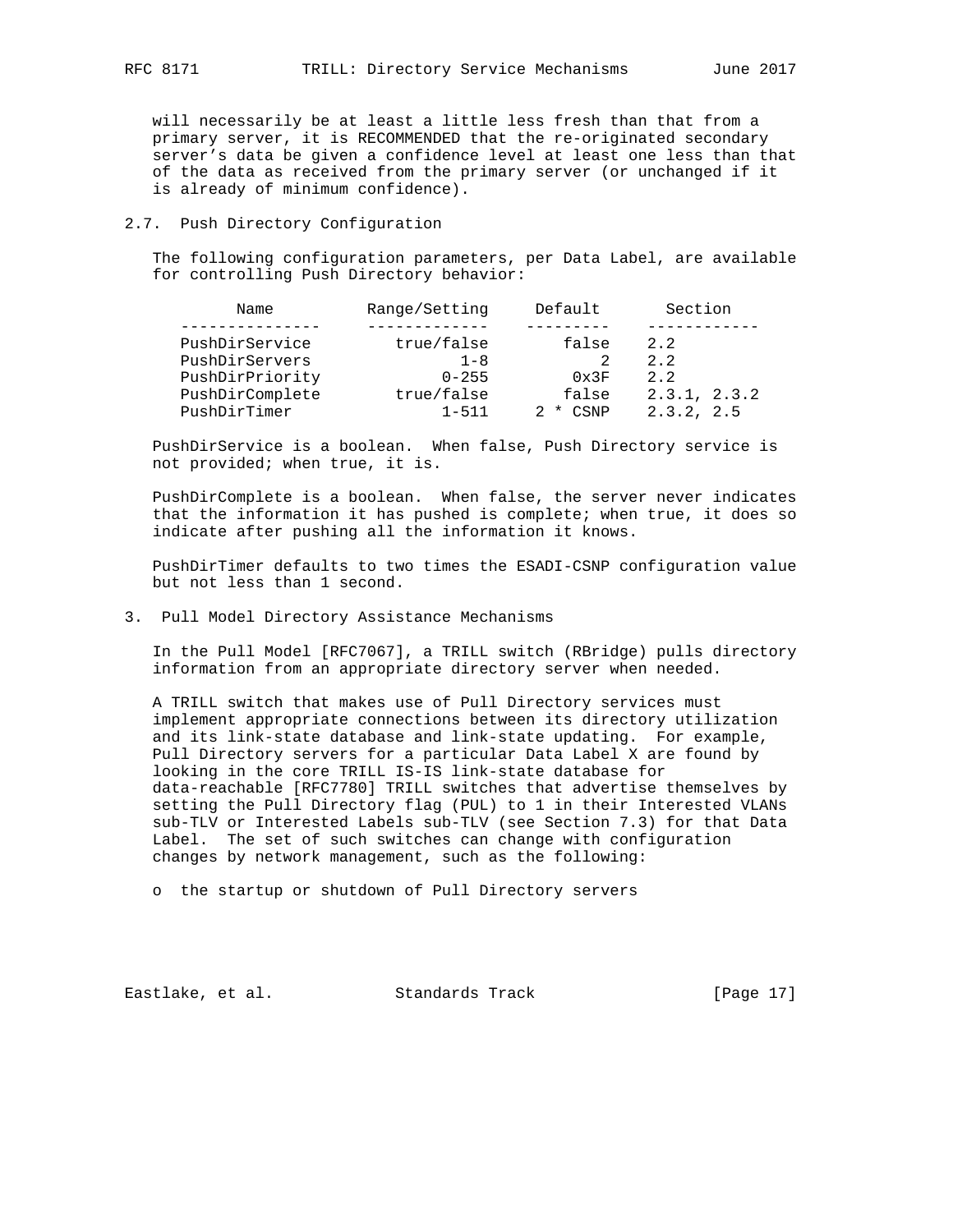- o changes in network topology, such as the connection or disconnection of TRILL switches that are Pull Directory servers
- o network partition or merger

 As described in Section 3.7, a TRILL switch MUST be able to detect that a Pull Directory from which it has cached data is no longer data reachable so that it can discard such cached data.

 If multiple data-reachable TRILL switches indicate in the link-state database that they are Pull Directory servers for a particular Data Label, pull requests can be sent to any one or more of them, but it is RECOMMENDED that pull requests be preferentially sent to the server or servers that are lowest cost from the requesting TRILL switch.

 Pull Directory requests are sent by encapsulating them in an RBridge Channel [RFC7178] message using the Pull Directory channel protocol number (see Section 7.2). Responses are returned in an RBridge Channel message using the same channel protocol number. See Section 3.2 for Query and Response Message formats. For cache consistency or notification purposes, Pull Directory servers, under certain conditions, MUST send unsolicited Update Messages to client TRILL switches they believe may be holding old data. Those clients can acknowledge such updates, as described in Section 3.3. All these messages have a common header, as described in Section 3.1. Errors are returned as described in Section 3.6.

 The requests to Pull Directory servers are typically derived from ingressed ARP [RFC826], ND [RFC4861], RARP [RFC903], or SEND [RFC3971] messages, or data frames with unknown unicast destination MAC addresses, intercepted by an ingress TRILL switch, as described in Section 1.1.

 Pull Directory responses include an amount of time for which the response should be considered valid. This includes negative responses that indicate that no data is available. It is RECOMMENDED that both positive responses with data and negative responses be cached and used to locally handle ARP, ND, RARP, unknown destination MAC frames, or the like [ARPND], until the responses expire. If information previously pulled is about to expire, a TRILL switch MAY try to refresh it by issuing a new pull request but, to avoid unnecessary requests, SHOULD NOT do so unless it has been recently used. The validity timer of cached Pull Directory responses is NOT reset or extended merely because that cache entry is used.

Eastlake, et al. Standards Track [Page 18]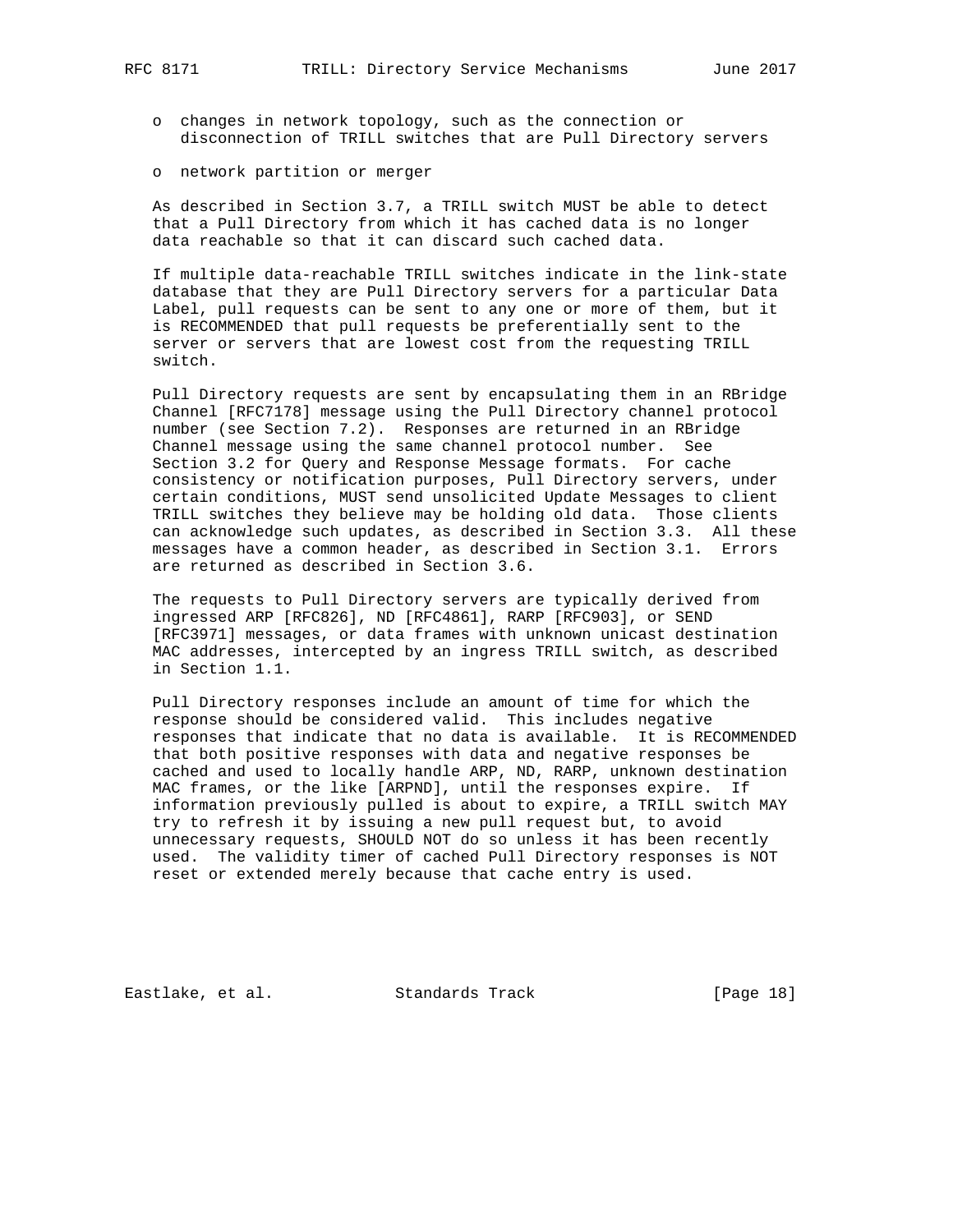#### 3.1. Pull Directory Message: Common Format

 All Pull Directory messages are transmitted as the Channel Protocol-specific payload of RBridge Channel messages [RFC7178]. Pull Directory messages are formatted as described herein, starting with the following common 8-byte header:

 1 1 1 1 1 1 1 1 1 1 2 2 2 2 2 2 2 2 2 2 3 3 0 1 2 3 4 5 6 7 8 9 0 1 2 3 4 5 6 7 8 9 0 1 2 3 4 5 6 7 8 9 0 1 +-+-+-+-+-+-+-+-+-+-+-+-+-+-+-+-+-+-+-+-+-+-+-+-+-+-+-+-+-+-+-+-+ | Ver | Type | Flags | Count | Err | SubErr | +-+-+-+-+-+-+-+-+-+-+-+-+-+-+-+-+-+-+-+-+-+-+-+-+-+-+-+-+-+-+-+-+ | Sequence Number | +-+-+-+-+-+-+-+-+-+-+-+-+-+-+-+-+-+-+-+-+-+-+-+-+-+-+-+-+-+-+-+-+ | Type Specific Payload - variable length  $+ - + - + -$  ...

 Ver: Version of the Pull Directory protocol. An unsigned integer. Version 0 (zero) is specified in this document. See Section 3.1.1 for a discussion of version negotiation.

Type: The Pull Directory message type, as follows:

| Type     | Section | Name        |
|----------|---------|-------------|
|          |         |             |
|          |         | Reserved    |
|          | 3.2.1   | Ouery       |
| 2        | 3.2.2   | Response    |
| 3        | 3.3.1   | Update      |
| 4        | 3.3.2   | Acknowledge |
| $5 - 14$ |         | Unassigned  |
| 15       |         | Reserved    |

- Flags: Four flag bits whose meaning depends on the Pull Directory message type. Flags whose meanings are not specified are reserved, MUST be sent as zero, and MUST be ignored on receipt.
- Count: Some Pull Directory message types specified herein have zero or more occurrences of a Record as part of the type-specific payload. The Count field is the number of occurrences of that Record and is expressed as an unsigned integer. For any Pull Directory messages not structured with such occurrences, this field MUST be sent as zero and ignored on receipt.

Eastlake, et al. Standards Track [Page 19]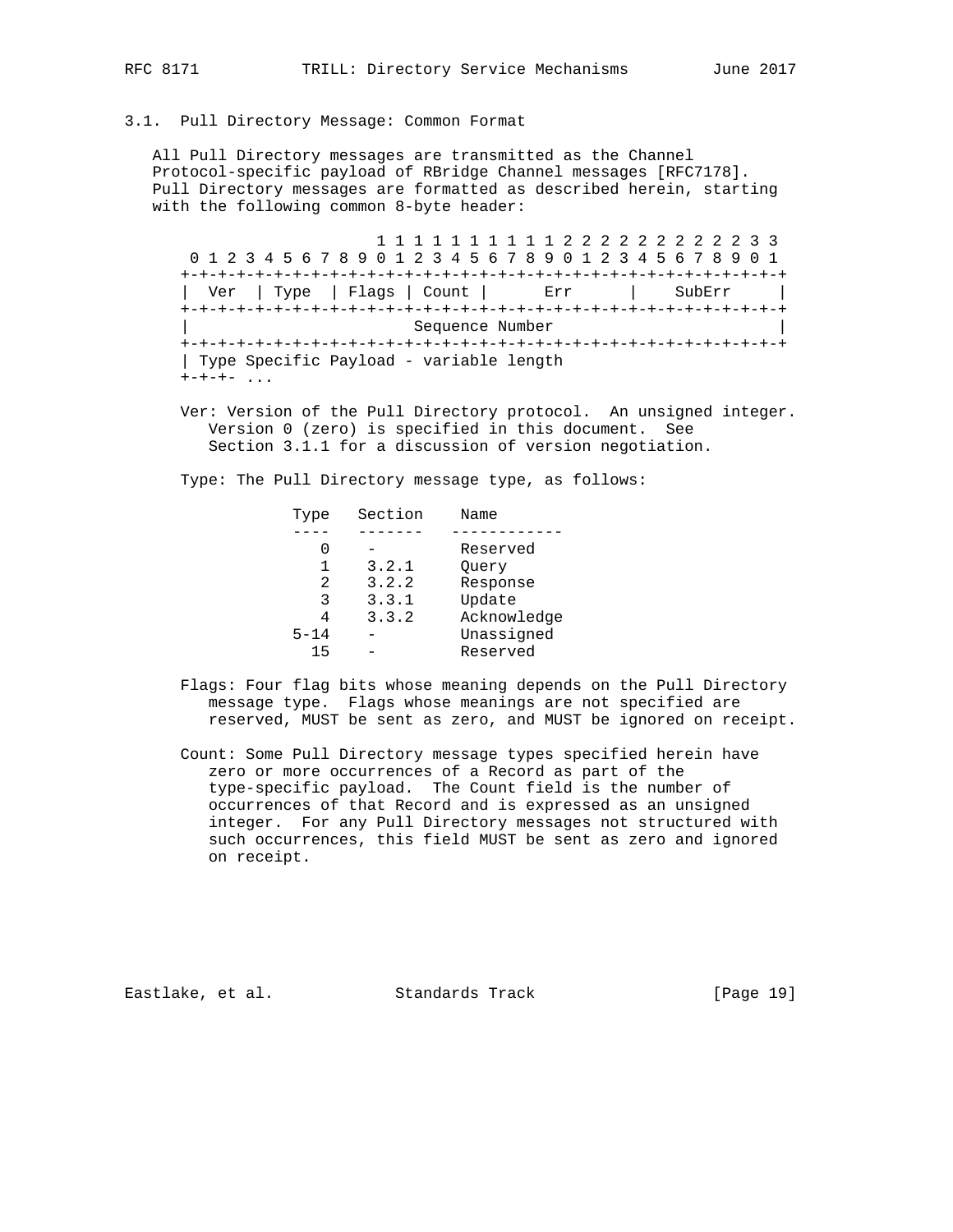- Err, SubErr: A two-part error code. These fields are only used in Reply Messages. In messages that are requests or updates, these fields MUST be sent as zero and ignored on receipt. An Err field containing the value zero means no error. The meaning of values in the SubErr field depends on the value of the Err field, but in all cases, a zero SubErr field is allowed and provides no additional information beyond the value of the Err field.
- Sequence Number: An identifying 32-bit quantity set by the TRILL switch sending a request or other unsolicited message and returned in every corresponding reply or acknowledgment. It is used to match up responses with the message to which they respond.
- Type Specific Payload: Format depends on the Pull Directory message type.

3.1.1. Version Negotiation

 The version number (Ver) in the Pull Directory message header is incremented for a future version with changes such that TRILL directory messages cannot be parsed correctly by an earlier version. Ver is not incremented for minor changes such as defining a new field value for an existing field.

 Pull Directory messages come in pairs (Request-Response, Update-Acknowledgment). The version number in the Request/Update (Ver1) indicates the format of that message and the format of the corresponding returned Response/Acknowledgment. The version number in the returned Response/Acknowledgment (Ver2) indicates the highest version number that the sender of that Response/Acknowledgment understands.

 In the most common case -- a well-configured network -- Ver1 and Ver2 will be equal.

 If Ver2 is less than Ver1, the returned Response/Acknowledgment will be an error message saying that the version is not understood.

 If Ver2 is greater than Ver1 and the responder understands Ver1, it responds normally in Ver1 format. However, if the responder does not understand Ver1, it MUST send a "Version not understood" error message (Section 3.6.2) correctly formatted for Ver1. Thus, all implementations that support some version X MUST be able to send a Version not understood error message correctly formatted for all lower versions down to version 0.

Eastlake, et al. Standards Track [Page 20]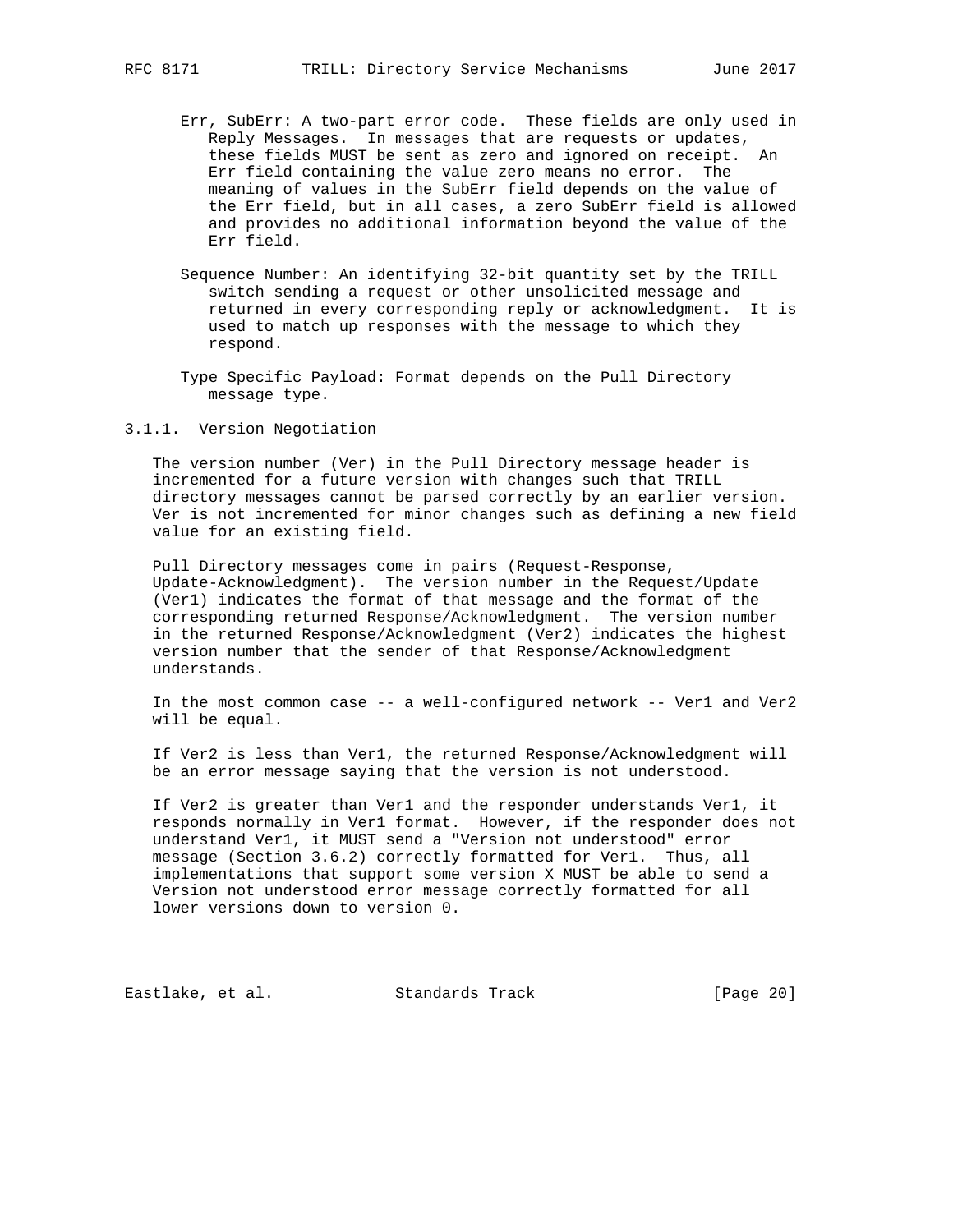# 3.2. Pull Directory Query and Response Messages

 The formats of Pull Directory Query Messages and Pull Directory Response Messages are specified in Sections 3.2.1 and 3.2.2.1, respectively.

#### 3.2.1. Pull Directory Query Message Format

 A Pull Directory Query Message is sent as the Channel Protocol-specific content of an RBridge Channel message [RFC7178] TRILL Data packet or as a native RBridge Channel data frame (see Section 3.5). The Data Label of the packet is the Data Label in which the query is being made. The priority of the RBridge Channel message is a mapping of the priority of the ingressed frame that caused the query. The default mapping depends, per Data Label, on the strategy (see Section 4) or a configured priority (see "DirGenQPriority" in Section 3.9) for generated queries. (Generated queries are those queries that are not the result of a mapping -- for example, a query to refresh a cache entry.) The Channel Protocol-specific data is formatted as a header and a sequence of zero or more QUERY Records as follows:

 1 1 1 1 1 1 1 1 1 1 2 2 2 2 2 2 2 2 2 2 3 3 0 1 2 3 4 5 6 7 8 9 0 1 2 3 4 5 6 7 8 9 0 1 2 3 4 5 6 7 8 9 0 1 +-+-+-+-+-+-+-+-+-+-+-+-+-+-+-+-+-+-+-+-+-+-+-+-+-+-+-+-+-+-+-+-+ | Ver | Type | Flags | Count | Err | SubErr | +-+-+-+-+-+-+-+-+-+-+-+-+-+-+-+-+-+-+-+-+-+-+-+-+-+-+-+-+-+-+-+-+ | Sequence Number | +-+-+-+-+-+-+-+-+-+-+-+-+-+-+-+-+-+-+-+-+-+-+-+-+-+-+-+-+-+-+-+-+ | QUERY 1 +-+-+-+-+-+-+-+-+-+-+-+-+-+-+-... | QUERY 2 +-+-+-+-+-+-+-+-+-+-+-+-+-+-+-...  $| \cdot \cdot \cdot \cdot |$  +-+-+-+-+-+-+-+-+-+-+-+-+-+-+-... | QUERY K +-+-+-+-+-+-+-+-+-+-+-+-+-+-+-...

Ver, Sequence Number: See Section 3.1.

 Type: 1 for Query. Queries received by a TRILL switch that is not a Pull Directory for the relevant Data Label result in an error response (see Section 3.6) unless inhibited by rate limiting. (See [RFC7178] for information on the Response Message that is generated if the recipient implements the RBridge Channel features but does not implement the Pull Directory RBridge Channel Protocol.)

Eastlake, et al. Standards Track [Page 21]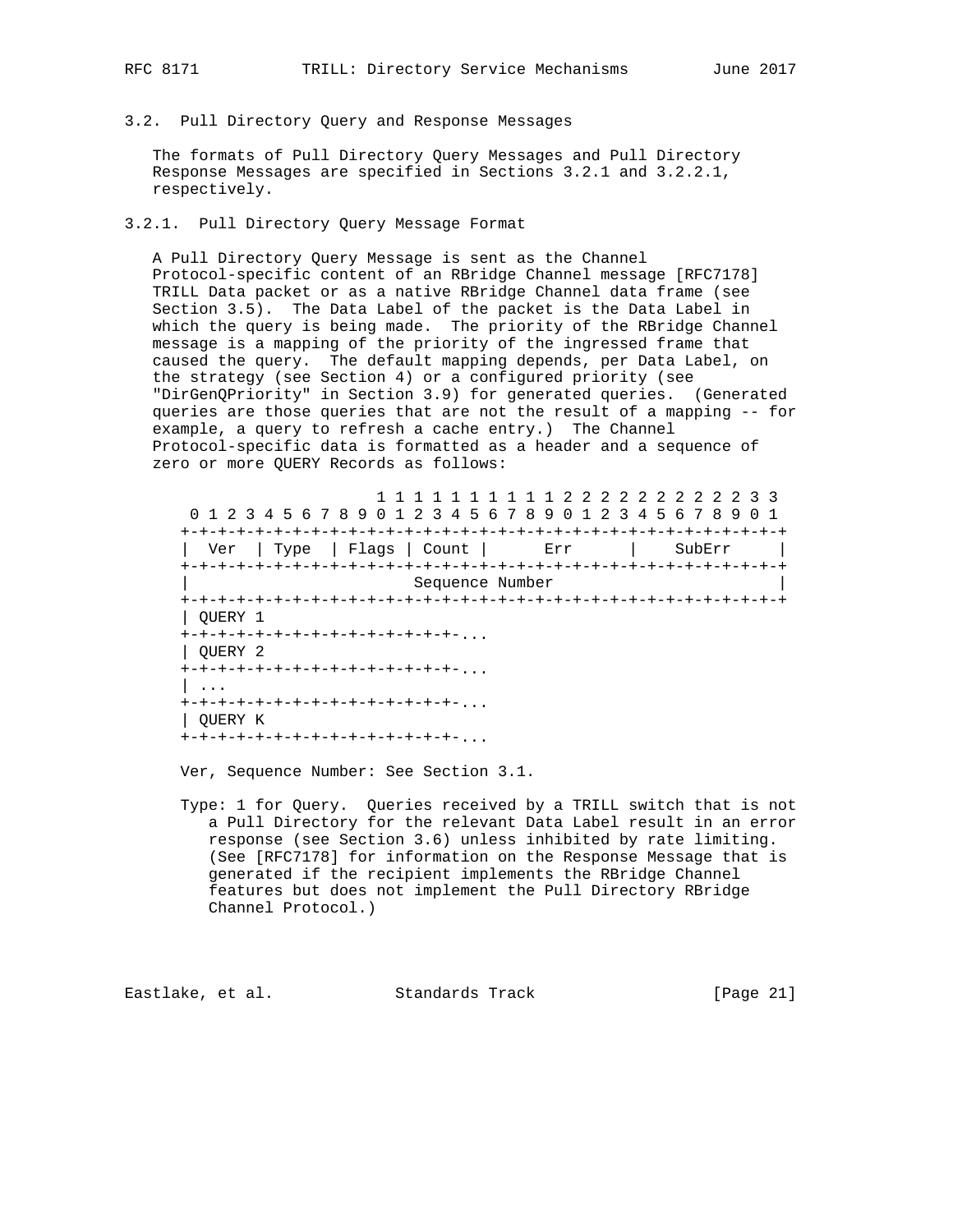Flags, Err, and SubErr: MUST be sent as zero and ignored on receipt.

- Count: Count is the number of QUERY Records present. A Query Message Count of 0 is explicitly allowed, for the purpose of pinging a Pull Directory server to see if it is responding. On receipt of such an empty Query Message, a Response Message that also has a Count of 0 is returned unless inhibited by rate limiting.
- QUERY: Each QUERY Record within a Pull Directory Query Message is formatted as follows:

 0 1 2 3 4 5 6 7 8 9 10 11 12 13 14 15 +--+--+--+--+--+--+--+--+--+--+--+--+--+--+--+--+ | SIZE |FR| RESV | QTYPE | +--+--+--+--+--+--+--+--+--+--+--+--+--+--+--+--+ If QTYPE = 1 +--+--+--+--+--+--+--+--+--+--+--+--+--+--+--+--+ | AFN | AFN | AFN | AFN | AFN | AFN | AFN | AFN | AFN | AFN | AFN | AFN | AFN | AFN | AFN | AFN | AFN | AFN | AFN | AFN | AFN | AFN | AFN | AFN | AFN | AFN | AFN | AFN | AFN | AFN | AFN | AFN | AFN | AFN | AFN | AFN | AFN +--+--+--+--+--+--+--+--+--+--+--+--+--+--+--+--+ | Query Address ... +--+--+--+--+--+--+--+--+--+--+--... If  $OTYPE = 2$  or  $5$  +--+--+--+--+--+--+--+--+--+--+--+--+--+--+--+--+ | Query Frame ... +--+--+--+--+--+--+--+--+--+--+--...

- SIZE: Size of the QUERY Record in bytes, expressed as an unsigned integer and not including the SIZE field and following byte. A value of SIZE so large that the material doesn't fit in the Query Message indicates a malformed QUERY Record. A QUERY Record with such an illegal SIZE value, and any subsequent QUERY Records, MUST be ignored, and the entire Query Message MAY be ignored.
- FR: The Flood Record flag. Ignored if QTYPE is 1. If QTYPE is 2 or 5 and the directory information sought is not found, the frame provided is flooded; otherwise, it is not forwarded. See Section 3.2.2.2. For QTYPEs other than 2 or 5, the FR flag has no effect.
- RESV: A block of three reserved bits. MUST be sent as zero and ignored on receipt.

Eastlake, et al. Standards Track [Page 22]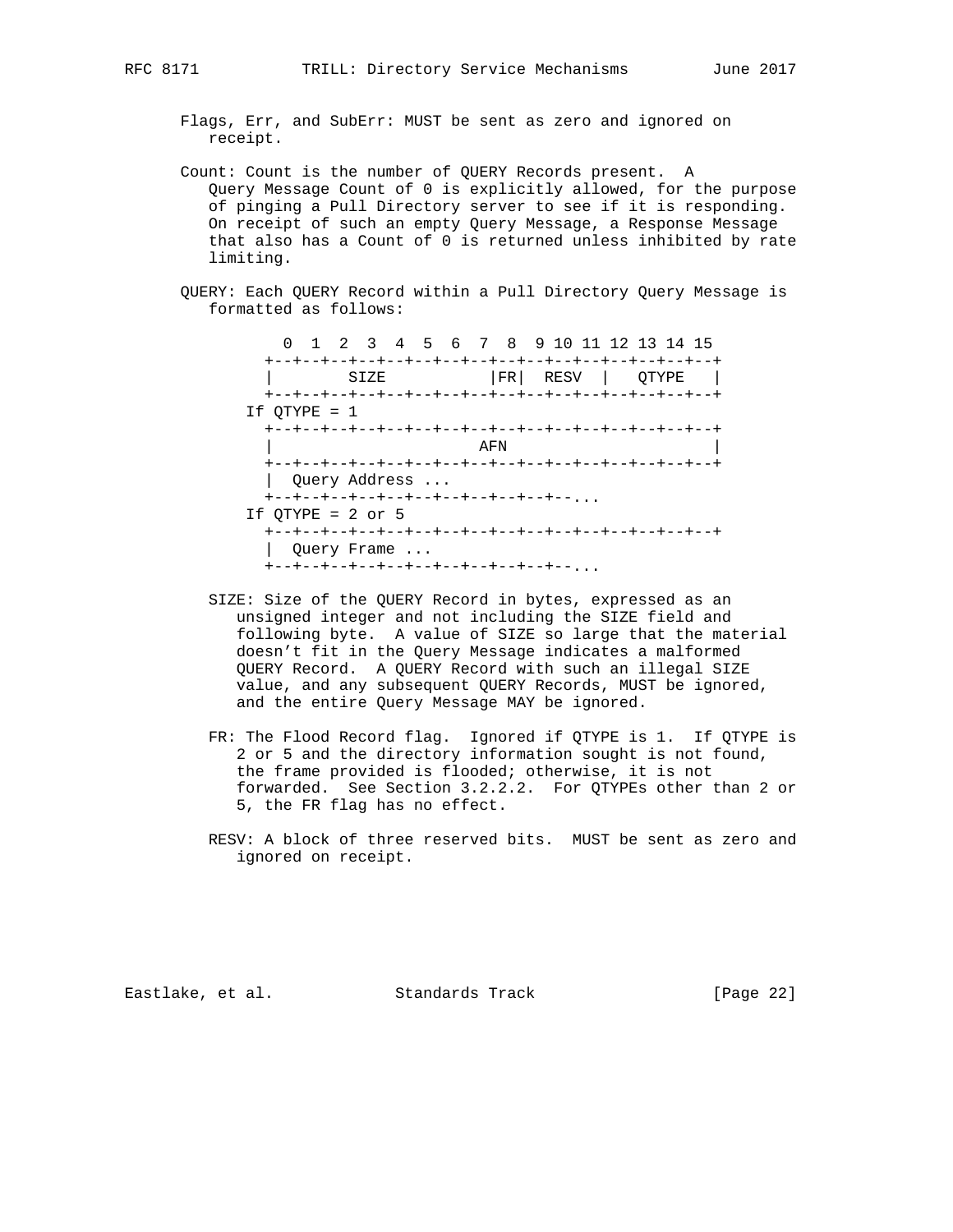- QTYPE: There are several types of QUERY Records currently defined in two classes, as follows: (1) a QUERY Record that provides an explicit address and asks for all addresses for the interface specified by the Query Address and (2) a QUERY Record that includes a frame. The fields of each are specified below. Values of QTYPE are as follows:
	- QTYPE Description
	- ----- -------------------------------
		- 0 Reserved
		- 1 Address query
	- 2 Frame query
	- 3-4 Unassigned
	- 5 Unknown unicast MAC Query Frame
	- 6-14 Unassigned
	- Reserved

AFN: Address Family Number of the Query Address.

- Query Address: The query is asking for any other addresses, and the nickname of the TRILL switch from which they are reachable, that correspond to the same interface as this address, within the Data Label of the query of the address provided. A typical Query Address would be something like the following:
	- 1. A 48-bit MAC address, with the querying TRILL switch primarily interested in either
		- a. the RBridge by which that MAC address is reachable, so that the querying RBridge can forward an unknown (before the query) destination MAC address native frame as a unicast TRILL Data packet rather than flooding it, or
		- b. the IP address corresponding to the MAC address, so that the RBridge can locally respond to a RARP [RFC903] native frame.
	- 2. An IPv4 or IPv6 address, with the querying RBridge interested in the corresponding MAC address so it can locally respond to an ARP [RFC826] or ND [RFC4861] native frame [ARPND].

 But the Query Address could be some other address type for which an AFN has been assigned, such as a 64-bit MAC address [RFC7042] or a CLNS (connectionless-mode network service) [X.233] address.

Eastlake, et al. Standards Track [Page 23]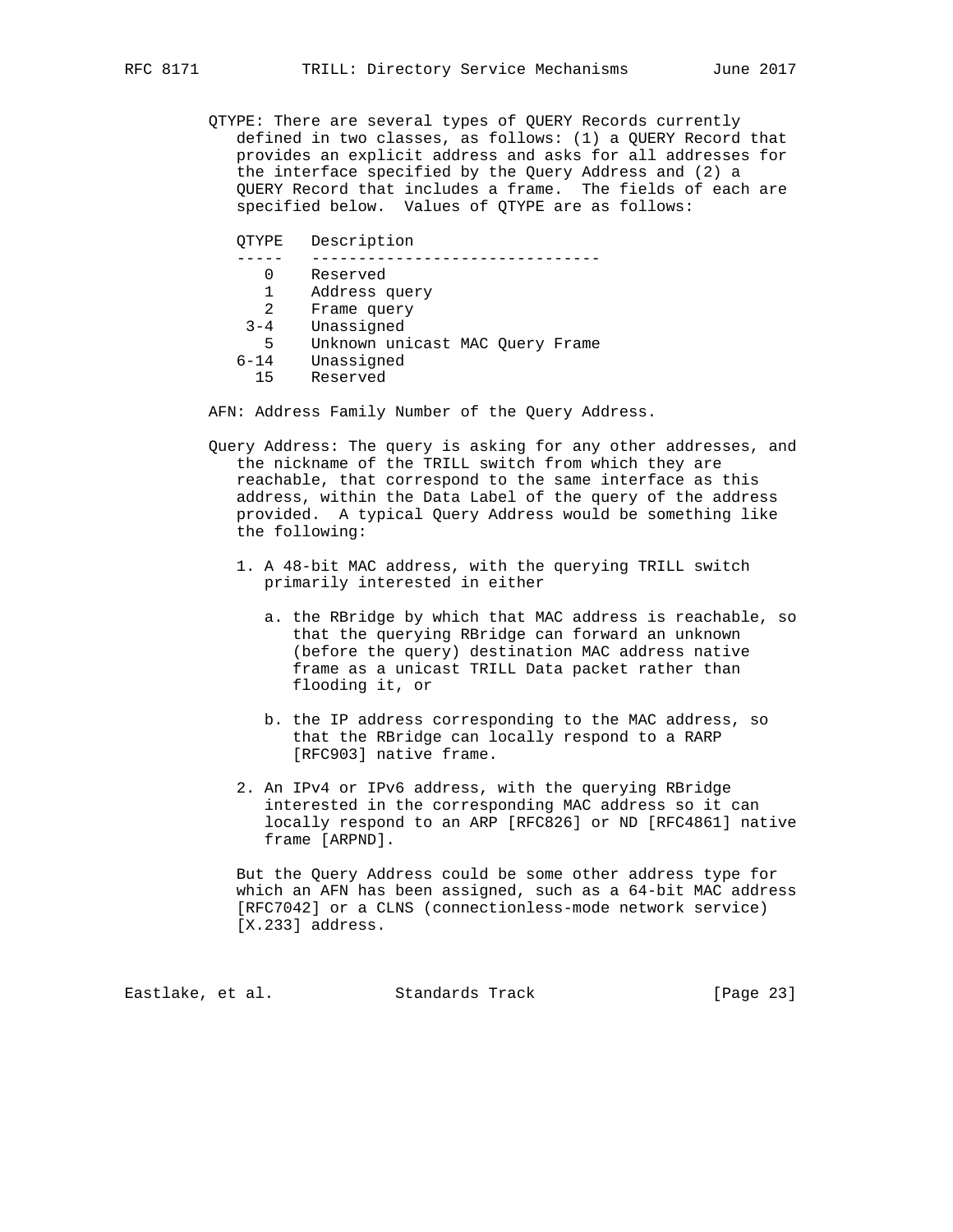Query Frame: Where a QUERY Record is the result of an ARP, ND, RARP, SEND, or unknown unicast MAC destination address, the ingress TRILL switch MAY send the frame to a Pull Directory server if the frame is small enough that the resulting Query Message fits into a TRILL Data packet within the campus MTU. The full frame is included, starting with the destination and source MAC addresses, but does not include the Frame Check Sequence (FCS).

 If no response to a Pull Directory Query Message is received within a configurable timeout (see "DirQueryTimeout" in Section 3.9), then the Query Message should be retransmitted with the same Sequence Number (up to a configurable number of times (see "DirQueryRetries" in Section 3.9)). If there are multiple QUERY Records in a Query Message, responses to various subsets of these QUERY Records can be received before the timeout. In that case, the remaining unanswered QUERY Records should be resent in a new Query Message with a new Sequence Number. If a TRILL switch is not capable of handling partial responses to queries with multiple QUERY Records, it MUST NOT send a Request Message with more than one QUERY Record in it.

 See Section 3.6 for a discussion of how Query Message errors are handled.

3.2.2. Pull Directory Responses

 A Pull Directory Query Message results in a Pull Directory Response Message as described in Section 3.2.2.1.

 In addition, if the QUERY Record QTYPE was 2 or 5, the frame included in the Query may be modified and forwarded by the Pull Directory server as described in Section 3.2.2.2.

3.2.2.1. Pull Directory Response Message Format

 Pull Directory Response Messages are sent as the Channel Protocol-specific content of an RBridge Channel message [RFC7178] TRILL Data packet or as a native RBridge Channel data frame (see Section 3.5). Responses are sent with the same Data Label and priority as the Query Message to which they correspond, except that the Response Message priority is limited to be no more than the configured value DirRespMaxPriority (Section 3.9).

Eastlake, et al. Standards Track [Page 24]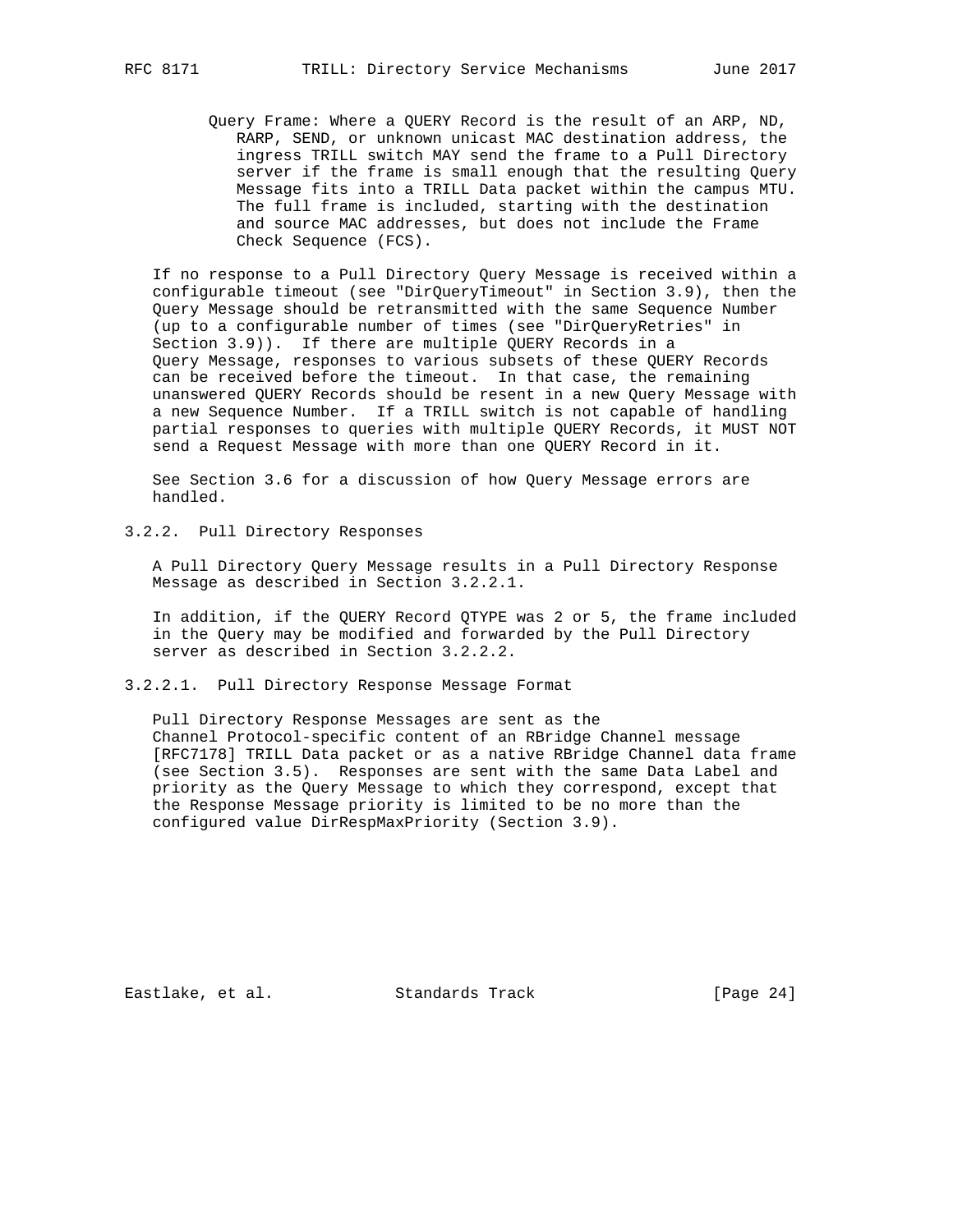The RBridge Channel Protocol-specific data format is as follows:

 1 1 1 1 1 1 1 1 1 1 2 2 2 2 2 2 2 2 2 2 3 3 0 1 2 3 4 5 6 7 8 9 0 1 2 3 4 5 6 7 8 9 0 1 2 3 4 5 6 7 8 9 0 1 +-+-+-+-+-+-+-+-+-+-+-+-+-+-+-+-+-+-+-+-+-+-+-+-+-+-+-+-+-+-+-+-+ | Ver | Type | Flags | Count | Err | SubErr | +-+-+-+-+-+-+-+-+-+-+-+-+-+-+-+-+-+-+-+-+-+-+-+-+-+-+-+-+-+-+-+-+ Sequence Number +-+-+-+-+-+-+-+-+-+-+-+-+-+-+-+-+-+-+-+-+-+-+-+-+-+-+-+-+-+-+-+-+ | RESPONSE 1 +-+-+-+-+-+-+-+-+-+-+-+-+-+-+-... | RESPONSE 2 +-+-+-+-+-+-+-+-+-+-+-+-+-+-+-... | ... +-+-+-+-+-+-+-+-+-+-+-+-+-+-+-... | RESPONSE K +-+-+-+-+-+-+-+-+-+-+-+-+-+-+-...

Ver, Sequence Number: As specified in Section 3.1.

Type: 2 = Response.

Flags: MUST be sent as zero and ignored on receipt.

- Count: Count is the number of RESPONSE Records present in the Response Message.
- Err, SubErr: A two-part error code. Zero, unless there was an error in the Query Message (in which case, see Section 3.6).
- RESPONSE: Each RESPONSE Record within a Pull Directory Response Message is formatted as follows:

|  |  |  |                 | 0 1 2 3 4 5 6 7 8 9 10 11 12 13 14 15                      |  |  |  |                           |
|--|--|--|-----------------|------------------------------------------------------------|--|--|--|---------------------------|
|  |  |  | $\texttt{SIZE}$ |                                                            |  |  |  | $ OV $ RESV $ $ Index $ $ |
|  |  |  |                 | Lifetime                                                   |  |  |  |                           |
|  |  |  |                 | Response Data<br>+--+--+--+--+--+--+--+--+--+--+--+--, , , |  |  |  |                           |

 SIZE: The size of the RESPONSE Record is an unsigned integer number of bytes, not including the SIZE field and following byte. A value of SIZE so large that the material doesn't fit in the Query Message indicates a malformed

Eastlake, et al. Standards Track [Page 25]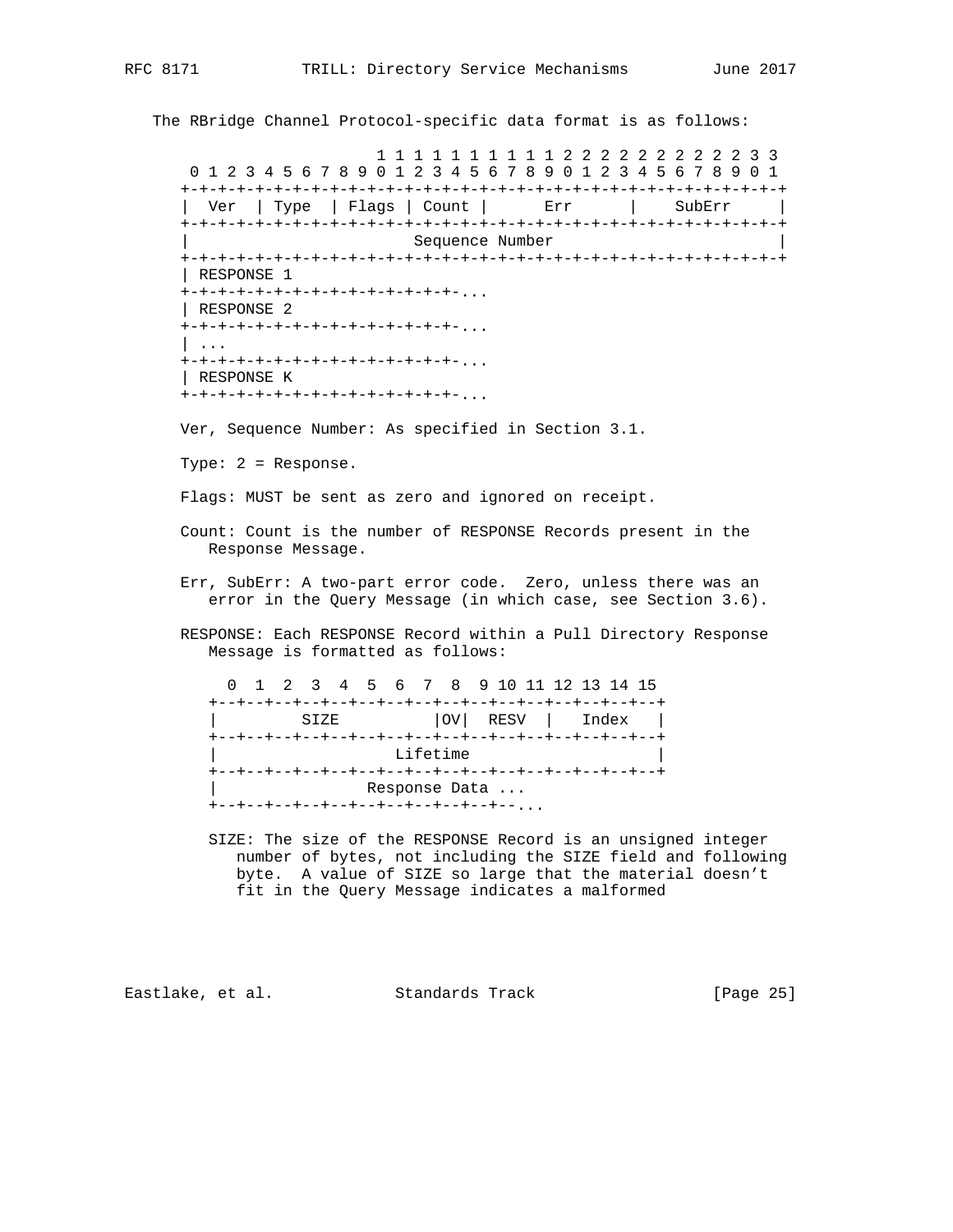RESPONSE Record. A RESPONSE Record with such an excessive SIZE value, and any subsequent RESPONSE Records, MUST be ignored, and the entire Response Message MAY be ignored.

- OV: The overflow flag. Indicates, as described below, that there was too much Response Data to include in one Response Message.
- RESV: Three reserved bits that MUST be sent as zero and ignored on receipt.
- Index: The relative index of the QUERY Record in the Query Message to which this RESPONSE Record corresponds. The Index will always be 1 for Query Messages containing a single QUERY Record. If the Index is larger than the Count was in the corresponding Query, that RESPONSE Record MUST be ignored, and subsequent RESPONSE Records or the entire Response Message MAY be ignored.
- Lifetime: The length of time, in units of 100 milliseconds, for which the response should be considered valid, except that the values zero and 2\*\*16 - 1 are special. If zero, the response can only be used for the particular query from which it resulted and MUST NOT be cached. If 2\*\*16 - 1, the response MAY be kept indefinitely but not after the Pull Directory server goes down or becomes unreachable. (The maximum definite time that can be expressed is a little over 1.8 hours.)

Response Data: There are three types of RESPONSE Records:

- If the Err field of the encapsulating Response Message has a message-level error code in it, then the RESPONSE Records are omitted and Count will be 0. See Section 3.6 for additional information on errors.
- If the Err field of the encapsulating Response Message has a record-level error code in it, then the RESPONSE Records are those having that error, as further described in Section 3.6.
- If the Err field of the encapsulating Response Message is 0, then the Response Data in each RESPONSE Record is formatted as the value part of an Interface Addresses APPsub-TLV [RFC7961]. The maximum size of such contents is 255 bytes, in which case the RESPONSE Record SIZE field is 255.

Eastlake, et al. Standards Track [Page 26]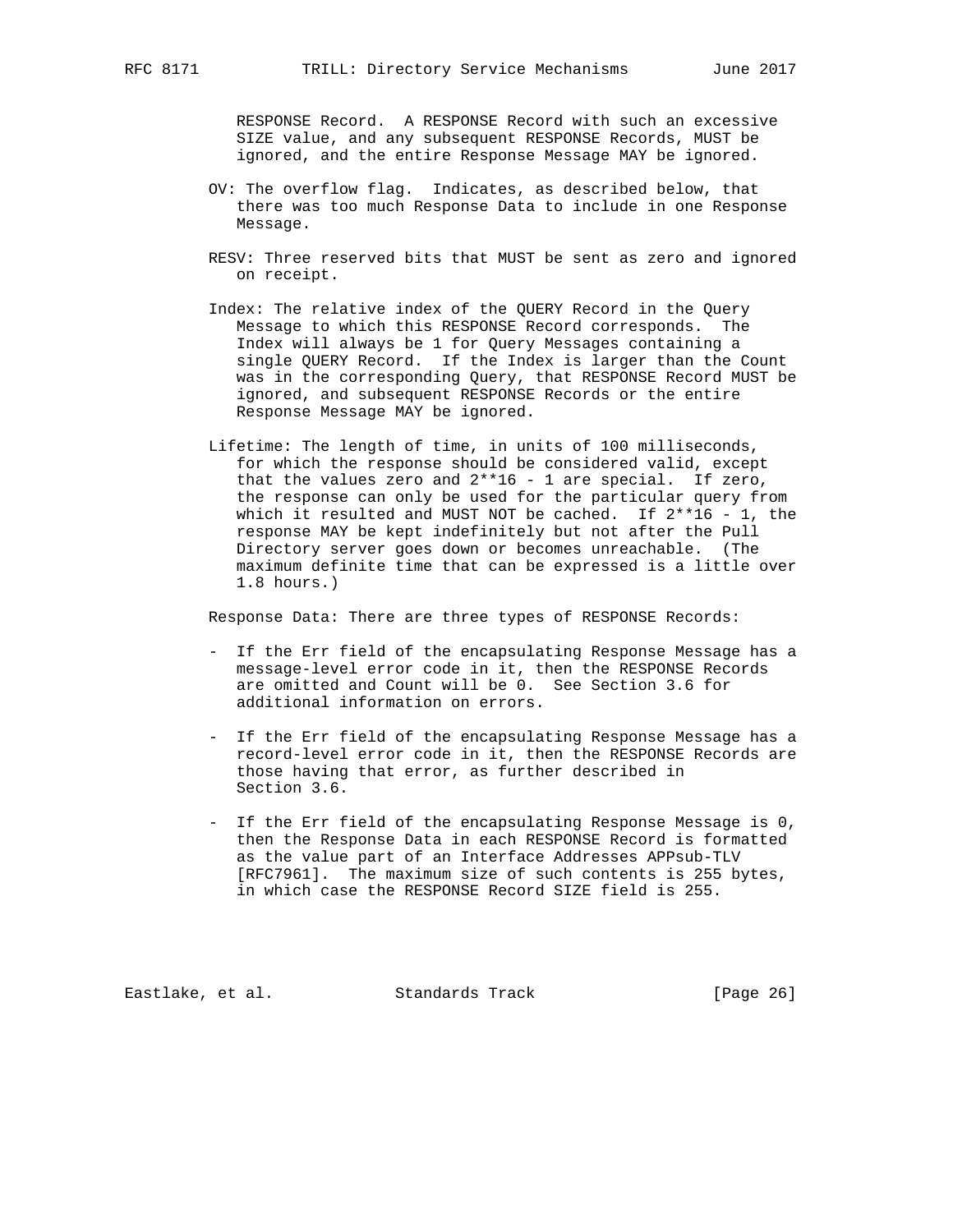Multiple RESPONSE Records can appear in a Response Message with the same Index if an answer to the QUERY Record consists of multiple Interface Addresses APPsub-TLV values. This would be necessary if, for example, a MAC address within a Data Label appears to be reachable by multiple TRILL switches. However, all RESPONSE Records to any particular QUERY Record MUST occur in the same Response Message. If a Pull Directory holds more mappings for a queried address than will fit into one Response Message, it selects which mappings to include, by some method outside the scope of this document, and sets the overflow flag (OV) in all of the RESPONSE Records responding to that Query Address.

See Section 3.6 for a discussion of how errors are handled.

#### 3.2.2.2. Pull Directory Forwarding

 Query Messages with QTYPEs 2 and 5 are interpreted and handled as described below. In these cases, if the information implicitly sought is not in the directory and the FR flag in the Query Message was 1 (one), the provided frame is forwarded by the Pull Directory server as a multi-destination TRILL Data packet with the ingress nickname of the Pull Directory server (or proxy, if it is hosted on an end station) in the TRILL Header. If the FR flag is 0, the frame is not forwarded in this case.

 If there was no error in the handling of the encapsulating Query Message, the Pull Directory server forwards the frame inside that QUERY Record, after modifying it in some cases, as described below:

 ARP: When QTYPE is 2 and the Ethertype in the QUERY Record indicates that an ARP [RFC826] frame is included in the Record: The ar\$op field MUST be ares\_op\$REQUEST, and for the response described in Section 3.2.2.1, this is treated as a query for the target protocol address, where the AFN of that address is given by ar\$pro. (ARP fields and value names with embedded dollar signs ("\$") are specified in [RFC826].) If (1) ar\$op is not ares\_op\$REQUEST, (2) the ARP is malformed, or (3) the query fails, an error is returned. Otherwise, the ARP is modified into the appropriate ARP response, which is then sent by the Pull Directory server as a TRILL Data packet.

 ND/SEND: When QTYPE is 2 and the Ethertype in the QUERY Record indicates that an IPv6 ND [RFC4861] or SEND [RFC3971] frame is included in the Record: Only Neighbor Solicitation ND frames (corresponding to an ARP query) are allowed. An error is returned for other ND frames or if the target address is not found. Otherwise, if the ND is not a

Eastlake, et al. Standards Track [Page 27]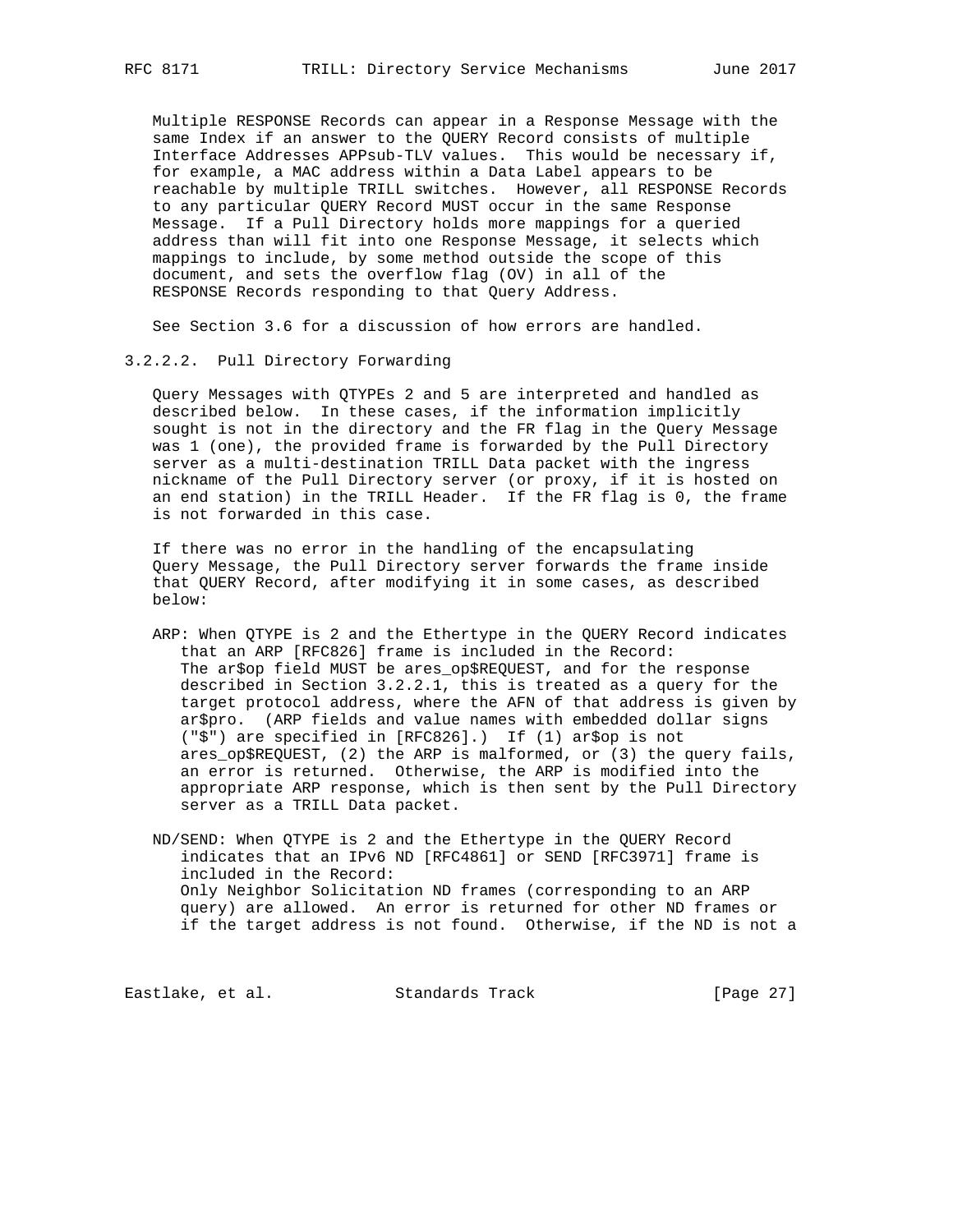SEND, an ND Neighbor Advertisement response is returned by the Pull Directory server as a TRILL Data packet. In the case of SEND, an error is returned indicating that a SEND frame was received by the Pull Directory, and the Pull Directory then either (1) forwards the SEND frame to the holder of the IPv6 address if that information is in the directory or (2) multicasts the SEND frame.

- RARP: When QTYPE is 2 and the Ethertype in the QUERY Record indicates that a RARP [RFC903] frame is included in the Record: If the ar\$op field is ares\_op\$REQUEST, the frame is handled as an ARP, as described above. Otherwise, the ar\$op field MUST be "reverse request", and for the response described in Section 3.2.2.1, this is treated as a query for the target hardware address, where the AFN of that address is given by ar\$hrd. (See [RFC826] for RARP fields.) If (1) ar\$op is not one of these values, (2) the RARP is malformed, or (3) the query fails, an error is returned. Otherwise, the RARP is modified into the appropriate RARP response, which is then unicast by the Pull Directory server as a TRILL Data packet to the source hardware MAC address.
- MacDA: When QTYPE is 5, indicating that a frame is provided in the QUERY Record whose destination MAC address TRILL switch attachment is unknown, the only requirement is that this MAC address has to be unicast. The Ethertype in the QUERY Record is ignored. If this MAC address is a group address, an error is returned. In the case of Pull Directory Response Messages (Section 3.2.2.1), this MAC address is treated as a query for the MacDA. In the creation of the response described in Section 3.2.2.1, the query is treated as a query for this MAC address. If the Pull Directory contains TRILL switch attachment information for the MAC address in the Data Label of the Query Message, it forwards the frame to that switch in a unicast TRILL Data packet.

#### 3.3. Cache Consistency

 Unless it sends all responses with a Lifetime of 0, a Pull Directory MUST take action, by sending Update Messages, to minimize the amount of time that a TRILL switch will continue to use stale information from that Pull Directory. The formats of Update Messages and the Acknowledge Messages used to respond to Update Messages are given in Sections 3.3.1 and 3.3.2, respectively.

Eastlake, et al. Standards Track [Page 28]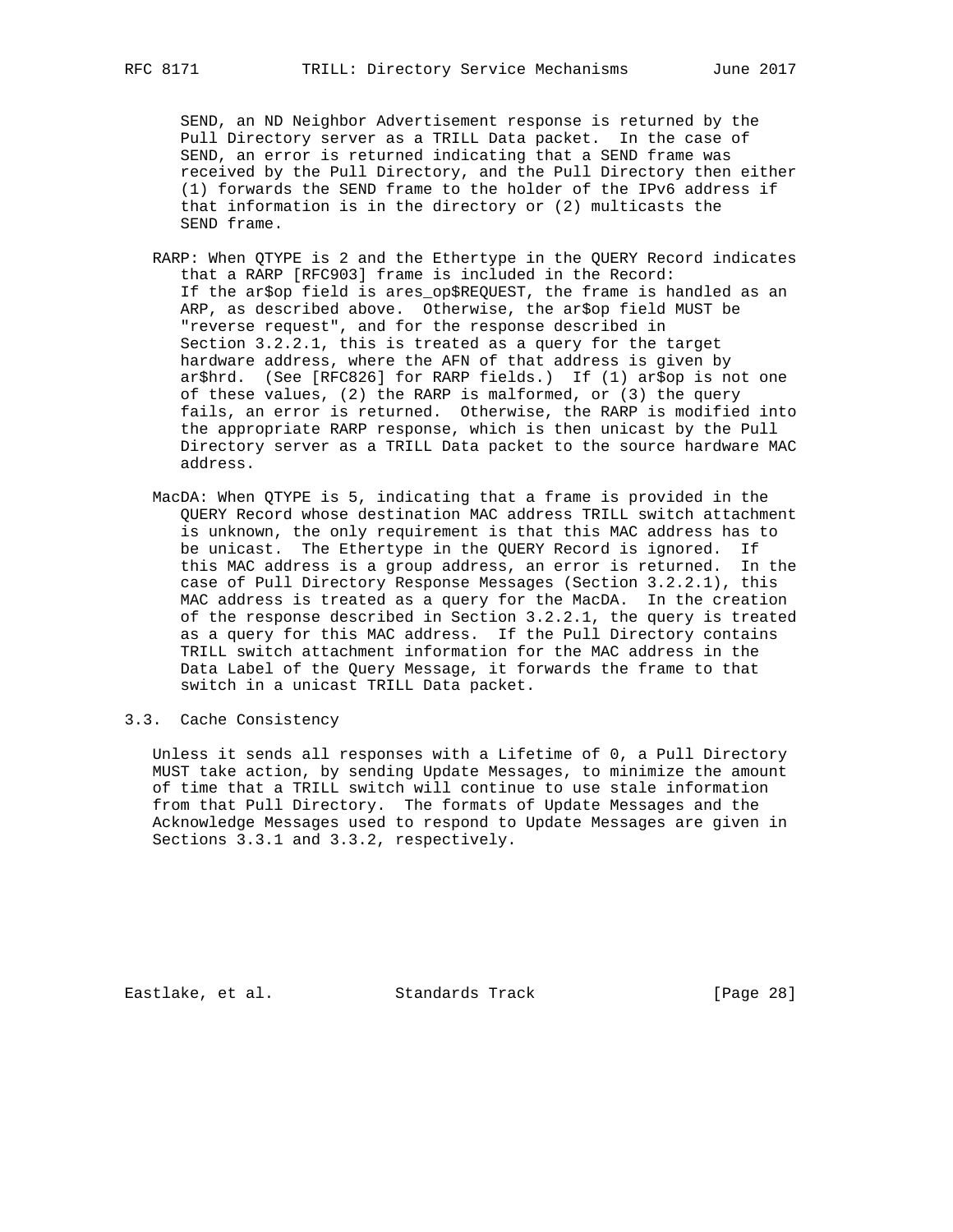A Pull Directory server MUST maintain one of three sets of records concerning possible cached data at clients of that server. These are numbered and listed below in order of increasing specificity:

- Method 1, Least Specific. An overall record, per Data Label, of when the last positive Response Data sent will expire and when the last negative response sent will expire; the records are retained until such expiration.
	- Pro: Minimizes the record-keeping burden on the Pull Directory server.
	- Con: Increases the volume of and overhead due to (1) spontaneous Update Messages and (2) unnecessarily invalidating cached information.
- Method 2, Medium Specificity. For each unit of data (Interface Addresses APPsub-TLV (IA APPsub-TLV) Address Set [RFC7961]) held by the server, record when the last response sent with that positive Response Data will expire. In addition, record each address about which a negative response was sent by the server and when the last such negative response will expire. Each such record of a positive or negative response is discarded upon expiration.
	- Pros/Cons: An intermediate level of detail in server record-keeping; also, an intermediate volume of, and overhead due to, spontaneous Update Messages with some unnecessary invalidation of cached information.
- Method 3, Most Specific. For each unit of data held by the server (IA APPsub-TLV Address Set [RFC7961]) and each address about which a negative response was sent, a list of TRILL switches that were sent that data as a positive response or sent a negative response for the address, and the expected time to expiration for that data or address at each such TRILL switch, assuming that the requester cached the response. Each list entry is retained until such expiration time.
	- Pros: Minimizes spontaneous Update Messages sent to update pull client TRILL switch caches, and minimizes unnecessary invalidation of cached information.

Con: Increased record-keeping burden on the Pull Directory server.

Eastlake, et al. Standards Track [Page 29]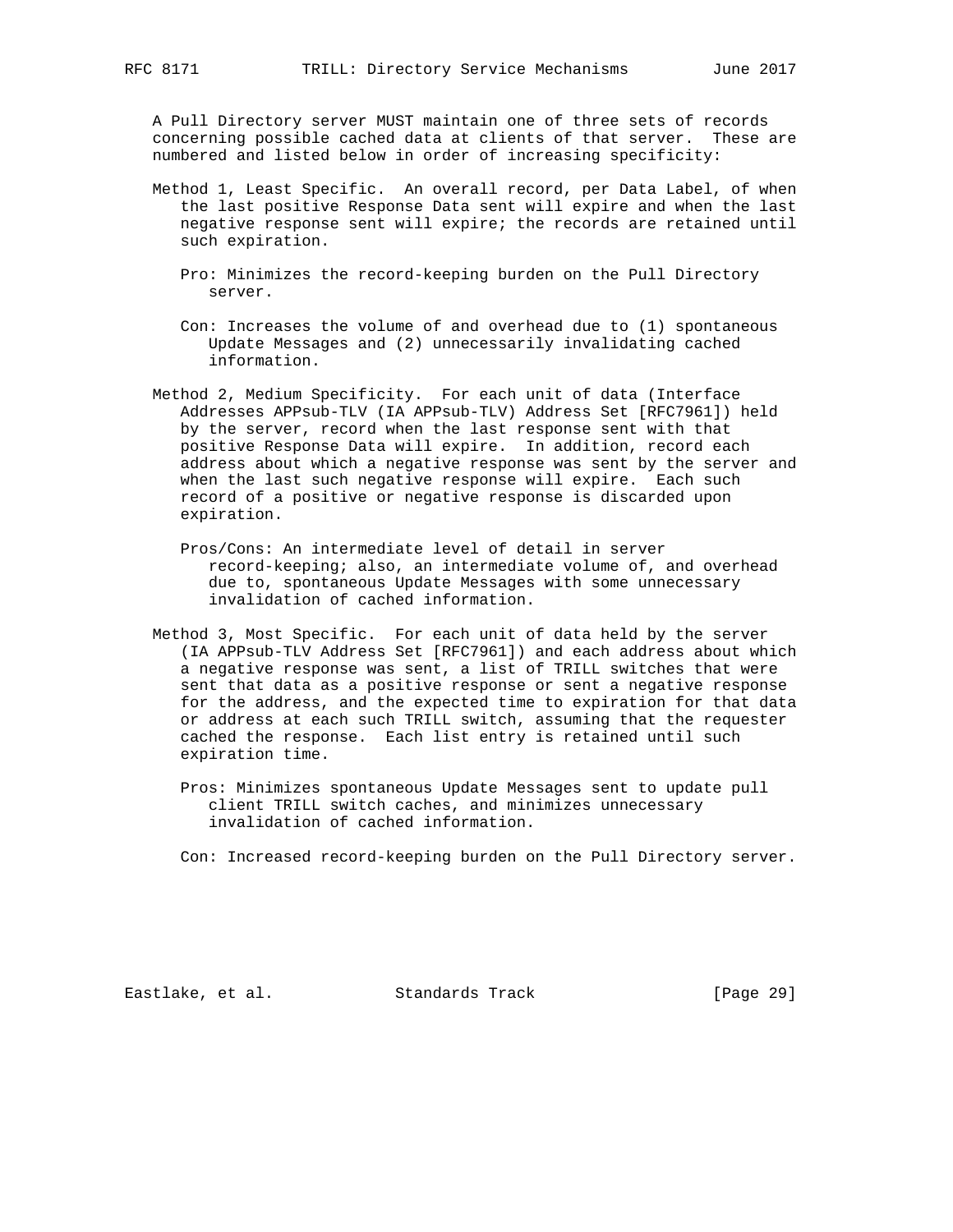RESPONSE Records sent with a zero Lifetime are considered to have already expired and so do not need to be tracked. In all cases, there may still be brief periods of time when directory information has changed, but information that a pull client has cached has not yet been updated or expunged.

 A Pull Directory server might have a limit as to (1) how many TRILL switches for which it can maintain detailed expiry information using method 3 or (2) how many data units or addresses for which it can maintain expiry information using method 2 or the like. If such limits are exceeded, it MUST transition to a lower-numbered method but, in all cases, MUST support, at a minimum, method 1 and SHOULD support methods 2 and 3. The use of method 1 may be quite inefficient, due to large amounts of cached positive and negative information being unnecessarily discarded.

 When data at a Pull Directory is changed, deleted, or added and there may be unexpired stale information at a requesting TRILL switch, the Pull Directory MUST send an Update Message as discussed below. The sending of such an Update Message MAY be delayed by a configurable number of milliseconds (see "DirUpdateDelay" in Section 3.9) to await other possible changes that could be included in the same Update Message.

- 1. If method 1, the least detailed method, is being followed, then when any Pull Directory information in a Data Label is changed or deleted and there are outstanding cached positive data response(s), an all-addresses flush positive data Update Message is flooded within that Data Label as an RBridge Channel message. If data is added and there are outstanding cached negative responses, an all-addresses flush negative message is similarly flooded. A Count field value of 0 in an Update Message indicates "all-addresses". On receiving an all-addresses flooded flush positive Update from a Pull Directory server it has used, indicated by the F (Flood) and P (Positive) bits being 1 and the Count being 0, a TRILL switch discards the cached data responses it has for that Data Label. Similarly, on receiving an all-addresses flush negative Update, indicated by the F and N (Negative) bits being 1 and the Count being 0, it discards all cached negative replies for that Data Label. A combined flush positive and negative can be flooded by having all of the F, P, and N bits (see Section 3.3.1) set to 1 and the Count field 0, resulting in the discard of all positive and negative cached information for the Data Label.
- 2. If method 2 is being followed, then a TRILL switch floods address-specific positive Update Messages when data that might be cached by a querying TRILL switch is changed or deleted and floods

Eastlake, et al. Standards Track [Page 30]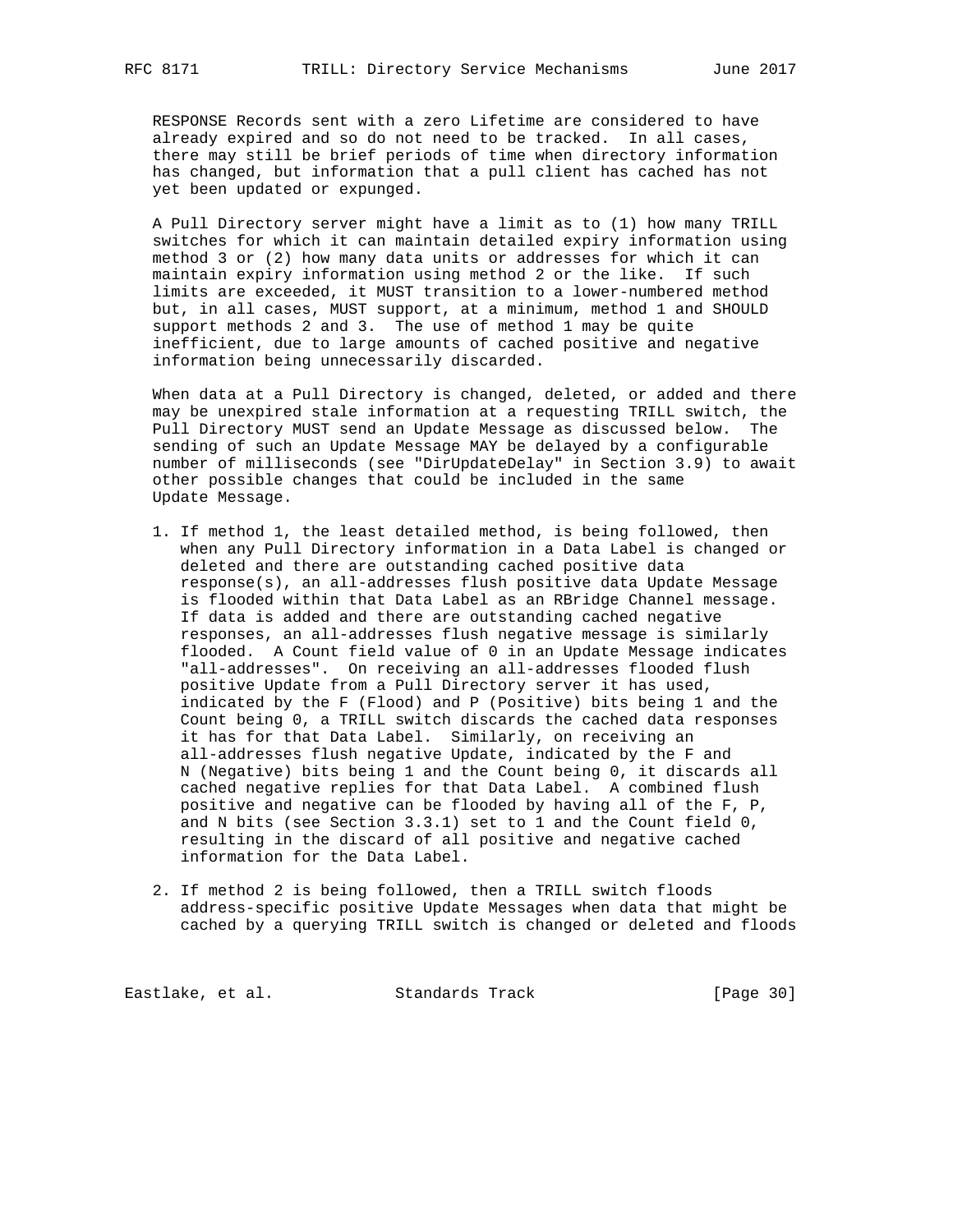address-specific negative Update Messages when data that might be cached by a querying TRILL switch is added. Such messages are sent as RBridge Channel messages. The F bit will be 1; however, the Count field will be non-zero, and either the P bit or the N bit, but not both, will be 1. There are actually four possible message types that can be flooded:

- a. If data that might still be cached is updated: An unsolicited Update Message is sent with the P flag set and the Err field 0. On receipt, the addresses in the RESPONSE Records are compared to the addresses for which the receiving TRILL switch is holding cached positive information from that server. If they match, the cached information is updated.
- b. If data that might still be cached is deleted: An unsolicited Update Message is sent with the P flag set and the Err field non-zero, giving the error that would now be encountered in attempting to pull information for the relevant address from the Pull Directory server. In this non-zero Err field case, the RESPONSE Record(s) differs from non-zero Err Reply Message RESPONSE Records in that they do include an interface address set. Any cached positive information for the addresses given is deleted, and the negative response is cached as per the Lifetime given.
- c. If data for an address for which a negative response was sent is added, so that negative response that might still be cached is now incorrect: An unsolicited Update Message is sent with the N flag set to 1 and the Err field 0. The addresses in the RESPONSE Records are compared to the addresses for which the receiving TRILL switch is holding cached negative information from that server; if they match, the cached negative information is deleted, and the positive information provided is cached as per the Lifetime given.
- d. In the rare case where it is desired to change the Lifetime or error associated with negative information that might still be cached: An unsolicited Update Message is sent with the N flag set to 1 and the Err field non-zero. As in case b above, the RESPONSE Record(s) gives the relevant addresses. Any cached negative information for the addresses is updated.
- 3. If method 3 is being followed, unsolicited Update Messages of the same sort are sent as with method 2 above, except that they are not normally flooded but unicast only to the specific TRILL switches the directory server believes may be holding the cached

Eastlake, et al. Standards Track [Page 31]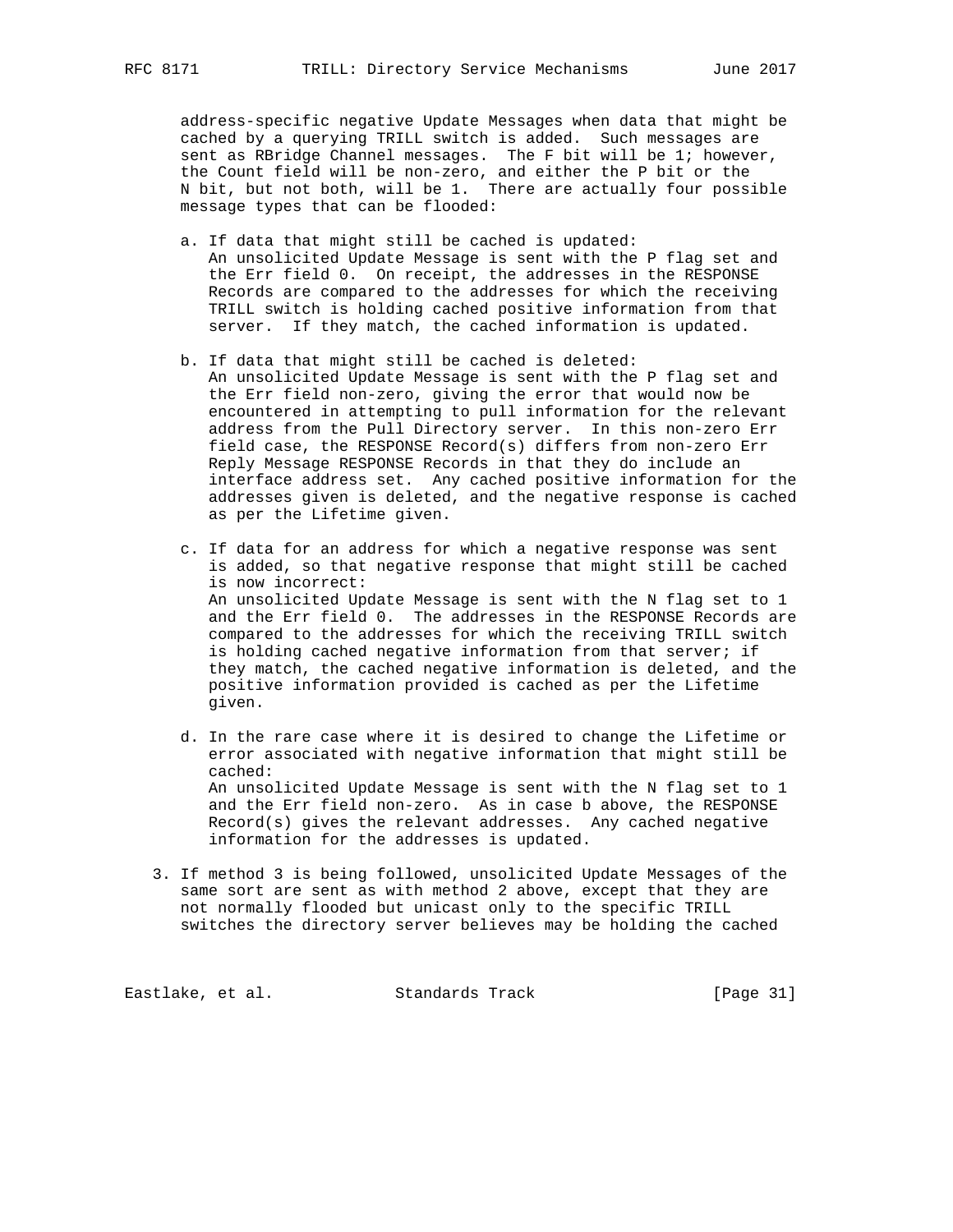positive or negative information that needs deletion or updating. However, a Pull Directory server MAY flood unsolicited updates using method 3 -- for example, if it determines that a sufficiently large fraction of the TRILL switches in some Data Label are requesters that need to be updated so that flooding is more efficient than unicast.

 A Pull Directory server tracking cached information with method 3 MUST NOT clear the indication that it needs to update cached information at a querying TRILL switch until it has either (a) sent an Update Message and received a corresponding Acknowledge Message or (b) sent a configurable number of updates at a configurable interval where these parameters default to three updates 100 milliseconds apart (see Section 3.9).

 A Pull Directory server tracking cached information with method 1 or method 2 SHOULD NOT clear the indication that it needs to update cached information until it has sent an Update Message and received a corresponding Acknowledge Message from all of its ESADI neighbors or it has sent a number of updates at a configurable interval, as specified in the paragraph above.

3.3.1. Update Message Format

 An Update Message is formatted as a Response Message, with the differences described in Section 3.3 above and the following:

- o The Type field in the message header is set to 3.
- o The Index field in the RESPONSE Record(s) is set to 0 on transmission and ignored on receipt (but the Count field in the Update Message header MUST still correctly indicate the number of RESPONSE Records present).
- o The priority with which the message is sent, DirUpdatePriority, is configurable and defaults to 5 (see Section 3.9).

 Update Messages are initiated by a Pull Directory server. The Sequence Number space used is controlled by the originating Pull Directory server. This Sequence Number space for Update Messages is different from the Sequence Number space used in a Query and the corresponding Response that are controlled by the querying TRILL switch.

Eastlake, et al. Standards Track [Page 32]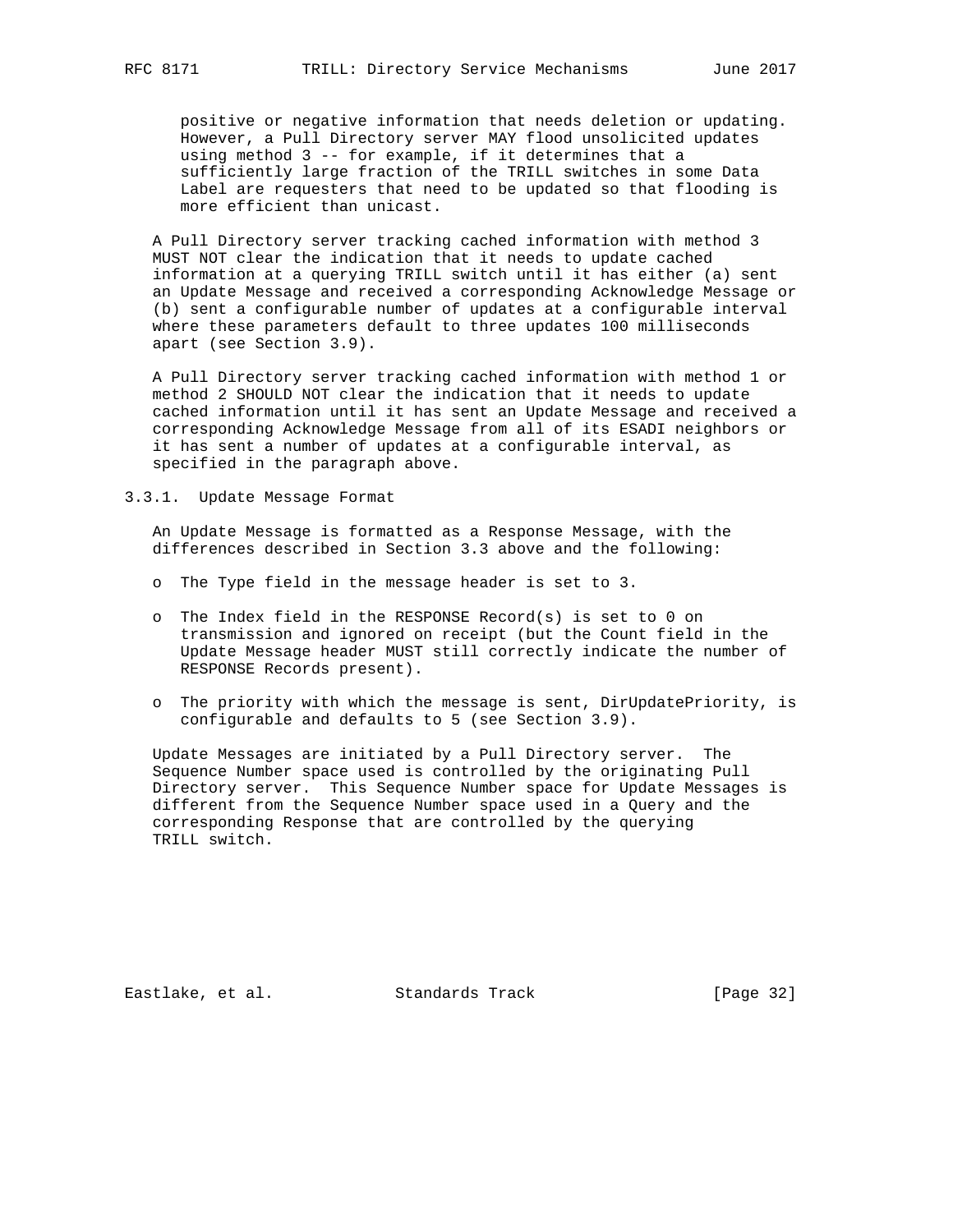The 4-bit Flags field of the message header for an Update Message is as follows:

> +---+---+---+---+ | F | P | N | R | +---+---+---+---+

- F: The Flood bit. If  $F = 0$ , the Update Message is unicast. If F = 1, it is multicast to All-Egress-RBridges.
- P, N: Flags used to indicate positive or negative Update Messages. P = 1 indicates "positive". N = 1 indicates "negative". Both may be 1 for a flooded all-addresses Update.
- R: Reserved. MUST be sent as zero and ignored on receipt.

 For tracking methods 2 and 3 in Section 3.3, a particular Update Message MUST have either the P flag or the N flag set, but not both. If both are set, the Update Message MUST be ignored, as this combination is only valid for method 1.

#### 3.3.2. Acknowledge Message Format

 An Acknowledge Message is sent in response to an Update Message to confirm receipt or indicate an error, unless response is inhibited by rate limiting. It is formatted as a Response Message, but the Type is set to 4.

 If there are no errors in the processing of an Update Message or if there is an overall message-level error or a header error in an Update Message, the message is echoed back with the Err and SubErr fields set appropriately, the Type changed to Acknowledge, and a null Records section with the Count field set to 0.

 If there is a record-level error in an Update Message, one or more Acknowledge Messages may be returned with the erroneous record(s) indicated as discussed in Section 3.6.

 An Acknowledge Message is sent with the same priority as the Update Message it acknowledges but not more than a configured priority called "DirAckMaxPriority", which defaults to 5 (see Section 3.9).

Eastlake, et al. Standards Track [Page 33]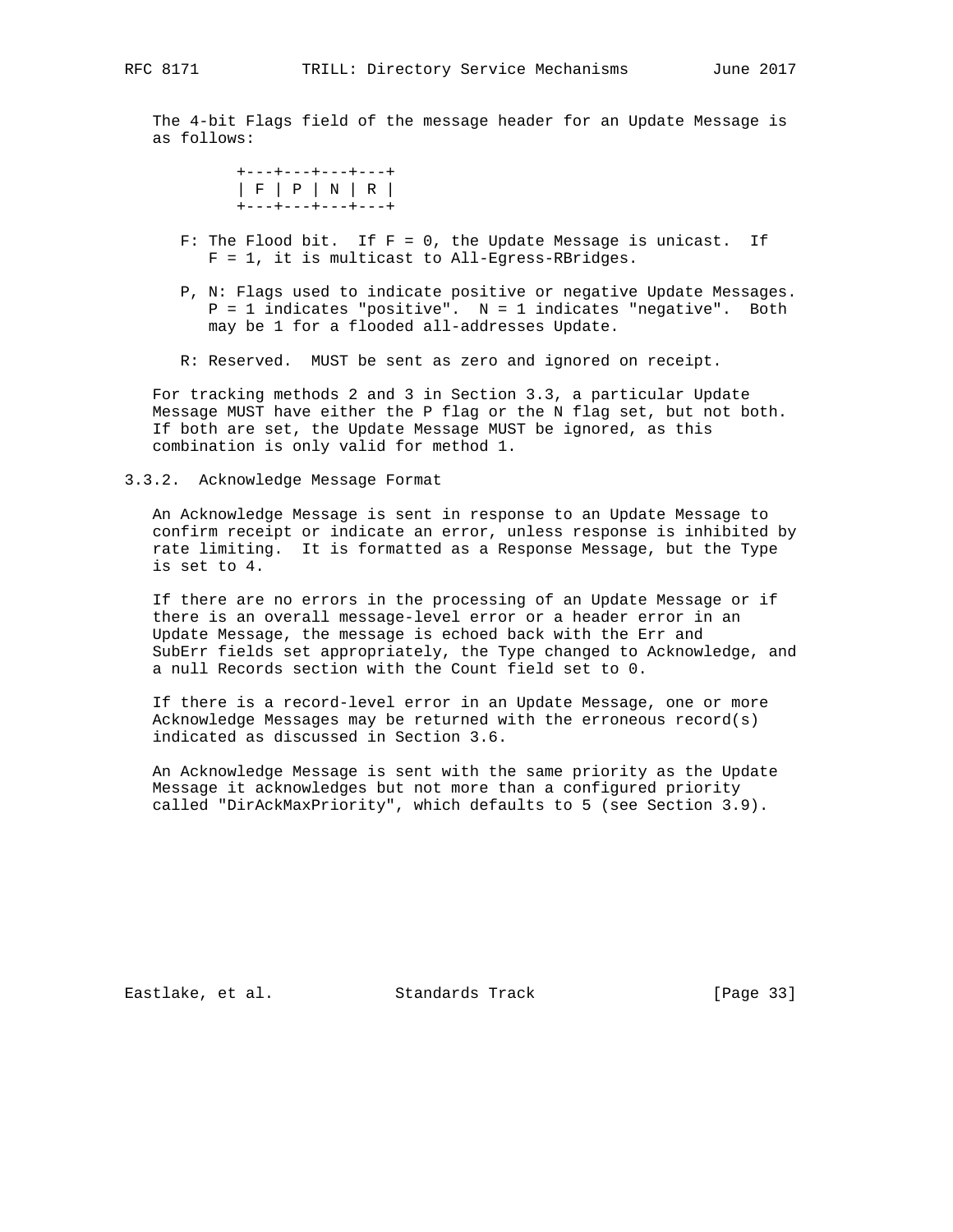# 3.4. Summary of Record Formats in Messages

 As specified in Sections 3.2 and 3.3, the Query, Response, Update, and Acknowledge Messages can have zero or more repeating Record structures under different circumstances, as summarized below. The "Err" column abbreviations in this table have the meanings listed below. "IA APPsub-TLV value" means the value part of the IA APPsub-TLV specified in [RFC7961].

> MBZ = MUST be zero Z = zero NZ = non-zero NZM = non-zero message-level error NZR = non-zero record-level error

| Message     | Err | Section | Record Structure | Response Data       |
|-------------|-----|---------|------------------|---------------------|
|             |     |         |                  |                     |
| Ouery       | MBZ | 3.2.1   | OUERY Record     |                     |
| Response    | Z.  | 3.2.2.1 | RESPONSE Record  | IA APPsub-TLV value |
| Response    | NZM | 3.2.2.1 | null             |                     |
| Response    | NZR | 3.2.2.1 | RESPONSE Record  | Records with error  |
| Update      | MBZ | 3.3.1   | RESPONSE Record  | IA APPsub-TLV value |
| Acknowledge | Z   | 3.3.2   | null             |                     |
| Acknowledge | NZM | 3.3.2   | null             |                     |
| Acknowledge | NZR | 3.3.2   | RESPONSE Record  | Records with error  |
|             |     |         |                  |                     |

See Section 3.6 for further details on errors.

3.5. End Stations and Pull Directories

 A Pull Directory can be hosted on an end station as specified in Section 3.5.1.

 An end station can use a Pull Directory as specified in Section 3.5.2. This capability would be useful in supporting an end station that performs directory-assisted encapsulation [DirAsstEncap] or that is a "Smart Endnode" [SmartEN].

 The native Pull Directory messages used in these cases are as specified in Section 3.5.3. In these cases, the edge RBridge(s) and end station(s) involved need to detect each other and exchange some control information. This is accomplished with the TRILL End System to Intermediate System (ES-IS) mechanism specified in Section 5.

Eastlake, et al. Standards Track [Page 34]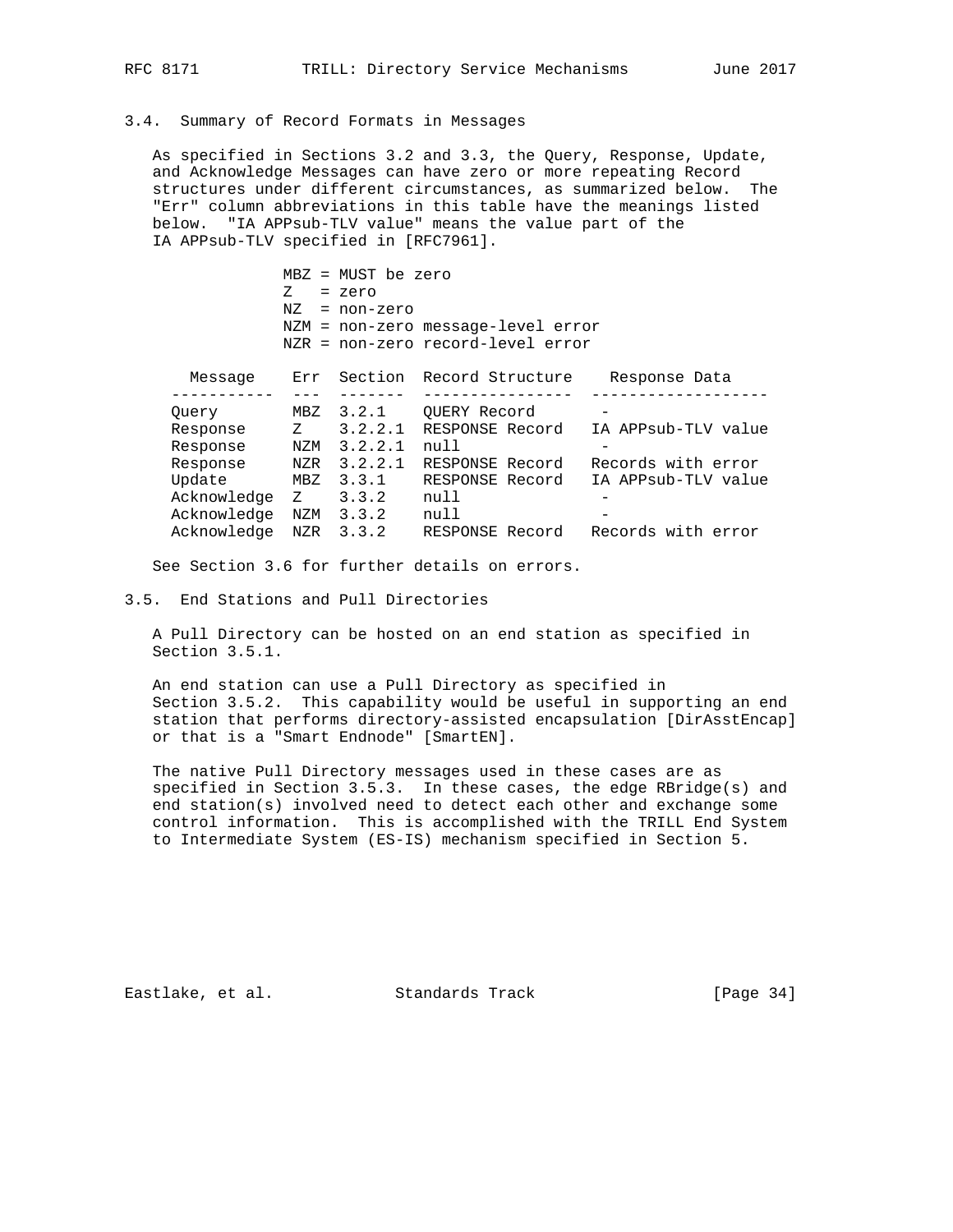#### 3.5.1. Pull Directory Hosted on an End Station

 Optionally, a Pull Directory actually hosted on an end station MAY be supported. In that case, one or more TRILL switches must act as indirect Pull Directory servers. That is, they host a Pull Directory server, which is seen by other TRILL switches in the campus, and a Pull Directory client, which fetches directory information from one or more end-station Pull Directory servers, where at least some of the information provided by the Pull Directory server may be information fetched from an end station to which it is directly connected by the co-located Pull Directory client. ("Direct connection" means a connection not involving any intermediate TRILL switches.)

 End stations hosting a Pull Directory server MUST support TRILL ES-IS (see Section 5) and advertise the Data Labels for which they are providing service in one or more Interested VLANs sub-TLVs or Interested Labels sub-TLVs by setting the PUL flag (see Section 7.3).

|                                                   |                    |                        | *        |  |        |      |  |
|---------------------------------------------------|--------------------|------------------------|----------|--|--------|------|--|
|                                                   |                    |                        | $^\star$ |  |        |      |  |
| End Station 1                                     |                    |                        |          |  |        |      |  |
| Pull Directory+-                                  | $-----++RB1, Pul1$ |                        |          |  |        |      |  |
| Server                                            |                    | Directory              |          |  |        |      |  |
|                                                   |                    | -------+ Client Server |          |  |        |      |  |
|                                                   |                    |                        |          |  |        | RB99 |  |
|                                                   |                    |                        | $\star$  |  |        |      |  |
| End Station 2                                     |                    |                        |          |  |        |      |  |
| Pull Directory + - - + Bridge + - - - + RB2, Pull |                    |                        |          |  |        |      |  |
| Server                                            | $+ - - + - - - +$  | Directory              |          |  |        |      |  |
|                                                   |                    | Client Server          |          |  |        |      |  |
|                                                   |                    |                        |          |  |        |      |  |
|                                                   |                    |                        | $^\star$ |  | TRILL  | *    |  |
|                                                   |                    |                        | ¥        |  | Campus | *    |  |
|                                                   |                    |                        | ¥        |  |        |      |  |
|                                                   |                    |                        |          |  |        |      |  |

Figure 2: End-Station Pull Directory Example

 Figure 2 gives an example where RB1 and RB2 advertise themselves to the rest of the TRILL campus, such as RB99, as Pull Directory servers and obtain at least some of the information they are providing by issuing Pull Directory queries to End Stations 1 and/or 2. This example is specific, but many variations are possible. The box labeled "Bridge" in Figure 2 could be replaced by a complex bridged LAN or could be a bridgeless LAN through the use of a hub or repeater. Or, end stations might be connected via point-to-point links (as shown for End Station 1), including multi-ported

Eastlake, et al. Standards Track [Page 35]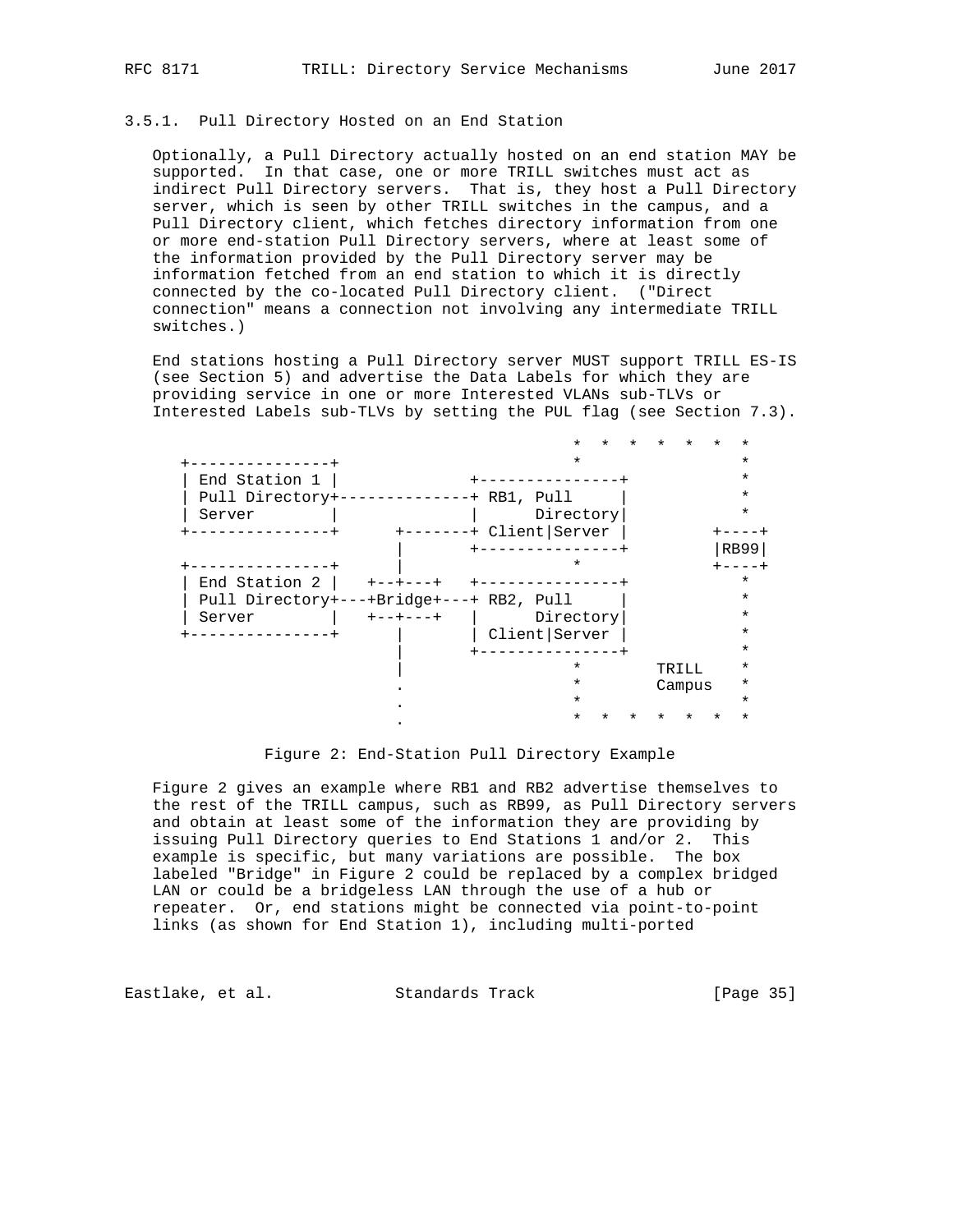end stations connected by point-to-point links to multiple RBridges. Although Figure 2 shows two end stations and two RBridges, there could be one or more than two RBridges having such indirect Pull Directory servers. Furthermore, there could be one or more than two end stations with Pull Directory servers on them. Each TRILL switch acting as an indirect Pull Directory server could then be differently configured as to the Data Labels for which it is providing indirect service selected from the union of the Data Labels supported by the end-station hosted servers and could select from among those end-station hosted servers supporting each Data Label the indirect server is configured to provide.

 When an indirect Pull Directory server receives Query Messages from other TRILL switches, it answers from information it has cached or issues Pull Directory requests to end-station Pull Directory servers with which it has TRILL ES-IS adjacency to obtain the information. Any Response sent by an indirect Pull Directory server MUST NOT have a validity time longer than the validity period of the data on which it is based. When an indirect Pull Directory server receives Update Messages, it updates its cached information and MUST originate Update Messages to any clients that may have mirrors of the cached information so updated.

 Since an indirect Pull Directory server discards information it has cached from queries to an end-station Pull Directory server if it loses adjacency to the server (Section 3.7), if it detects that such information may be cached at RBridge clients and has no other source for the information, it MUST send Update Messages to those clients withdrawing the information. For this reason, indirect Pull Directory servers may wish to query multiple sources, if available, and cache multiple copies of returned information from those multiple sources. Then, if one end-station source becomes inaccessible or withdraws the information but the indirect Pull Directory server has the information from another source, it need not originate Update Messages.

3.5.2. Use of Pull Directory by End Stations

 Some special end stations, such as those discussed in [DirAsstEncap] and [SmartEN], may need to access directory information. How edge RBridges provide this optional service is specified below.

 When Pull Directory support is provided by an edge RBridge to end stations, the messages used are as specified in Section 3.5.3 below. The edge RBridge MUST support TRILL ES-IS (Section 5) and advertises the Data Labels for which it offers this service to end stations by

Eastlake, et al. Standards Track [Page 36]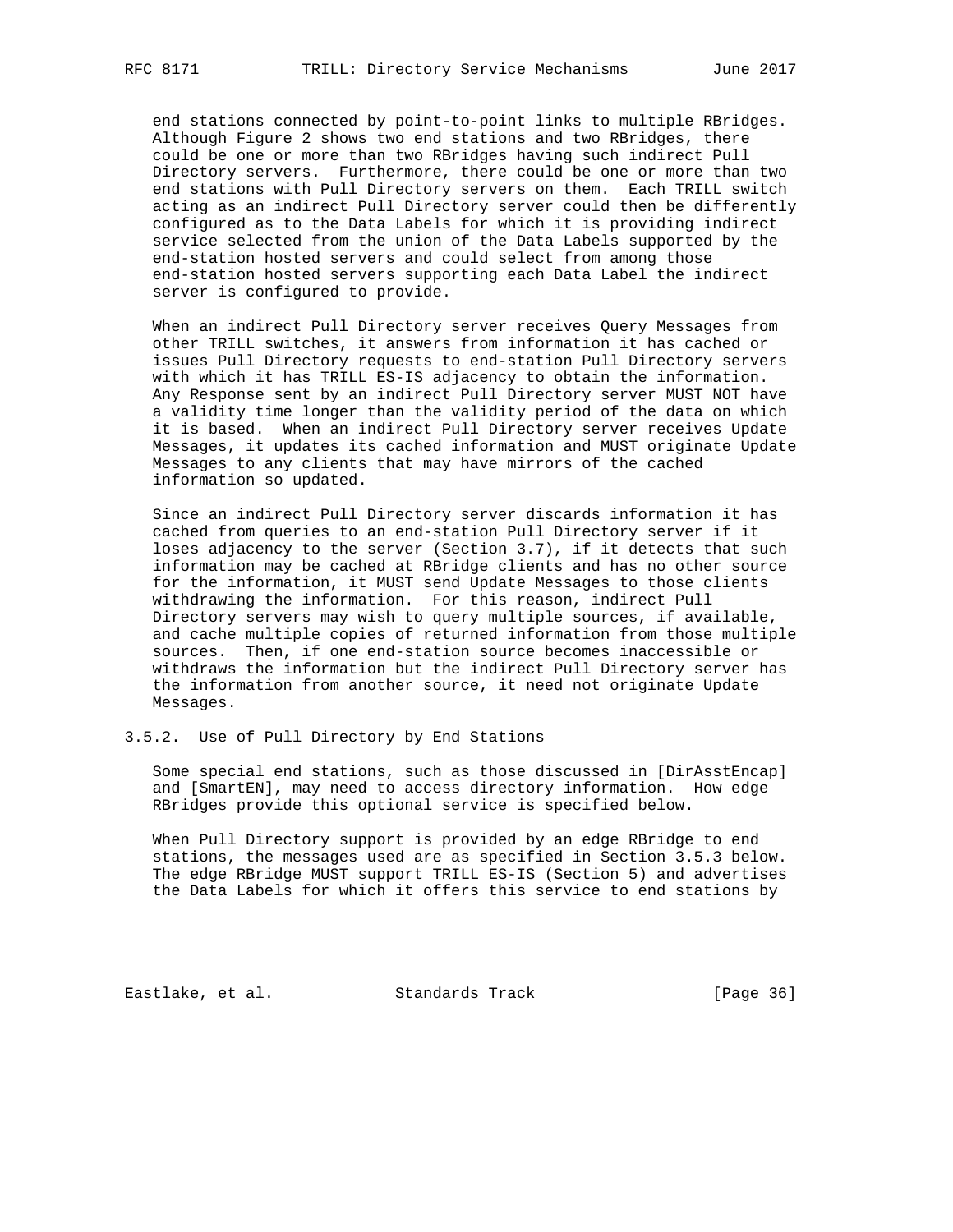setting the Pull Directory flag (PUL) to 1 in its Interested VLANs sub-TLV or Interested Labels sub-TLV (see Section 7.3) for that Data Label advertised through TRILL ES-IS.

#### 3.5.3. Native Pull Directory Messages

 The Pull Directory messages used between TRILL switches and end stations are native RBridge Channel messages [RFC7178]. These RBridge Channel messages use the same Channel Protocol number as the inter-RBridge Pull Directory RBridge Channel messages. The Outer.VLAN ID used is the TRILL ES-IS Designated VLAN (see Section 5) on the link to the end station. Since there is no TRILL Header or inner Data Label for native RBridge Channel messages, that information is added to the Pull Directory message header as specified below.

 The protocol-dependent data part of the native RBridge Channel message is the same as for inter-RBridge Channel messages, except that the 8-byte header described in Section 3.1 is expanded to 12 or 16 bytes, as follows:

 1 1 1 1 1 1 1 1 1 1 2 2 2 2 2 2 2 2 2 2 3 3 0 1 2 3 4 5 6 7 8 9 0 1 2 3 4 5 6 7 8 9 0 1 2 3 4 5 6 7 8 9 0 1 +-+-+-+-+-+-+-+-+-+-+-+-+-+-+-+-+-+-+-+-+-+-+-+-+-+-+-+-+-+-+-+-+ Ver | Type | Flags | Count | Err | SubErr | +-+-+-+-+-+-+-+-+-+-+-+-+-+-+-+-+-+-+-+-+-+-+-+-+-+-+-+-+-+-+-+-+ Sequence Number +-+-+-+-+-+-+-+-+-+-+-+-+-+-+-+-+-+-+-+-+-+-+-+-+-+-+-+-+-+-+-+-+ | Data Label ... (4 or 8 bytes) +-+-+-+-+-+-+-+-+-+-+-+-+-+-+-+-+-+-+-+-+-+-+-+-+-+-+-+-+-+...+-+ | Type Specific Payload - variable length  $+ - + - + -$  ...

 Fields other than the Data Label field are as defined in Section 3.1. The Data Label that normally appears right after the Inner.MacSA of the RBridge Channel Pull Directory message appears in the Data Label field of the Pull Directory message header in the native RBridge Channel message version. This Data Label appears in a native Query Message, to be reflected in a Response Message, or it might appear in a native Update to be reflected in an Acknowledge Message. Since the appropriate VLAN or FGL [RFC7172] Ethertype is included, the length of the Data Label can be determined from the first 2 bytes.

Eastlake, et al. Standards Track [Page 37]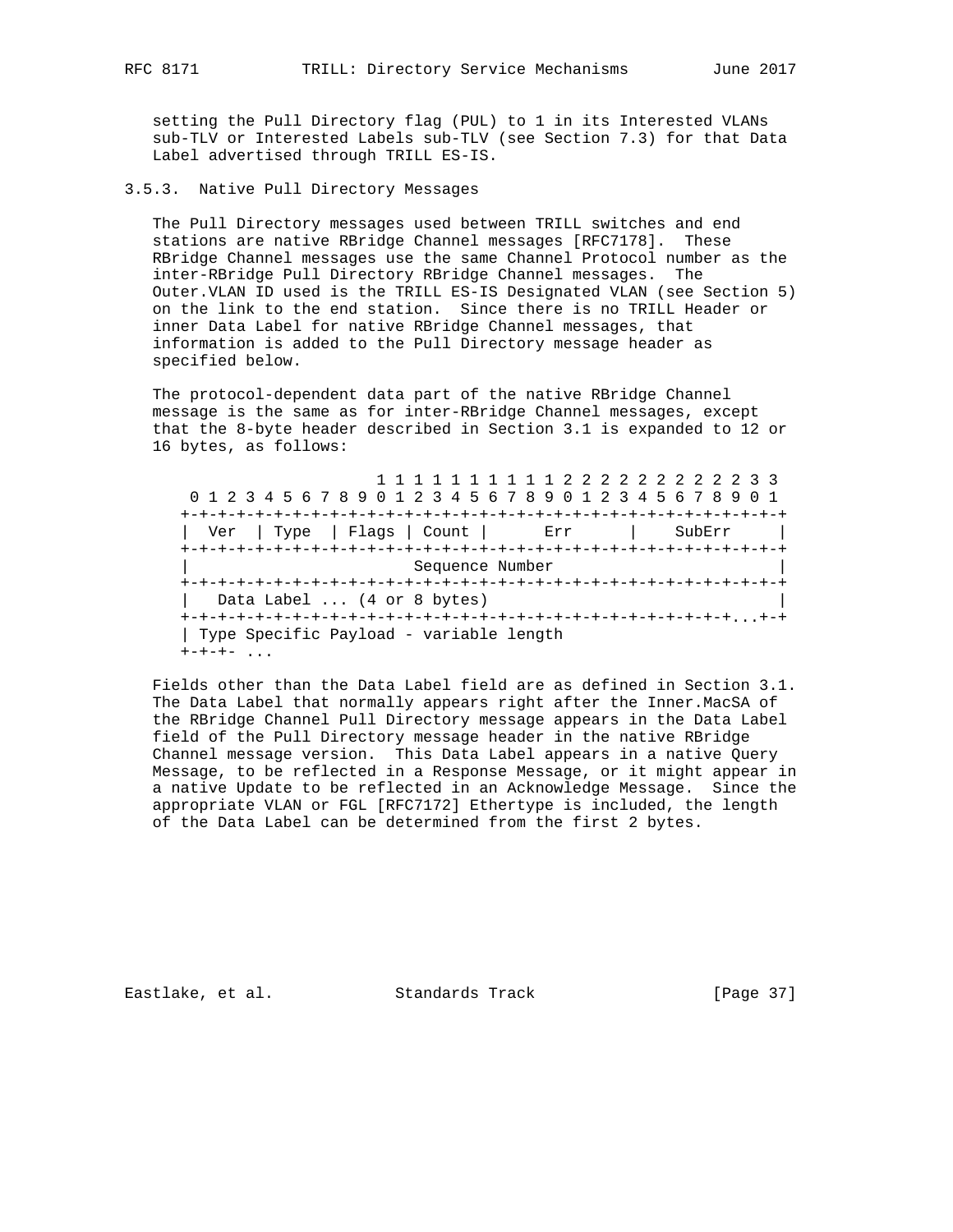#### 3.6. Pull Directory Message Errors

 A non-zero Err field in the Pull Directory Response or Acknowledge Message header indicates an error message.

 If there is an error that applies to an entire Query or Update Message or its header, as indicated by the range of the value of the Err field, then the QUERY Records probably were not even looked at by the Pull Directory server and would provide no additional information in the Response or Acknowledge Message. Therefore, the Records section of the response to a Query Message or Update Message is omitted, and the Count field is set to 0 in the Response or Acknowledge Message.

 If errors occur at the QUERY Record level for a Query Message, they MUST be reported in a Response Message separate from the results of any successful non-erroneous QUERY Records. If multiple QUERY Records in a Query Message have different errors, they MUST be reported in separate Response Messages. If multiple QUERY Records in a Query Message have the same error, this error response MAY be reported in one or multiple Response Messages. In an error Response Message, the QUERY Record or Records being responded to appear, expanded by the Lifetime for which the server thinks the error might persist (usually  $2^{**}16 - 1$ , which indicates "indefinitely") and with their Index inserted, as the RESPONSE Record or Records.

 If errors occur at the RESPONSE Record level for an Update Message, they MUST be reported in an Acknowledge Message separate from the acknowledgment of any non-erroneous RESPONSE Records. If multiple RESPONSE Records in an Update have different errors, they MUST be reported in separate Acknowledge Messages. If multiple RESPONSE Records in an Update Message have the same error, this error response MAY be reported in one or multiple Acknowledge Messages. In an error Acknowledge Message, the RESPONSE Record or Records being responded to appear, expanded by the time for which the server thinks the error might persist and with their Index inserted, as a RESPONSE Record or Records.

 Err values 1 through 126 are available for encoding errors at the Request Message or Update Message level. Err values 128 through 254 are available for encoding errors at the QUERY Record or RESPONSE Record level. The SubErr field is available for providing more detail on errors. The meaning of a SubErr field value depends on the value of the Err field.

Eastlake, et al. Standards Track [Page 38]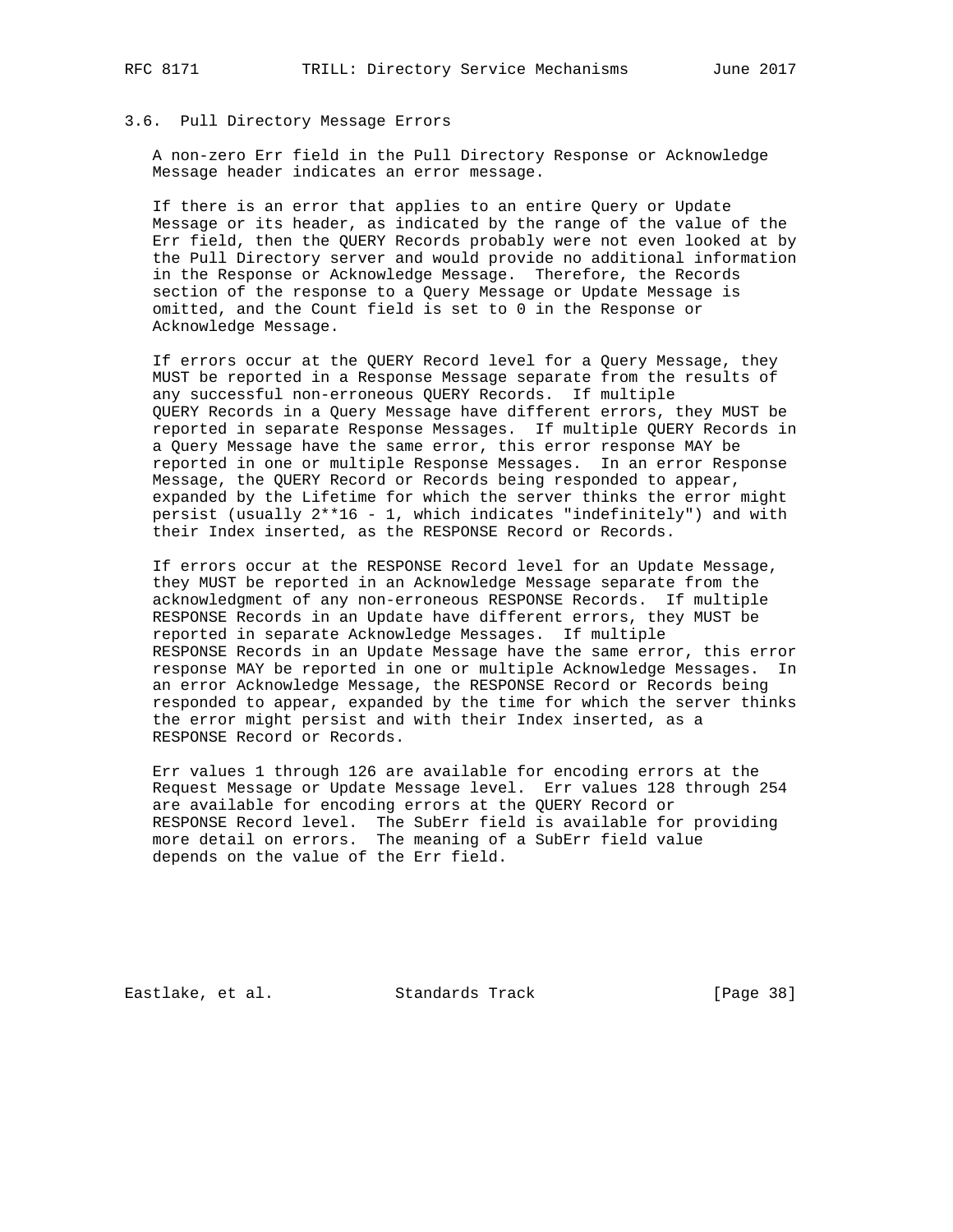# 3.6.1. Error Codes

 The following table lists error code values for the Err field, their meanings, and whether they apply at the message level or the record level.

| Err            | Level   | Meaning                                         |
|----------------|---------|-------------------------------------------------|
| 0              |         | No Error                                        |
| 1              | Message | Unknown or reserved Query Message field value   |
| $\overline{2}$ | Message | Request Message/data too short                  |
| 3              | Message | Unknown or reserved Update Message field value  |
| 4              | Message | Update Message/data too short                   |
| $5 - 126$      | Message | Unassigned                                      |
| 127            |         | Reserved                                        |
| 128            | Record  | Unknown or reserved OUERY Record field value    |
| 129            | Record  | OUERY Record truncated                          |
| 130            | Record  | Address not found                               |
| 131            | Record  | Unknown or reserved RESPONSE Record field value |
| 132            | Record  | RESPONSE Record truncated                       |
| $133 - 254$    | Record  | Unassigned                                      |
| 255            |         | Reserved                                        |

 Note that some error codes are for overall message-level errors, while some are for errors in the repeating records that occur in messages.

### 3.6.2. Sub-errors under Error Codes 1 and 3

The following sub-errors are specified under error codes 1 and 3:

 SubErr Field with Error ------ ------------------------------------------- 0 Unspecified 1 Version not understood (see Section 3.1.1) 2 Unknown Type field value 3 Specified Data Label not being served 4-254 Unassigned 255 Reserved

Eastlake, et al. Standards Track [Page 39]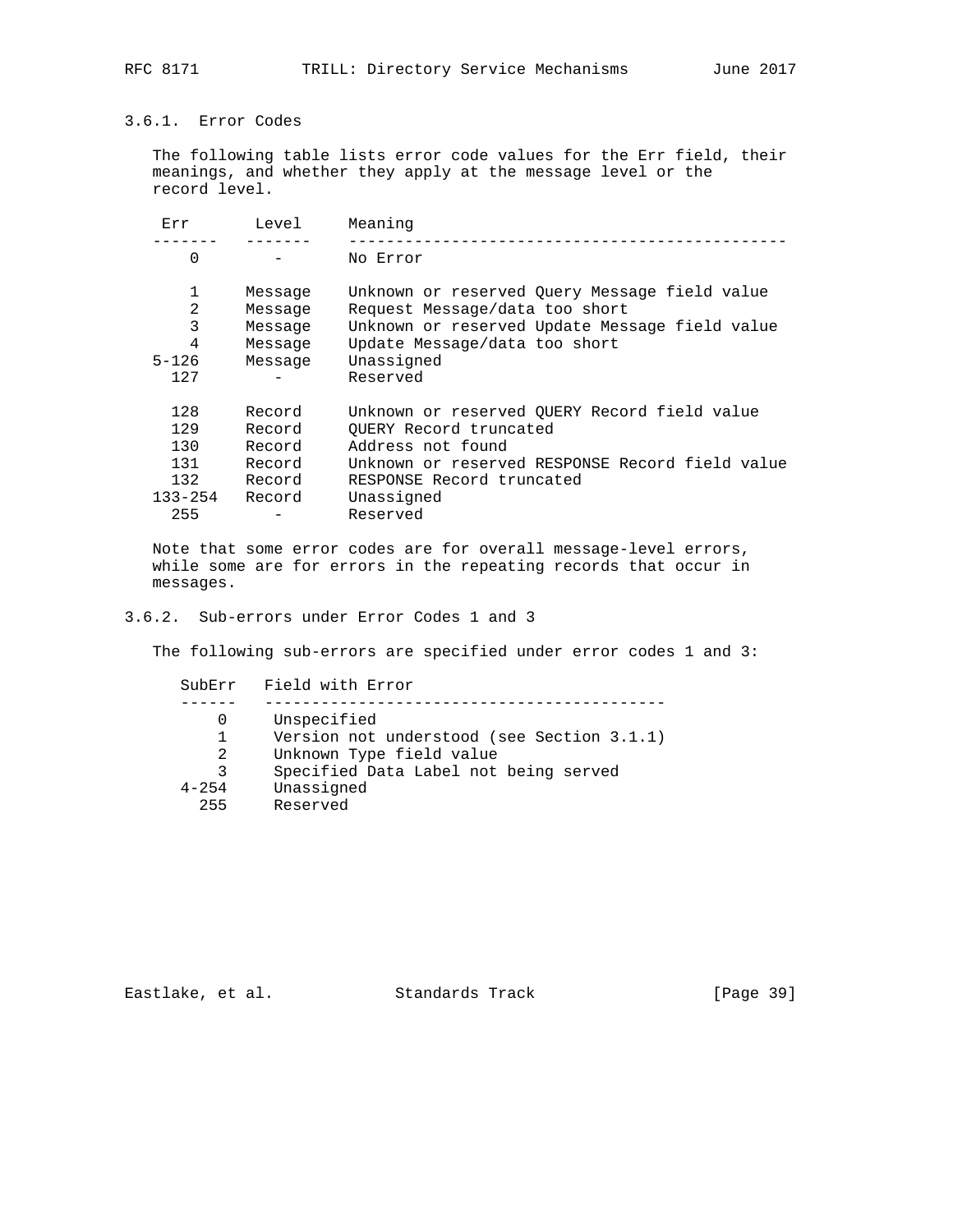#### 3.6.3. Sub-errors under Error Codes 128 and 131

The following sub-errors are specified under error codes 128 and 131:

| SubErr    | Field with Error                                    |
|-----------|-----------------------------------------------------|
|           |                                                     |
| 0         | Unspecified                                         |
| 1         | Unknown AFN field value                             |
| 2         | Unknown or Reserved QTYPE field value               |
| 3         | Invalid or inconsistent SIZE field value            |
| 4         | Invalid frame for OTYPE 2 (other than SEND)         |
| 5         | SEND frame sent as OTYPE 2                          |
| 6         | Invalid frame for OTYPE 5 (such as multicast MacDA) |
| $7 - 254$ | Unassigned                                          |
| 255       | Reserved                                            |

#### 3.7. Additional Pull Details

 A Pull Directory client MUST be able to detect, by tracking link-state changes, when a Pull Directory server is no longer accessible (data reachable [RFC7780] for the inter-RBridge case or TRILL ES-IS (Section 5) adjacent for the end-station-to-RBridge case) and MUST promptly discard all pull responses it is retaining from that server, as it can no longer receive cache consistency Update Messages from the server.

 A secondary Pull Directory server is one that obtains its data from a primary directory server. See the discussion in Section 2.6 regarding the transfer of directory information from the primary server to the secondary server.

#### 3.8. The "No Data" Flag

 In the TRILL base protocol [RFC6325] as extended for FGL [RFC7172], the mere presence of any Interested VLANs sub-TLVs or Interested Labels sub-TLVs in the LSP of a TRILL switch indicates connection to end stations in the VLAN(s) or FGL(s) listed and thus a need to receive multi-destination traffic in those Data Labels. However, with Pull Directories, advertising that you are a directory server requires using these sub-TLVs to indicate the Data Label(s) you are serving.

 If a directory server does not wish to receive multi-destination TRILL Data packets for the Data Labels it lists in one of the Interested VLANs or Interested Labels (FGLs) sub-TLVs (see Section 1.2), it sets the No Data (NOD) bit to 1 (see Section 7.3). This means that data on a distribution tree may be pruned so as not to reach the "No Data" TRILL switch as long as there are no TRILL

Eastlake, et al. Standards Track [Page 40]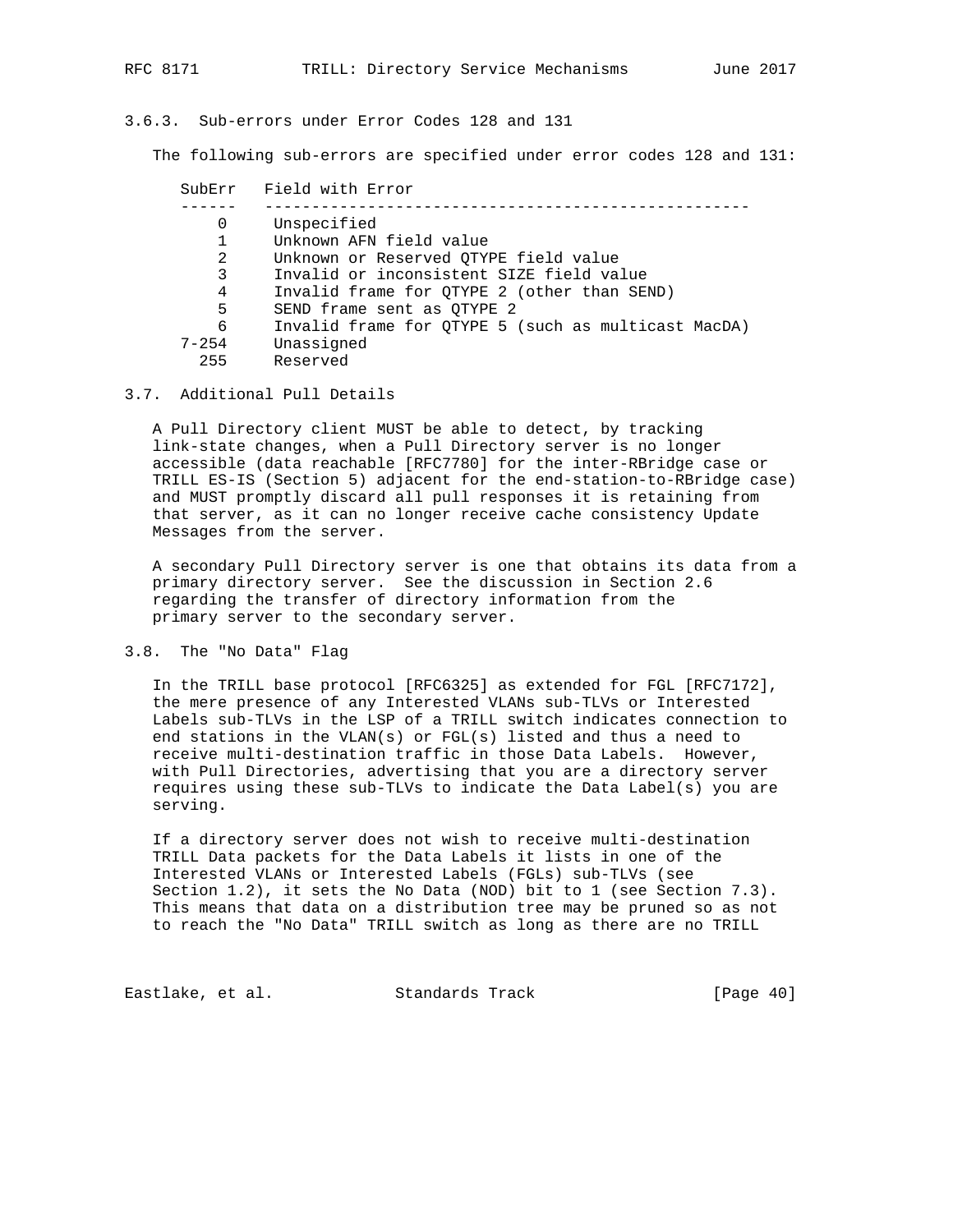switches interested in the Data Label that are beyond the No Data TRILL switch on that distribution tree. The NOD bit is backward compatible, as TRILL switches ignorant of it will simply not prune when they could; this is safe, although it may cause increased link utilization by some TRILL switches sending multi-destination traffic where it is not needed.

 Push Directories advertise themselves inside ESADI, which normally requires the ability to send and receive multi-destination TRILL Data packets but can be implemented with serial unicast.

 An example of a TRILL switch serving as a directory that might not want multi-destination traffic in some Data Labels would be a TRILL switch that does not offer end-station service for any of the Data Labels for which it is serving as a directory and is

- a Pull Directory and/or
- a Push Directory for one or more Data Labels, where all of the ESADI traffic for those Data Labels will be handled by unicast ESADI [RFC7357].

 A Push Directory MUST NOT set the NOD bit for a Data Label if it needs to communicate via multi-destination ESADI or RBridge Channel PDUs in that Data Label, since such PDUs look like TRILL Data packets to transit TRILL switches and are likely to be incorrectly pruned if the NOD bit was set.

Eastlake, et al. Standards Track [Page 41]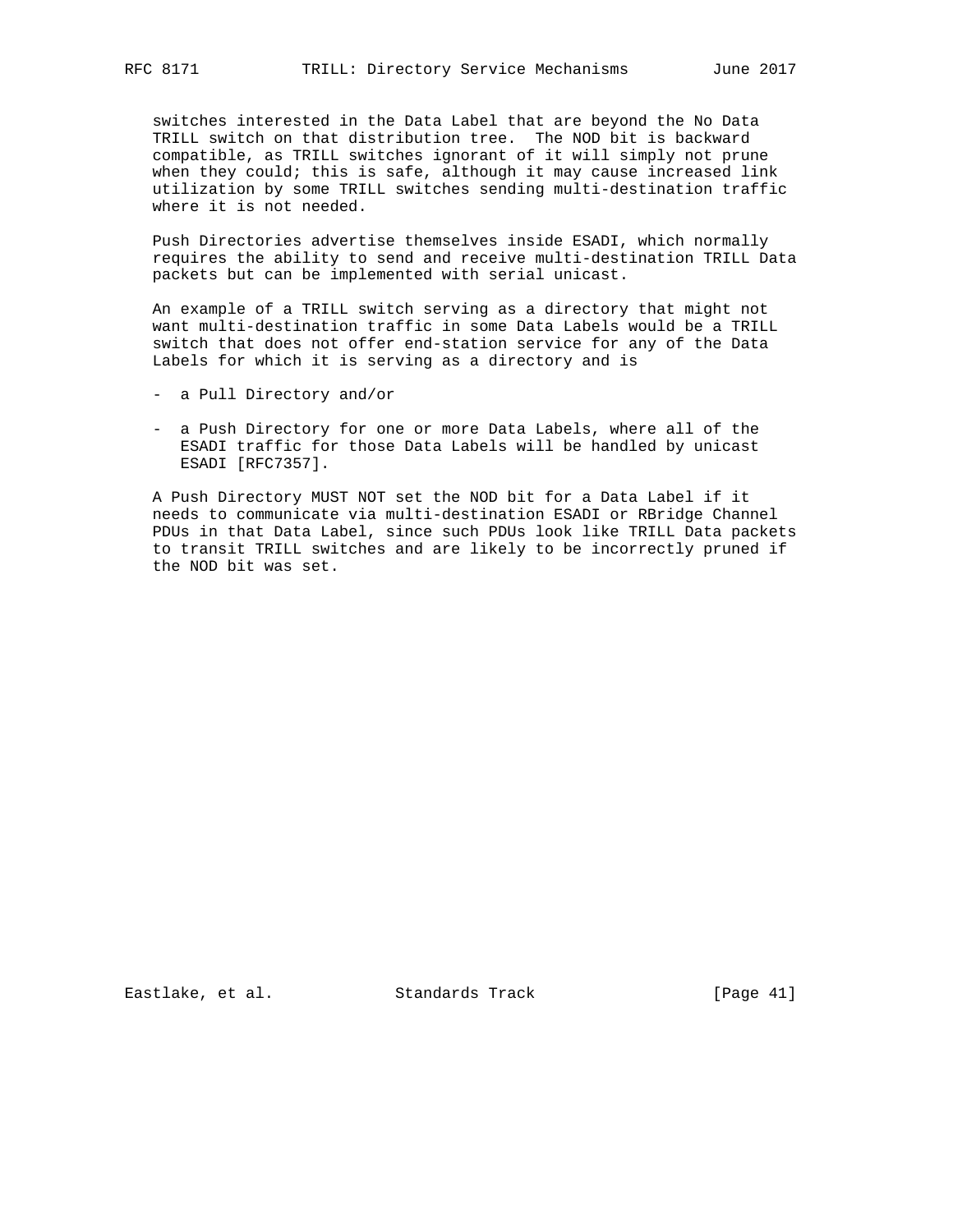#### 3.9. Pull Directory Service Configuration

 The following per-RBridge scalar configuration parameters are available for controlling Pull Directory service behavior. In addition, there is a configurable mapping, per Data Label, from the priority of a native frame being ingressed to the priority of any Pull Directory query it causes. The default mapping depends on the client strategy, as described in Section 4.

| Name                                | Default |                  | Section      | Note Below     |
|-------------------------------------|---------|------------------|--------------|----------------|
|                                     |         |                  |              |                |
| DirOueryTimeout                     |         | 100 milliseconds | 3.2.1        |                |
| DirOueryRetries                     | 3       |                  | 3.2.1        |                |
| DirGenOPriority                     | 5       |                  | 3.2.1        | $\mathfrak{D}$ |
| DirRespMaxPriority                  | 6       |                  | 3.2.2.1      | 3              |
| DirUpdateDelay<br>DirUpdatePriority | 5       | 50 milliseconds  | 3.3<br>3.3.1 |                |
| DirUpdateTimeout                    |         | 100 milliseconds | 3.3.3        |                |
| DirUpdateRetries                    | 3       |                  | 3.3.3        |                |
| DirAckMaxPriority                   | 5       |                  | 3.3.2        | 4              |

- Note 1: Pull Directory Query client timeout waiting for response and maximum number of retries.
- Note 2: Priority for client-generated requests (such as a query to refresh cached information).
- Note 3: Pull Directory Response Messages SHOULD NOT be sent with priority 7, as that priority SHOULD be reserved for messages critical to network connectivity.
- Note 4: Pull Directory Acknowledge Messages SHOULD NOT be sent with priority 7, as that priority SHOULD be reserved for messages critical to network connectivity.
- 4. Directory Use Strategies and Push-Pull Hybrids

 For some edge nodes that have a great number of Data Labels enabled, managing the MAC and Data Label <-> Edge RBridge mapping for hosts under all those Data Labels can be a challenge. This is especially true for data-center gateway nodes, which need to communicate with many, if not all, Data Labels.

Eastlake, et al. Standards Track [Page 42]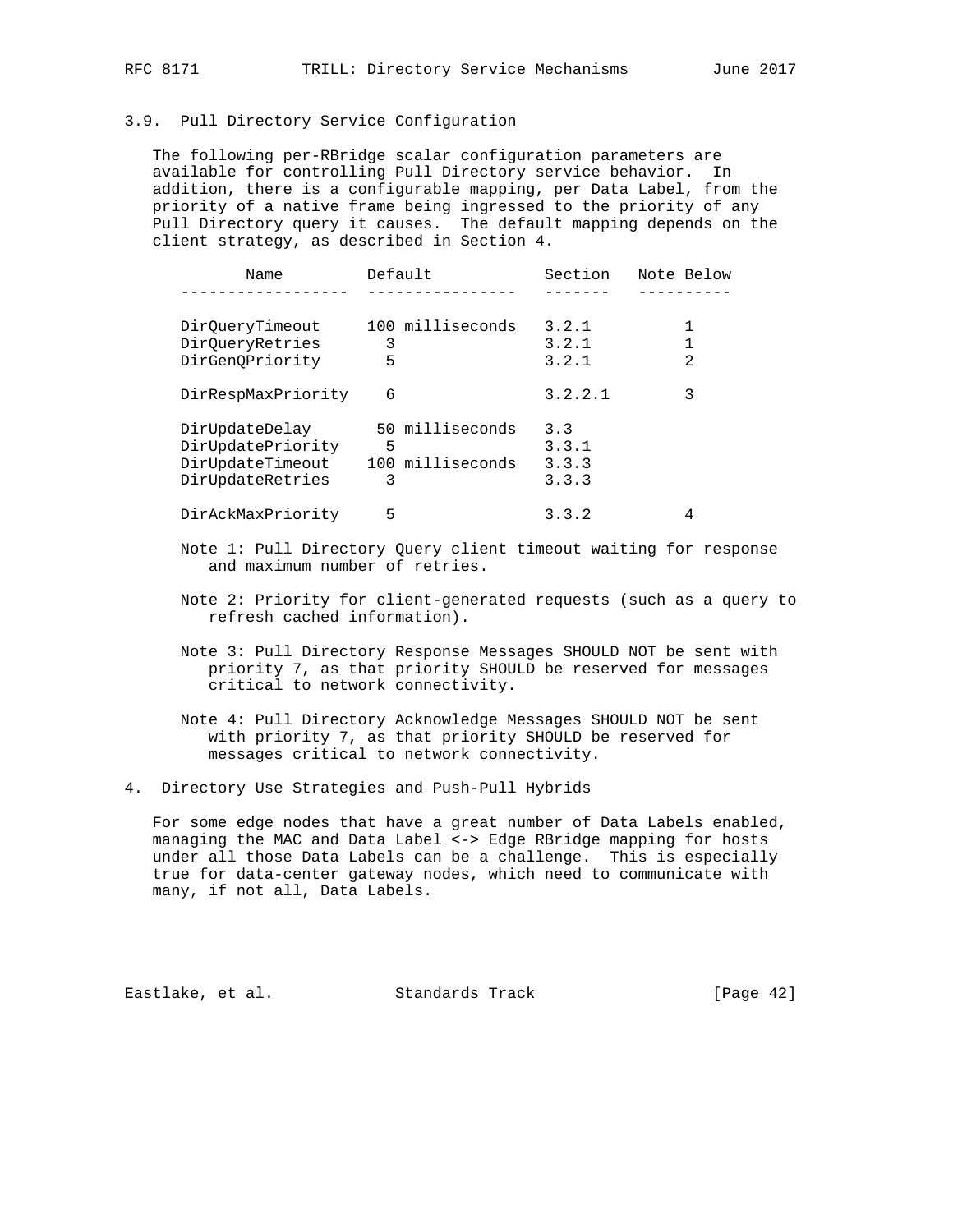For those edge TRILL switch nodes, a hybrid model should be considered. That is, the Push Model is used for some Data Labels or addresses within a Data Label, while the Pull Model is used for other Data Labels or addresses within a Data Label. The network operator decides, via configuration, which Data Labels' mapping entries are pushed down from directories and which Data Labels' mapping entries are pulled.

 For example, assume a data center where hosts in specific Data Labels, say VLANs 1 through 100, communicate regularly with external peers. The mapping entries for those 100 VLANs should probably be pushed down to the data-center gateway routers. For hosts in other Data Labels that only communicate with external peers occasionally for management interfacing, the mapping entries for those VLANs should be pulled down from the directory when needed.

 Similarly, within a Data Label, it could be that some addresses, such as the addresses of gateways, files, DNS, or database server hosts are commonly referenced by most other hosts but those other hosts, perhaps compute engines, are typically only referenced by a few hosts in that Data Label. In that case, the address information for the commonly referenced hosts could be pushed as an incomplete directory, while the addresses of the others are pulled when needed.

 The mechanisms described in this document for Push and Pull Directory services make it easy to use Push for some Data Labels or addresses and Pull for others. In fact, different TRILL switches can even be configured so that some use Push Directory services and some use Pull Directory services for the same Data Label if both Push and Pull Directory services are available for that Data Label. Also, there can be Data Labels for which directory services are not used at all.

 There are a wide variety of strategies that a TRILL switch can adopt for making use of directory assistance. A few suggestions are given below.

 - Even if a TRILL switch will normally be operating with information from a complete Push Directory server, there will be a period of time when it first comes up before the information it holds is complete. Or, it could be that the only Push Directories that can push information to it are incomplete or that they are just starting and may not yet have pushed the entire directory. Thus, it is RECOMMENDED that all TRILL switches have a strategy for dealing with the situation where they do not have complete directory information. Examples are to send a Pull Directory query or to revert to the behavior described in [RFC6325].

Eastlake, et al. Standards Track [Page 43]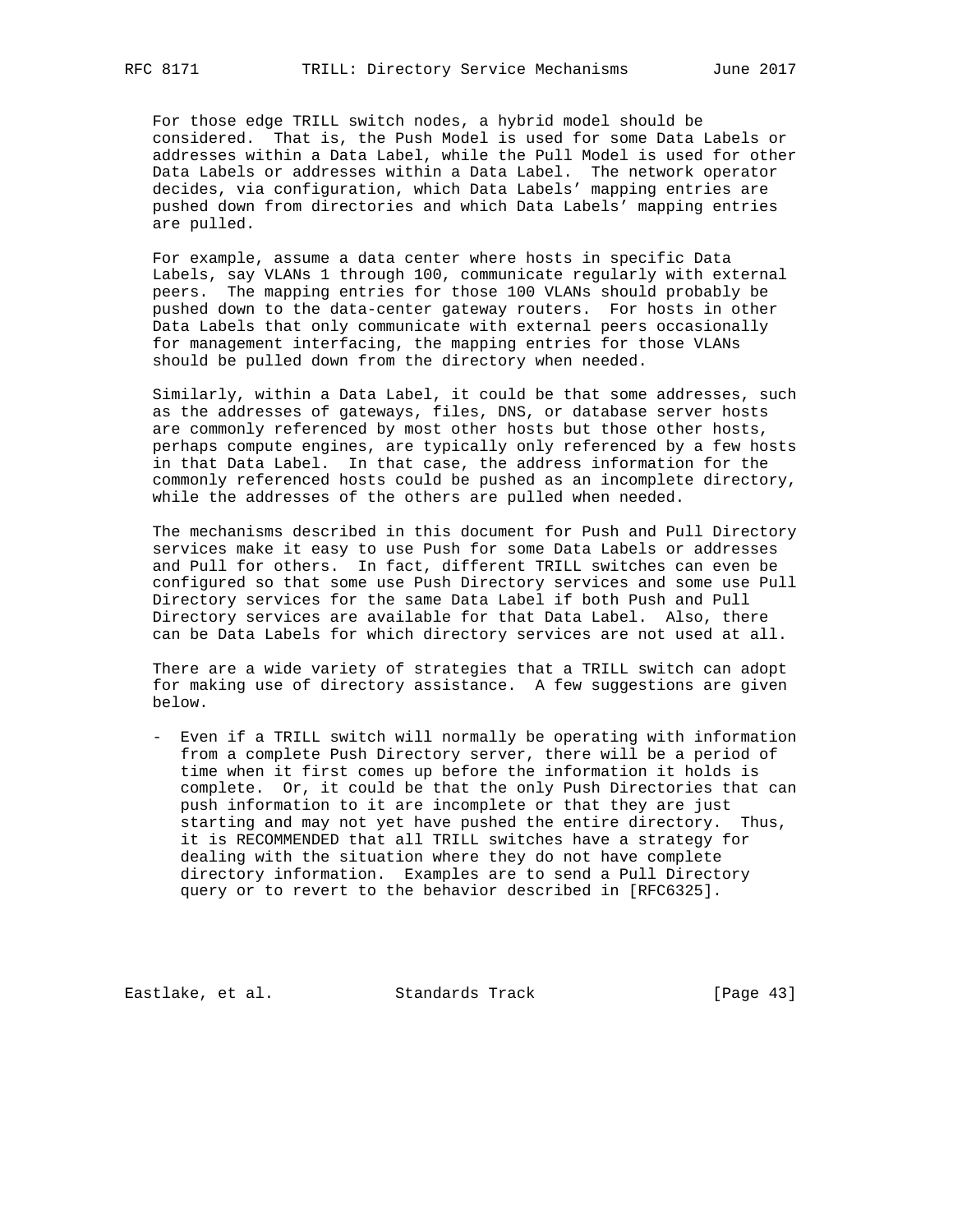- If a TRILL switch receives a native frame X resulting in seeking directory information, a choice needs to be made as to what to do if it does not already have the directory information it needs. In particular, it could (1) immediately flood the TRILL Data packet resulting from ingressing X in parallel with seeking the directory information, (2) flood that TRILL Data packet after a delay, if it fails to obtain the directory information, or (3) discard X if it fails to obtain the information. The choice might depend on the priority of frame X, since the higher that priority the more urgent the frame typically is, and the greater the probability of harm in delaying it. If a Pull Directory request is sent, it is RECOMMENDED that its priority be derived from the priority of frame X according to the table below; however, it SHOULD be possible, on a per-TRILL-switch basis, to configure the second two columns of this table.

| Ingressed<br>Priority | If Flooded If Flooded | Immediately After Delay |
|-----------------------|-----------------------|-------------------------|
|                       |                       |                         |
| 6                     | 5                     | 6                       |
| 5                     |                       | 5                       |
|                       |                       |                         |
|                       | 2                     |                         |
|                       |                       |                         |
|                       |                       |                         |
|                       |                       |                         |

 Note: The odd-looking ordering of numbers towards the bottom of the columns above is because priority 1 is lower than priority zero. That is to say, the values in the first column are in priority order. They will look more logical if you think of "0" as being "1.5".

 Priority 7 is normally only used for urgent messages critical to adjacency and so SHOULD NOT be the default for directory traffic. Unsolicited updates are sent with a priority that is configured per Data Label and that defaults to priority 5.

#### 5. TRILL ES-IS

 TRILL ES-IS (End System to Intermediate System) is a variation of TRILL IS-IS [RFC7176] [RFC7177] [RFC7780] designed to operate on a TRILL link among and between one or more TRILL switches and end stations on that link. TRILL ES-IS is analogous to the ISO/IEC ES-IS standard [ISO9542] but is implemented in a significantly different way as a variation of TRILL IS-IS, as specified in this section. Support of TRILL ES-IS is generally optional for both the TRILL

Eastlake, et al. Standards Track [Page 44]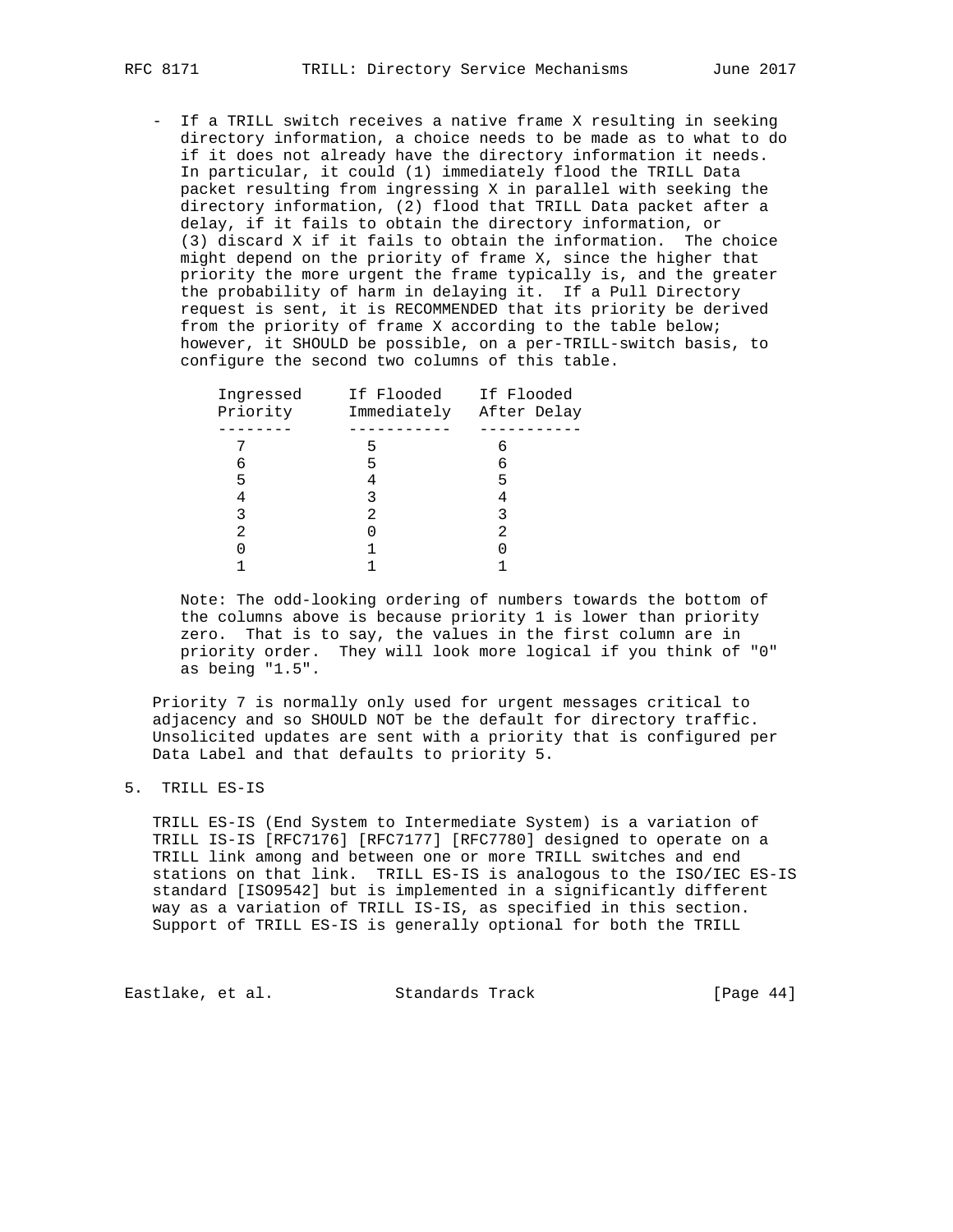switches and the end stations on a link but may be required to support certain features. At the time of this writing, the only features requiring TRILL ES-IS are those listed in this section.

TRILL ES-IS

- o is useful for supporting Pull Directory hosting on, or use from, end stations (see Section 3.5),
- o is useful for supporting specialized end stations [DirAsstEncap] [SmartEN], and
- o may have additional future uses.

 The advantages of TRILL ES-IS over simply making an "end station" be a TRILL switch include relieving the end station of having to maintain a copy of the core link-state database (LSPs) and of having to perform routing calculations or having the ability to forward traffic.

 Except as provided below in this section, TRILL ES-IS PDUs and TLVs are the same as TRILL IS-IS PDUs and TLVs.

5.1. PDUs and System IDs

 All TRILL ES-IS PDUs (except some MTU-probe and MTU-ack PDUs, which may be unicast) are multicast using the TRILL-ES-IS multicast MAC address (see Section 7.6). This use of a different multicast address assures that TRILL ES-IS and TRILL IS-IS PDUs will not be confused for one another.

 Because end stations do not have IS-IS System IDs, TRILL ES-IS uses port MAC addresses in their place. This is convenient, since MAC addresses are 48-bit and almost all IS-IS implementations use 48-bit System IDs. Logically, TRILL IS-IS operates between the TRILL switches in a TRILL campus as identified by the System ID, while TRILL ES-IS operates between Ethernet ports on an Ethernet link (which may be a bridged LAN) as identified by the MAC address [RFC6325].

 As System IDs of TRILL switches in a campus are required to be unique, so the MAC addresses of TRILL ES-IS ports on a link MUST be unique.

Eastlake, et al. Standards Track [Page 45]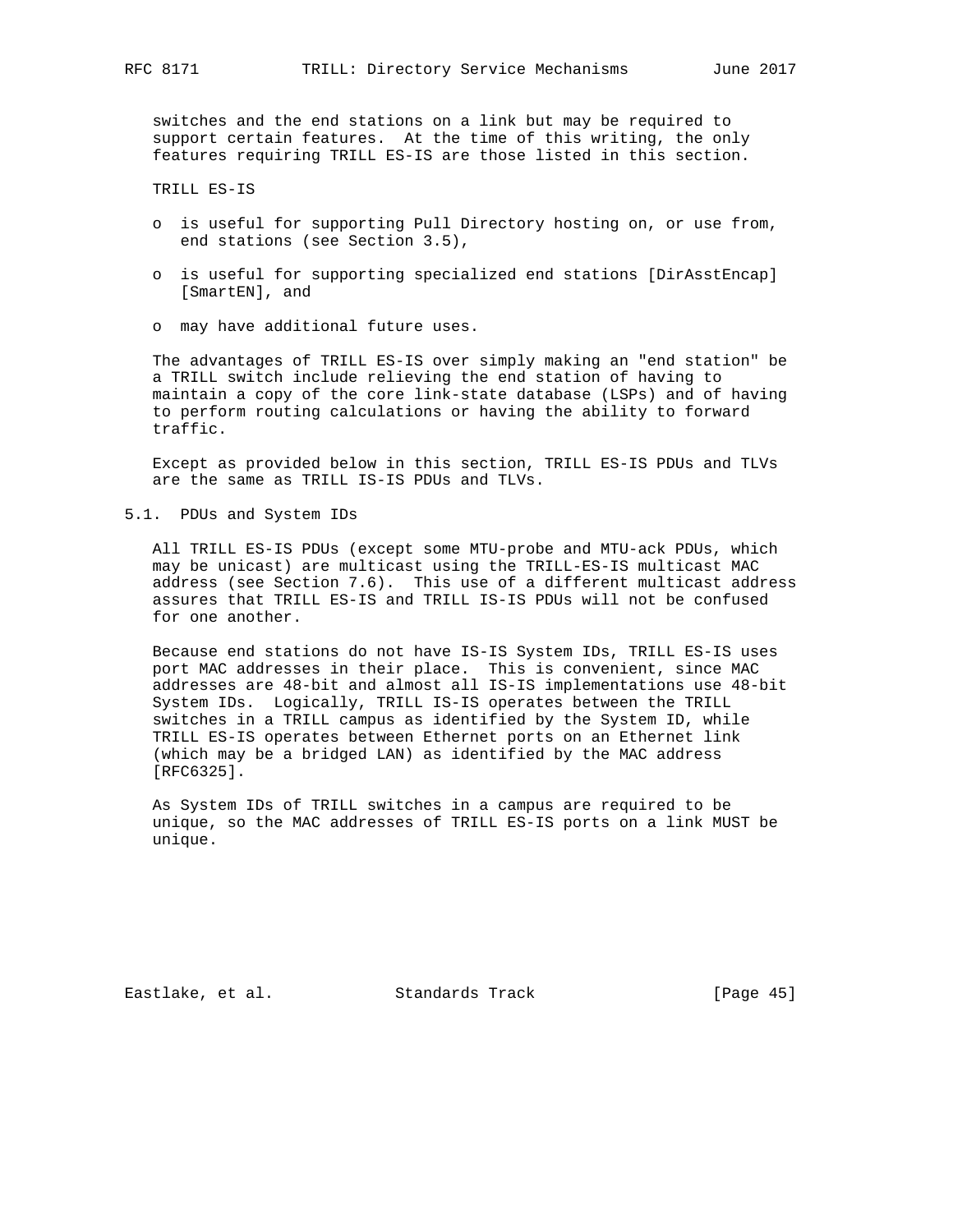5.2. Adjacency, DRB Election, Port IDs, Hellos, and TLVs

 TRILL ES-IS adjacency formation and Designated RBridge (DRB) election operate between the ports on the link as specified in [RFC7177] for a broadcast link. The DRB specifies an ES-IS Designated VLAN for the link. Adjacency determination, DRB election, and Designated VLANs as described in this section are distinct from TRILL IS-IS adjacency, DRB election, and Designated VLANs.

 Although the "Report state" [RFC7177] exists for TRILL ES-IS adjacencies, such adjacencies are only reported in TRILL ES-IS LSPs, not in any TRILL IS-IS LSPs.

 End stations supporting TRILL ES-IS MUST assign a unique Port ID to each of their TRILL ES-IS ports; the Port ID appears in the TRILL ES-IS Hellos they send.

 TRILL ES-IS has nothing to do with Appointed Forwarders. The Appointed Forwarders sub-TLV and the VLANs Appointed sub-TLV [RFC7176] are not used and SHOULD NOT be sent in TRILL ES-IS; if such a sub-TLV is received in TRILL ES-IS, it is ignored. (The Appointed Forwarders on a link are determined as specified in [RFC8139], using TRILL IS-IS.)

 Although some of the ports sending TRILL ES-IS PDUs are on end stations and thus not on routers (TRILL switches), they nevertheless may make use of the Router CAPABILITY (#242) [RFC7981] and MT-Capability (#144) [RFC6329] IS-IS TLVs to indicate capabilities as specified in [RFC7176].

 TRILL ES-IS Hellos are like TRILL IS-IS Hellos, but note the following: in the Special VLANs and Flags sub-TLV [RFC7176], any TRILL switches advertise a nickname they own, but for end stations, that field MUST be sent as zero and ignored on receipt. In addition, in the Special VLANs and Flags sub-TLV (Section 2.2.1 of [RFC7176]) in a TRILL ES-IS Hello, the AF and TR flag bits MUST be sent as zero, the AC flag bit MUST be sent as one (1), and all three are ignored on receipt.

Eastlake, et al. Standards Track [Page 46]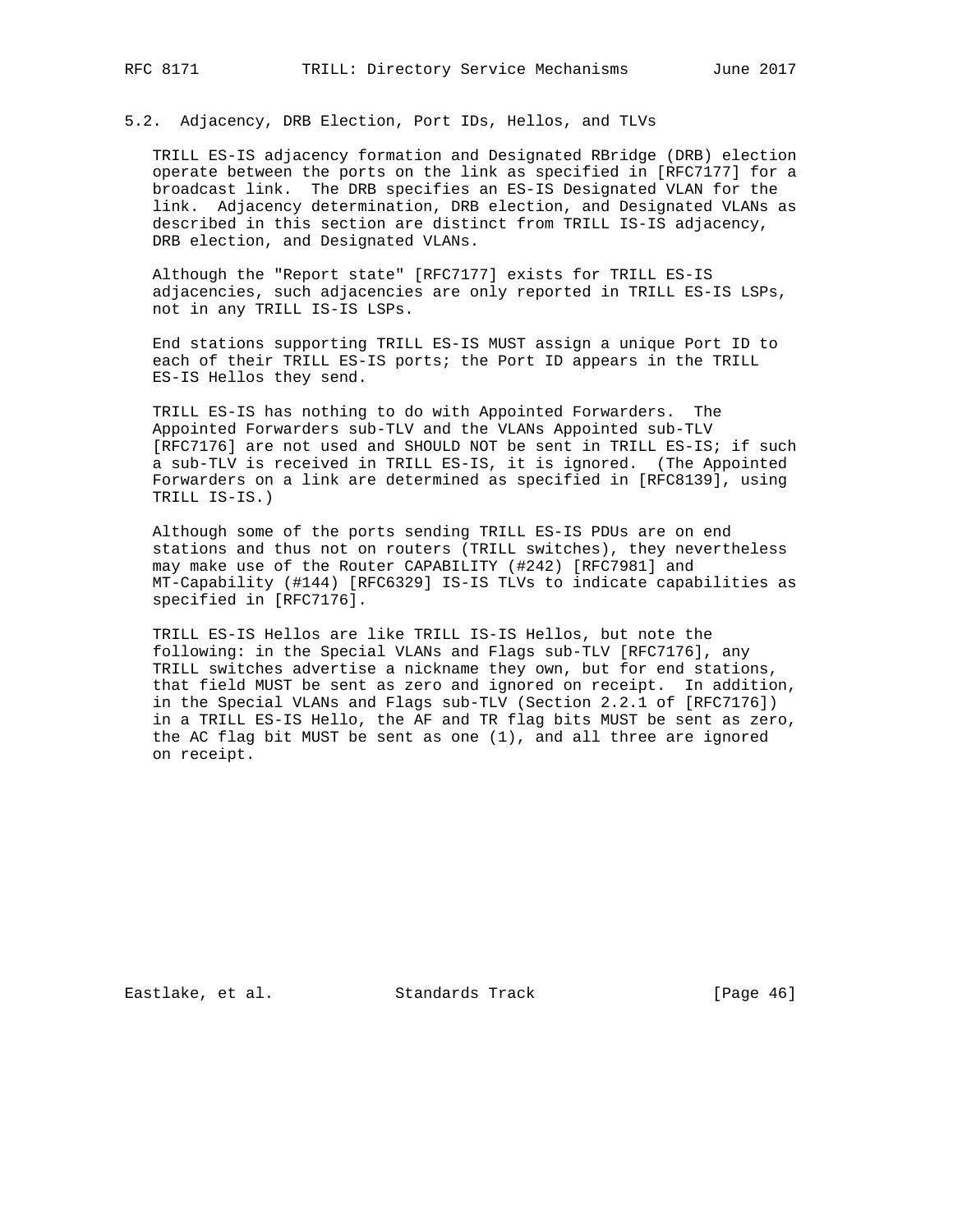### 5.3. Link State

 The only link-state transmission and synchronization that occur in TRILL ES-IS are for E-L1CS (Extended Level 1 Circuit Scope) PDUs [RFC7356]. In particular, the end-station Ethernet ports supporting TRILL ES-IS do not support the core TRILL IS-IS LSPs and do not support E-L1FS (Extended Level 1 Flooding Scope) LSPs [RFC7780] (or the CSNPs or PSNPs (Partial Sequence Number PDUs) [RFC7356] corresponding to either of them). TLVs and sub-TLVs that would otherwise be sent in TRILL IS-IS LSPs or E-L1FS LSPs are instead sent in E-L1CS LSPs.

6. Security Considerations

For general TRILL security considerations, see [RFC6325].

6.1. Directory Information Security

 Incorrect directory information can result in a variety of security threats, including those listed below. Directory servers therefore need to take care to implement and enforce access control policies that are not overly permissive.

- o Incorrect directory mappings can result in data being delivered to the wrong end stations, or set of end stations in the case of multi-destination packets, violating security policy.
- o Missing, incorrect, or inaccessible directory data can result in denial of service due to sending data packets to black holes or discarding data on ingress due to incorrect information that their destinations are not reachable or that their source addresses are forged.

 For these reasons, whatever server or end station the directory information resides on, it needs to be protected from unauthorized modification. Parties authorized to modify directory data can violate availability and integrity policies.

6.2. Directory Confidentiality and Privacy

 In implementations of the base TRILL protocol [RFC6325] [RFC7780], RBridges deal almost exclusively with MAC addresses. The use of directories to map to/from IP addresses means that RBridges deal more actively with IP addresses as well. But RBridges in any case would be exposed to plain-text ARP/ND/SEND/IP traffic and so can see all this addressing metadata. So, this more-explicit dealing with IP addresses has little effect on the privacy of end-station traffic.

Eastlake, et al. Standards Track [Page 47]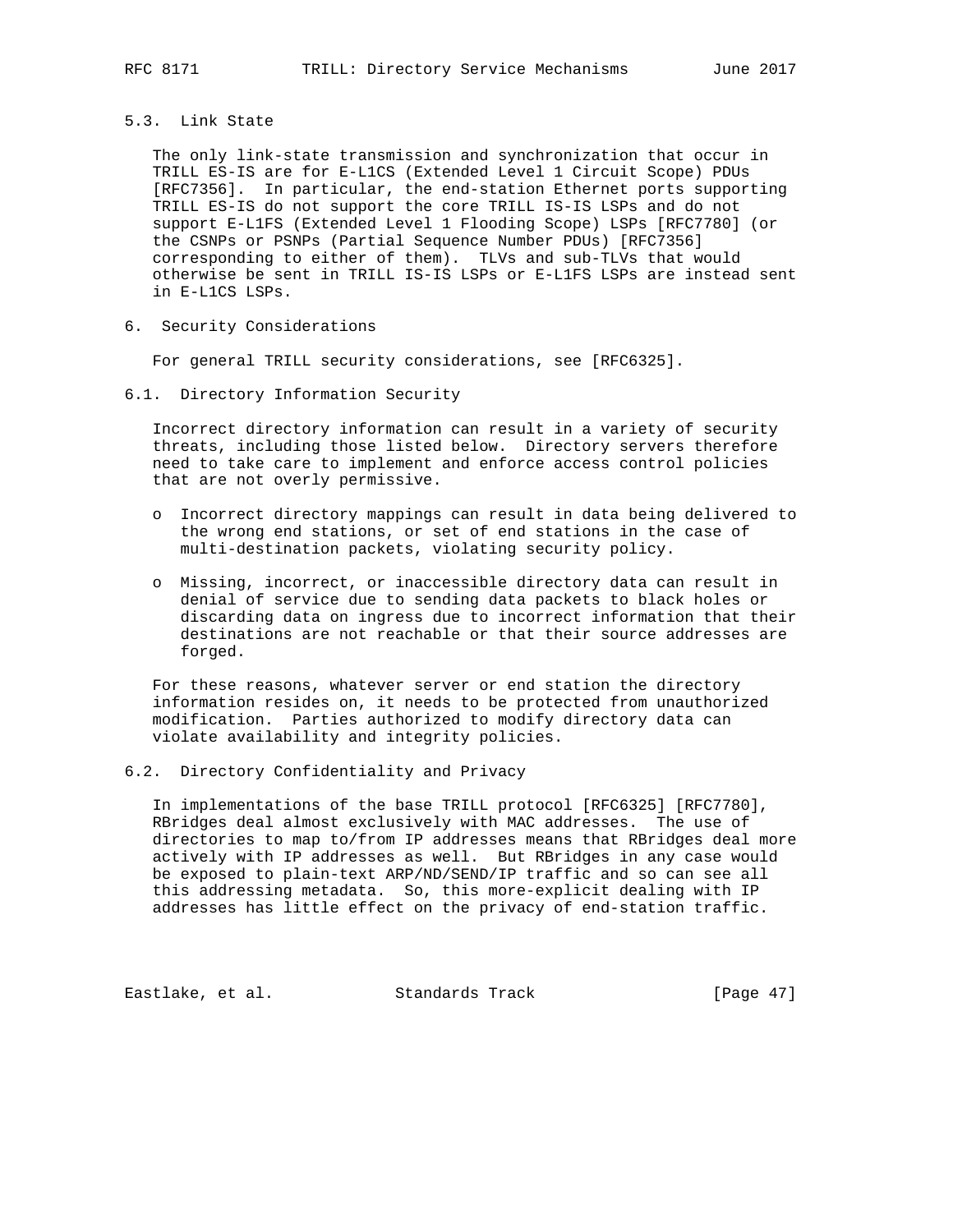Parties authorized to read directory data can violate privacy policies for such data.

6.3. Directory Message Security Considerations

 Push Directory data is distributed through ESADI-LSPs [RFC7357]. ESADI is built on IS-IS, and such data can thus be authenticated with the widely implemented and deployed IS-IS PDU security. This mechanism provides authentication and integrity protection. See [RFC5304], [RFC5310], and the Security Considerations section of [RFC7357].

 Pull Directory queries and responses are transmitted as RBridge-to-RBridge or native RBridge Channel messages [RFC7178]. Such messages can be secured by the mechanisms specified in [RFC7978]. These mechanisms can provide authentication and confidentiality protection. At the time of this writing, these security mechanisms are believed to be less widely implemented than IS-IS security.

- 7. IANA Considerations
- 7.1. ESADI-Parameter Data Extensions

 IANA has created a subregistry in the "TRILL Parameters" registry as follows:

 Subregistry: ESADI-Parameter APPsub-TLV Flag Bits Registration Procedure(s): Standards Action References: [RFC7357] [RFC8171]

|         |               | Bit Mnemonic Description     | Reference       |
|---------|---------------|------------------------------|-----------------|
|         |               |                              |                 |
|         | UN            | Supports Unicast ESADI       | ESADI [RFC7357] |
| $1 - 2$ | PDSS          | Push Directory Server Status | [RFC8171]       |
| $2 - 7$ | $\sim$ $\sim$ | Unassigned                   |                 |

 In addition, the ESADI-Parameter APPsub-TLV is optionally extended, as provided in its original specification in ESADI [RFC7357], by 1 byte as shown below. Therefore, [RFC8171] has also been added as a second reference to the ESADI-Parameter APPsub-TLV in the "TRILL APPsub-TLV Types under IS-IS TLV 251 Application Identifier 1" registry.

Eastlake, et al. Standards Track [Page 48]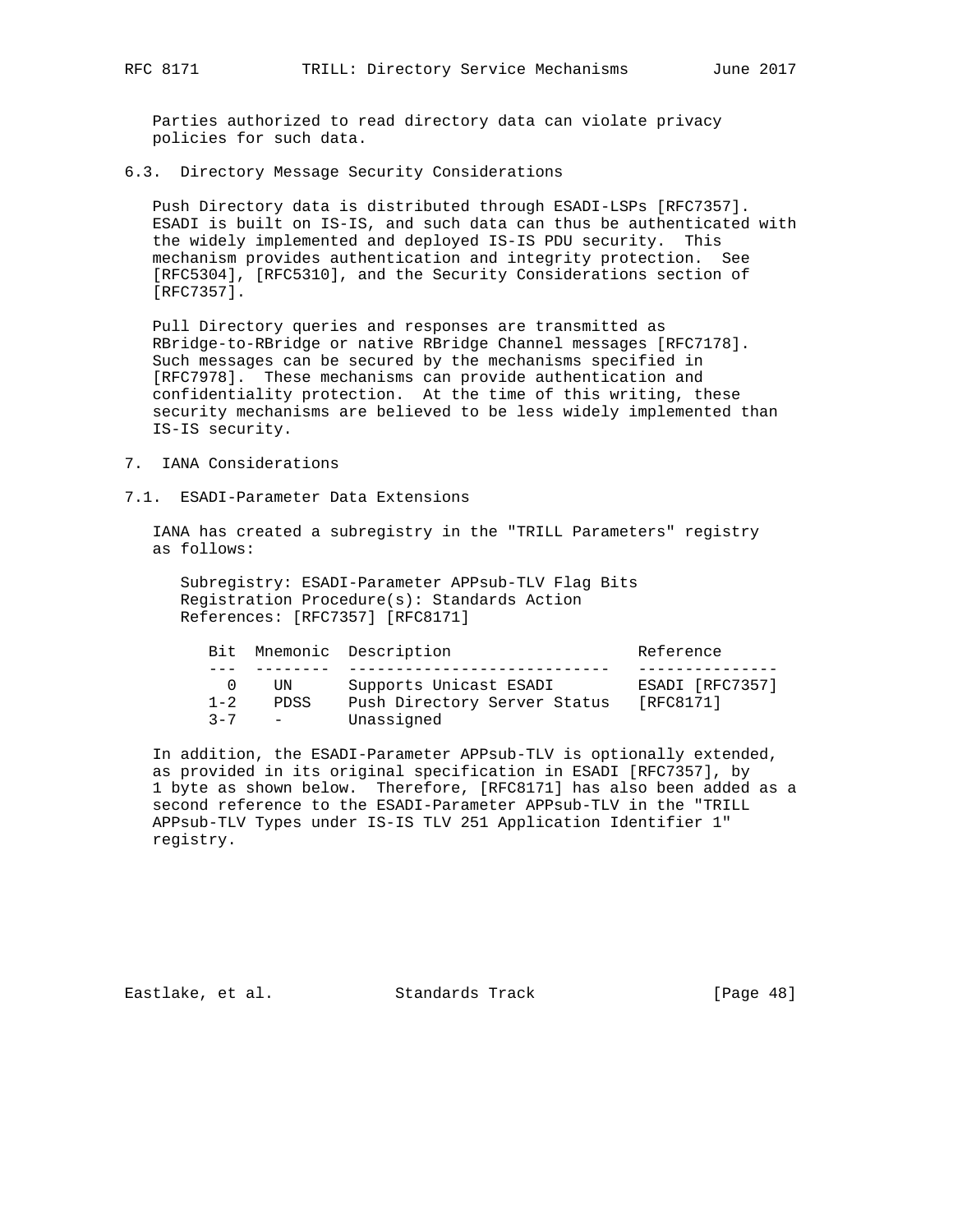| +-+-+-+-+-+-+-+-+         |                    |
|---------------------------|--------------------|
| Type                      | $(1 \text{byte})$  |
| +-+-+-+-+-+-+-+-+         |                    |
| Length                    | $(1 \text{byte})$  |
| +-+-+-+-+-+-+-+-+         |                    |
| R Priority                | $(1 \text{byte})$  |
| +-+-+-+-+-+-+-+-+         |                    |
| CSNP Time                 | $(1 \text{byte})$  |
| +-+-+-+-+-+-+-+-+         |                    |
| Flaqs                     | $(1 \text{byte})$  |
| +--------------+          |                    |
| PushDirPriority           | (optional, 1 byte) |
|                           |                    |
| Reserved for<br>expansion | (variable)         |
| $+ - + - + - + -$         |                    |

 The meanings of all the fields are as specified in ESADI [RFC7357], except that the added PushDirPriority is the priority of the advertising ESADI instance to be a Push Directory as described in Section 2.3. If the PushDirPriority field is not present (Length = 3), it is treated as if it were 0x3F. 0x3F is also the value used and placed here by a TRILL switch whose priority to be a Push Directory has not been configured.

7.2. RBridge Channel Protocol Numbers

 IANA has assigned a new RBridge Channel Protocol number (0x005) from the range assignable by Standards Action [RFC5226] and updated the subregistry accordingly in the "TRILL Parameters" registry. The description is "Pull Directory Services". The reference is [RFC8171].

7.3. The Pull Directory (PUL) and No Data (NOD) Bits

 IANA has assigned a previously reserved bit in the Interested VLANs field of the Interested VLANs sub-TLV and the Interested Labels field of the Interested Labels sub-TLV [RFC7176] to indicate a Pull Directory server (PUL). This bit has been added, with this document as a reference, to the "Interested VLANs Flag Bits" and "Interested Labels Flag Bits" subregistries created by [RFC7357], as shown below.

Eastlake, et al. Standards Track [Page 49]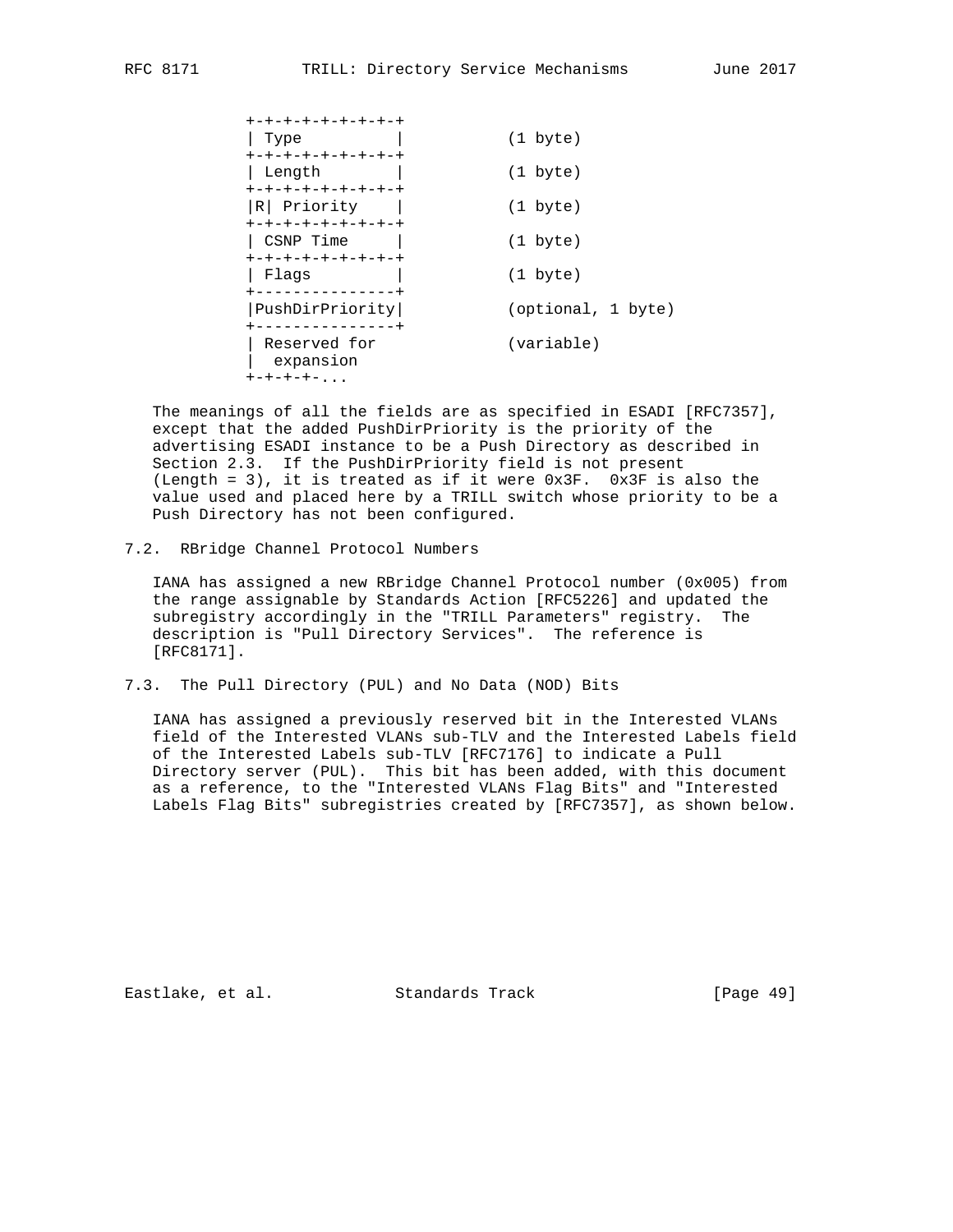IANA has assigned a previously reserved bit in the Interested VLANs field of the Interested VLANs sub-TLV and the Interested Labels field of the Interested Labels sub-TLV [RFC7176] to indicate No Data (NOD) (see Section 3.8). This bit has been added, with this document as a reference, to the "Interested VLANs Flag Bits" and "Interested Labels Flag Bits" subregistries created by [RFC7357], as shown below.

The bits are as follows:

Registry: Interested VLANs Flag Bits

 Bit Mnemonic Description Reference --- -------- -------------- --------------- 18 PUL Pull Directory [RFC8171] 19 NOD No Data [RFC8171] Registry: Interested Labels Flag Bits Bit Mnemonic Description Reference --- -------- -------------- --------------- 6 PUL Pull Directory [RFC8171] 7 NOD No Data [RFC8171]

7.4. TRILL Pull Directory QTYPEs

IANA has created a new registry as follows:

 Name: TRILL Pull Directory Query Types (QTYPEs) Registration Procedure(s): IETF Review Reference: [RFC8171] Initial contents as in Section 3.2.1.

7.5. Pull Directory Error Code Registries

 IANA has created a new registry and two new indented subregistries as follows:

 Registry Name: TRILL Pull Directory Errors Registration Procedure(s): IETF Review Reference: [RFC8171]

Initial contents as in Section 3.6.1.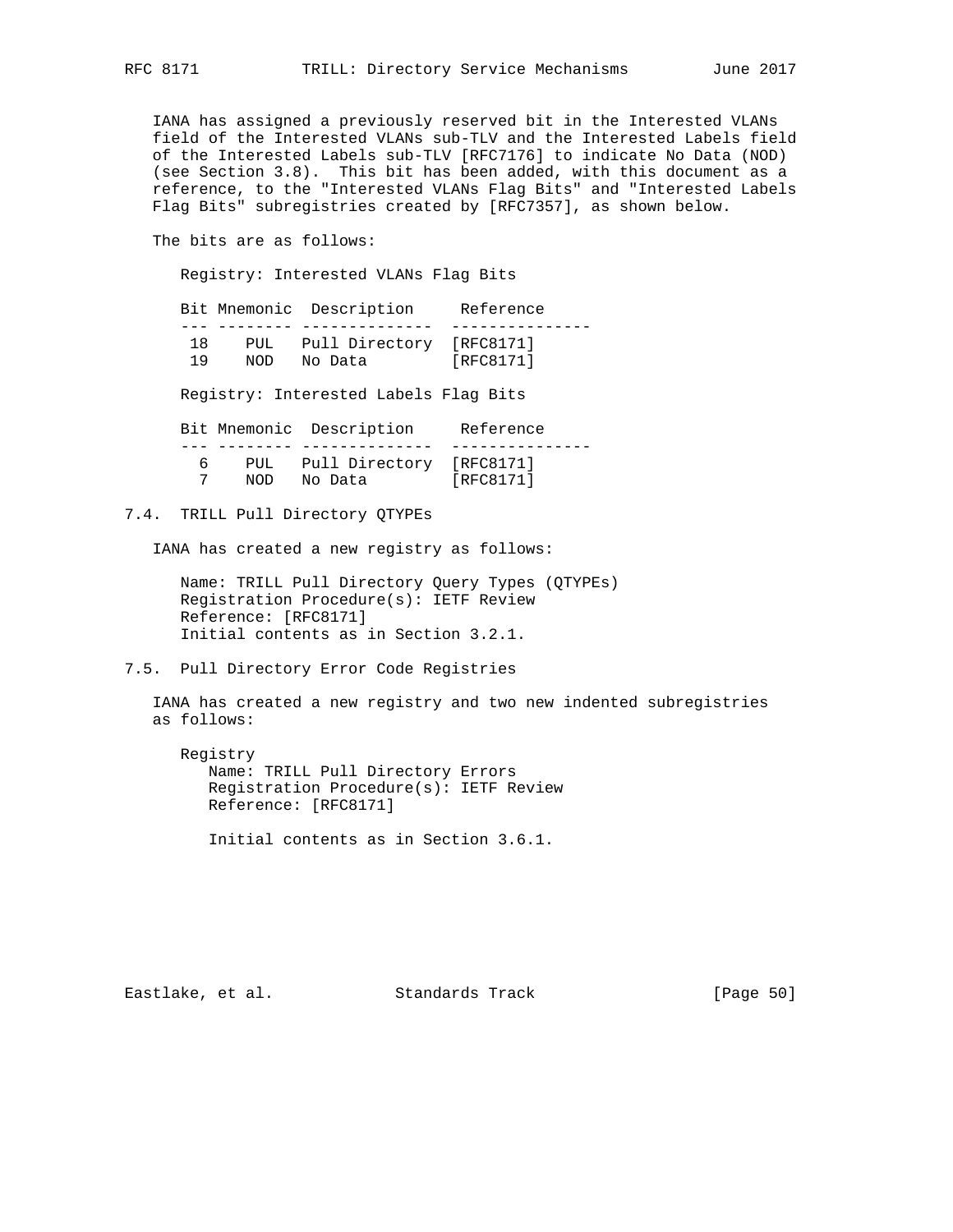Subregistry

 Name: Sub-codes for TRILL Pull Directory Errors 1 and 3 Registration Procedure(s): Expert Review Reference: [RFC8171]

Initial contents as in Section 3.6.2.

Subregistry

 Name: Sub-codes for TRILL Pull Directory Errors 128 and 131 Registration Procedure(s): Expert Review Reference: [RFC8171]

Initial contents as in Section 3.6.3.

7.6. TRILL-ES-IS MAC Address

 IANA has assigned a TRILL multicast MAC address (01-80-C2-00-00-47) from the "TRILL Multicast Addresses" registry. The description is "TRILL-ES-IS". The reference is [RFC8171].

- 8. References
- 8.1. Normative References
	- [RFC826] Plummer, D., "Ethernet Address Resolution Protocol: Or Converting Network Protocol Addresses to 48.bit Ethernet Address for Transmission on Ethernet Hardware", STD 37, RFC 826, DOI 10.17487/RFC0826, November 1982, <http://www.rfc-editor.org/info/rfc826>.
	- [RFC903] Finlayson, R., Mann, T., Mogul, J., and M. Theimer, "A Reverse Address Resolution Protocol", STD 38, RFC 903, DOI 10.17487/RFC0903, June 1984, <http://www.rfc-editor.org/info/rfc903>.
	- [RFC2119] Bradner, S., "Key words for use in RFCs to Indicate Requirement Levels", BCP 14, RFC 2119, DOI 10.17487/RFC2119, March 1997, <http://www.rfc-editor.org/info/rfc2119>.
	- [RFC3971] Arkko, J., Ed., Kempf, J., Zill, B., and P. Nikander, "SEcure Neighbor Discovery (SEND)", RFC 3971, DOI 10.17487/RFC3971, March 2005, <http://www.rfc-editor.org/info/rfc3971>.

Eastlake, et al. Standards Track [Page 51]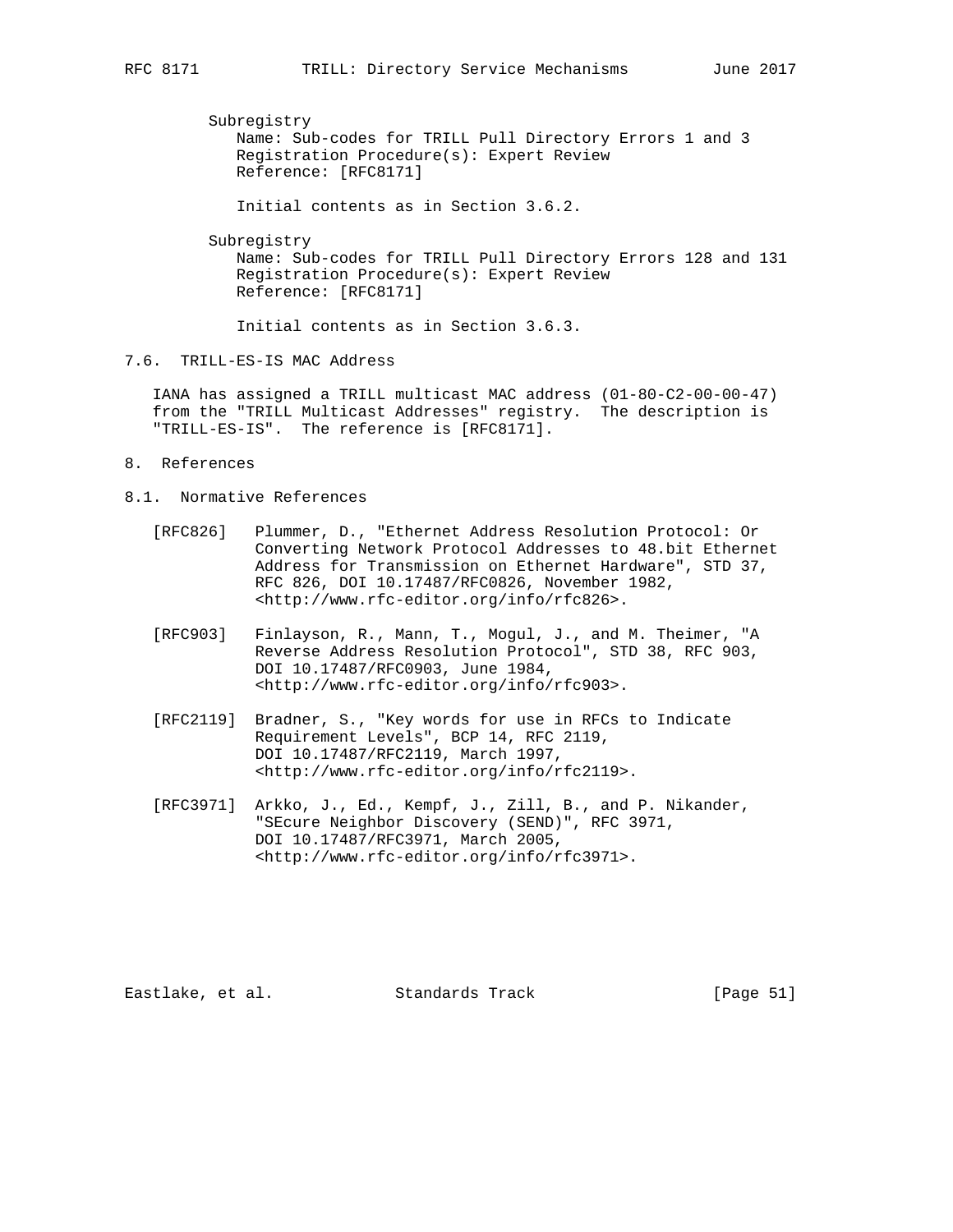- [RFC4861] Narten, T., Nordmark, E., Simpson, W., and H. Soliman, "Neighbor Discovery for IP version 6 (IPv6)", RFC 4861, DOI 10.17487/RFC4861, September 2007, <http://www.rfc-editor.org/info/rfc4861>.
- [RFC5304] Li, T. and R. Atkinson, "IS-IS Cryptographic Authentication", RFC 5304, DOI 10.17487/RFC5304, October 2008, <http://www.rfc-editor.org/info/rfc5304>.
- [RFC5310] Bhatia, M., Manral, V., Li, T., Atkinson, R., White, R., and M. Fanto, "IS-IS Generic Cryptographic Authentication", RFC 5310, DOI 10.17487/RFC5310, February 2009, <http://www.rfc-editor.org/info/rfc5310>.
- [RFC6165] Banerjee, A. and D. Ward, "Extensions to IS-IS for Layer-2 Systems", RFC 6165, DOI 10.17487/RFC6165, April 2011, <http://www.rfc-editor.org/info/rfc6165>.
- [RFC6325] Perlman, R., Eastlake 3rd, D., Dutt, D., Gai, S., and A. Ghanwani, "Routing Bridges (RBridges): Base Protocol Specification", RFC 6325, DOI 10.17487/RFC6325, July 2011, <http://www.rfc-editor.org/info/rfc6325>.
- [RFC6329] Fedyk, D., Ed., Ashwood-Smith, P., Ed., Allan, D., Bragg, A., and P. Unbehagen, "IS-IS Extensions Supporting IEEE 802.1aq Shortest Path Bridging", RFC 6329, DOI 10.17487/RFC6329, April 2012, <http://www.rfc-editor.org/info/rfc6329>.
- [RFC7042] Eastlake 3rd, D. and J. Abley, "IANA Considerations and IETF Protocol and Documentation Usage for IEEE 802 Parameters", BCP 141, RFC 7042, DOI 10.17487/RFC7042, October 2013, <http://www.rfc-editor.org/info/rfc7042>.
- [RFC7172] Eastlake 3rd, D., Zhang, M., Agarwal, P., Perlman, R., and D. Dutt, "Transparent Interconnection of Lots of Links (TRILL): Fine-Grained Labeling", RFC 7172, DOI 10.17487/RFC7172, May 2014, <http://www.rfc-editor.org/info/rfc7172>.
- [RFC7176] Eastlake 3rd, D., Senevirathne, T., Ghanwani, A., Dutt, D., and A. Banerjee, "Transparent Interconnection of Lots of Links (TRILL) Use of IS-IS", RFC 7176, DOI 10.17487/RFC7176, May 2014, <http://www.rfc-editor.org/info/rfc7176>.

Eastlake, et al. Standards Track [Page 52]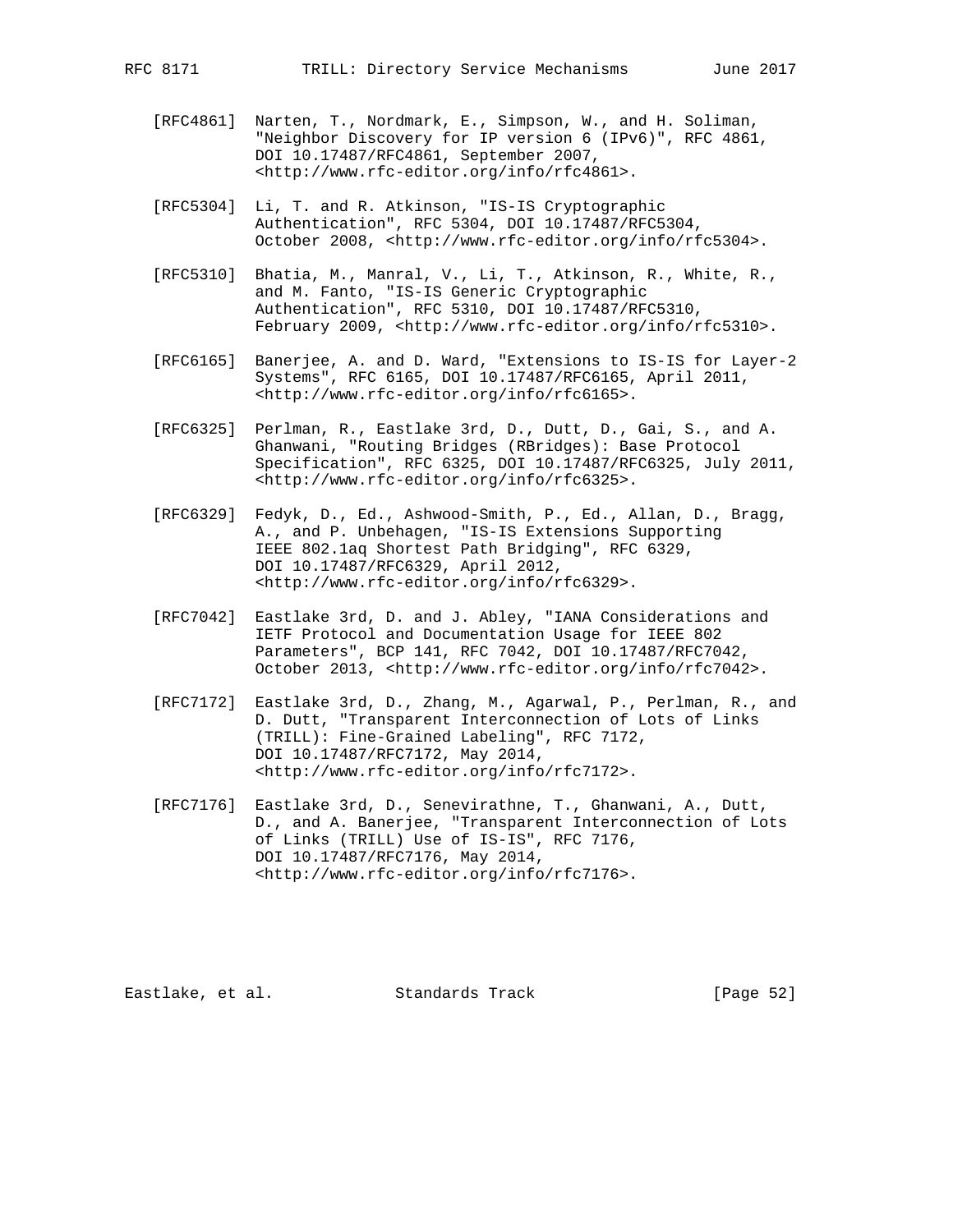- [RFC7177] Eastlake 3rd, D., Perlman, R., Ghanwani, A., Yang, H., and V. Manral, "Transparent Interconnection of Lots of Links (TRILL): Adjacency", RFC 7177, DOI 10.17487/RFC7177, May 2014, <http://www.rfc-editor.org/info/rfc7177>.
- [RFC7178] Eastlake 3rd, D., Manral, V., Li, Y., Aldrin, S., and D. Ward, "Transparent Interconnection of Lots of Links (TRILL): RBridge Channel Support", RFC 7178, DOI 10.17487/RFC7178, May 2014, <http://www.rfc-editor.org/info/rfc7178>.
- [RFC7356] Ginsberg, L., Previdi, S., and Y. Yang, "IS-IS Flooding Scope Link State PDUs (LSPs)", RFC 7356, DOI 10.17487/RFC7356, September 2014, <http://www.rfc-editor.org/info/rfc7356>.
- [RFC7357] Zhai, H., Hu, F., Perlman, R., Eastlake 3rd, D., and O. Stokes, "Transparent Interconnection of Lots of Links (TRILL): End Station Address Distribution Information (ESADI) Protocol", RFC 7357, DOI 10.17487/RFC7357, September 2014, <http://www.rfc-editor.org/info/rfc7357>.
- [RFC7780] Eastlake 3rd, D., Zhang, M., Perlman, R., Banerjee, A., Ghanwani, A., and S. Gupta, "Transparent Interconnection of Lots of Links (TRILL): Clarifications, Corrections, and Updates", RFC 7780, DOI 10.17487/RFC7780, February 2016, <http://www.rfc-editor.org/info/rfc7780>.
- [RFC7961] Eastlake 3rd, D. and L. Yizhou, "Transparent Interconnection of Lots of Links (TRILL): Interface Addresses APPsub-TLV", RFC 7961, DOI 10.17487/RFC7961, August 2016, <http://www.rfc-editor.org/info/rfc7961>.
- [RFC7981] Ginsberg, L., Previdi, S., and M. Chen, "IS-IS Extensions for Advertising Router Information", RFC 7981, DOI 10.17487/RFC7981, October 2016, <http://www.rfc-editor.org/info/rfc7981>.
- [RFC8139] Eastlake 3rd, D., Li, Y., Umair, M., Banerjee, A., and F. Hu, "Transparent Interconnection of Lots of Links (TRILL): Appointed Forwarders", RFC 8139, DOI 10.17487/RFC7961, June 2017, <http://www.rfc-editor.org/info/rfc8139>.
- [RFC8174] Leiba, B., "Ambiguity of Uppercase vs Lowercase in RFC 2119 Key Words", BCP 14, RFC 8174, DOI 10.17487/RFC8174, May 2017, <http://www.rfc-editor.org/info/rfc8174>.

Eastlake, et al. Standards Track [Page 53]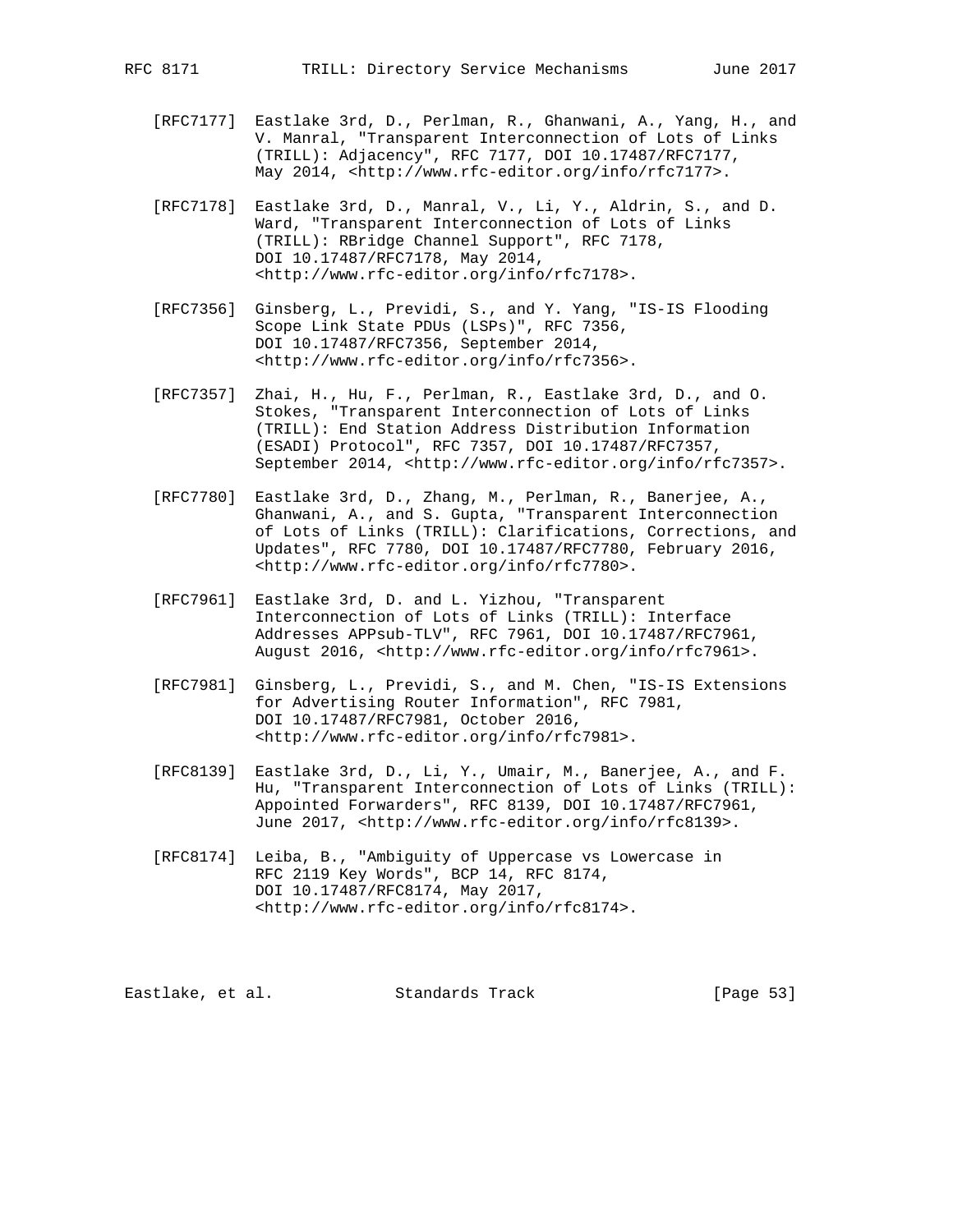RFC 8171 TRILL: Directory Service Mechanisms June 2017

- 8.2. Informative References
	- [RFC5226] Narten, T. and H. Alvestrand, "Guidelines for Writing an IANA Considerations Section in RFCs", BCP 26, RFC 5226, DOI 10.17487/RFC5226, May 2008, <http://www.rfc-editor.org/info/rfc5226>.
	- [RFC7067] Dunbar, L., Eastlake 3rd, D., Perlman, R., and I. Gashinsky, "Directory Assistance Problem and High-Level Design Proposal", RFC 7067, DOI 10.17487/RFC7067, November 2013, <http://www.rfc-editor.org/info/rfc7067>.
	- [RFC7978] Eastlake 3rd, D., Umair, M., and Y. Li, "Transparent Interconnection of Lots of Links (TRILL): RBridge Channel Header Extension", RFC 7978, DOI 10.17487/RFC7978, September 2016, <http://www.rfc-editor.org/info/rfc7978>.
	- [ARPND] Li, Y., Eastlake 3rd, D., Dunbar, L., Perlman, R., and M. Umair, "TRILL: ARP/ND Optimization", Work in Progress, draft-ietf-trill-arp-optimization-08, April 2017.

#### [DirAsstEncap]

 Dunbar, L., Eastlake 3rd, D., and R. Perlman, "Directory Assisted TRILL Encapsulation", Work in Progress, draft-ietf-trill-directory-assisted-encap-05, May 2017.

- [ISO9542] ISO 9542:1988, "Information processing systems -- Telecommunications and information exchange between systems -- End system to Intermediate system routeing exchange protocol for use in conjunction with the Protocol for providing the connectionless-mode network service (ISO 8473)", August 1988.
- [SmartEN] Perlman, R., Hu, F., Eastlake 3rd, D., Krupakaran, K., and T. Liao, "TRILL Smart Endnodes", Work in Progress, draft-ietf-trill-smart-endnodes-05, February 2017.
- [X.233] International Telecommunication Union, ITU-T Recommendation X.233: "Information technology - Protocol for providing the connectionless-mode network service: Protocol specification", August 1997, <https://www.itu.int/rec/T-REC-X.233/en>.

Eastlake, et al. Standards Track [Page 54]